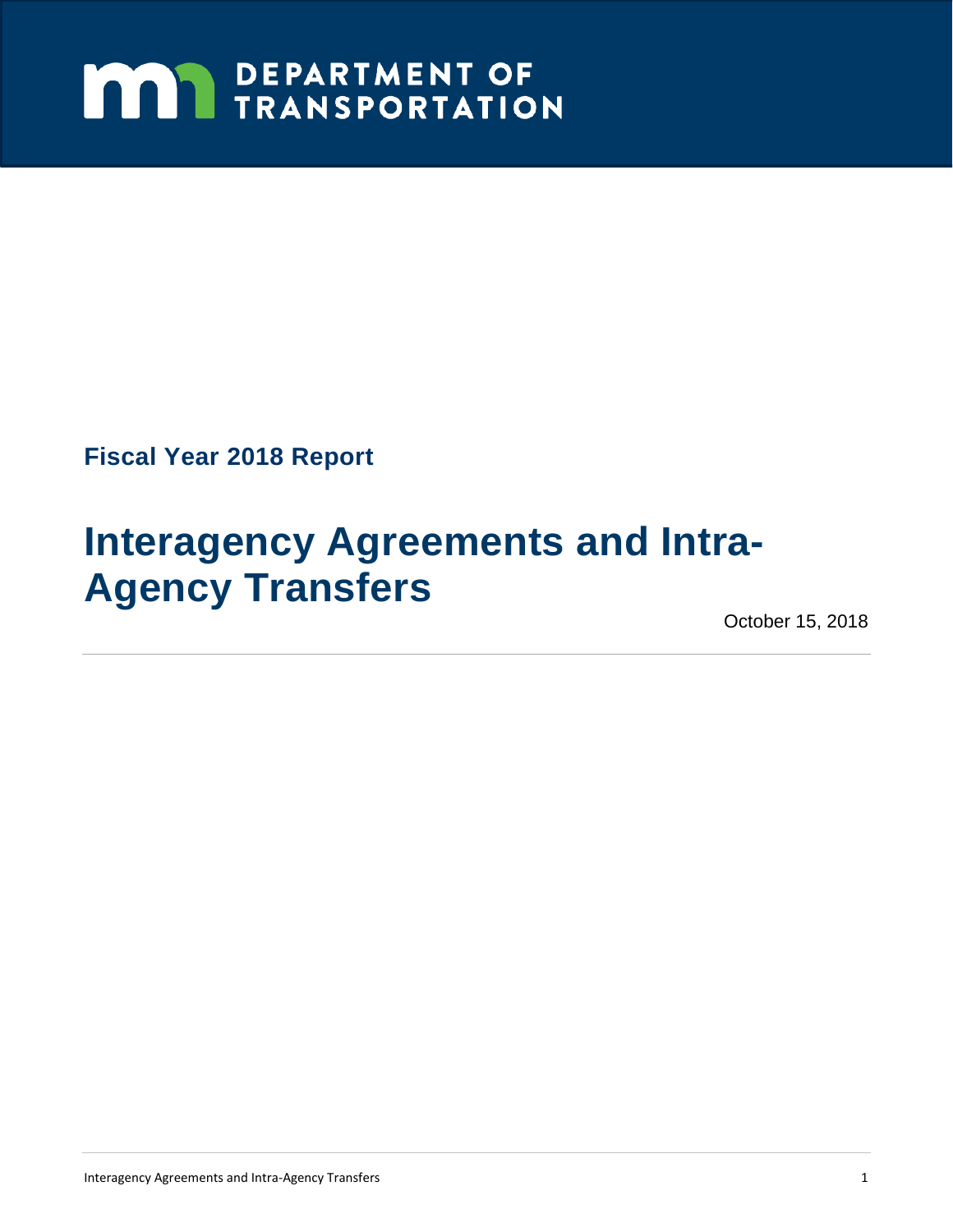Prepared by:

The Minnesota Department of Transportation 395 John Ireland Boulevard Saint Paul, Minnesota 55155-1899

 TTY, Voice or ASCII: 1-800-627-3529 Phone: 651-296-3000 Toll-Free: 1-800-657-3774

To request this document in an alternative format, call 651-366-4718 or 1-800-657-3774 (Greater Minnesota). You may also send an email to ADArequest.dot@state.mn.us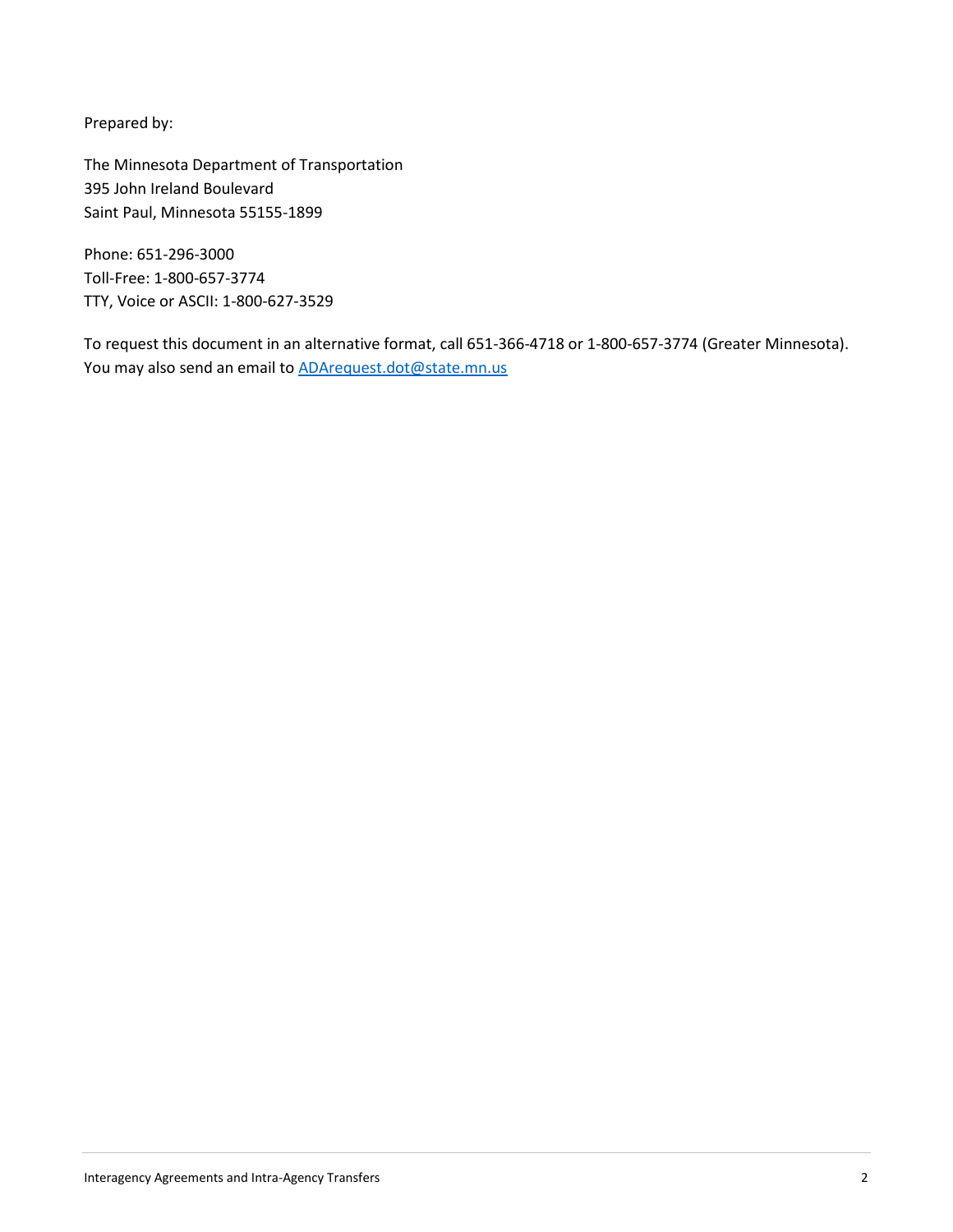## **Contents**

| Fiscal Year 2018 Interagency Agreements and Service-Level Agreements: October 15, 20185 |  |
|-----------------------------------------------------------------------------------------|--|
|                                                                                         |  |
|                                                                                         |  |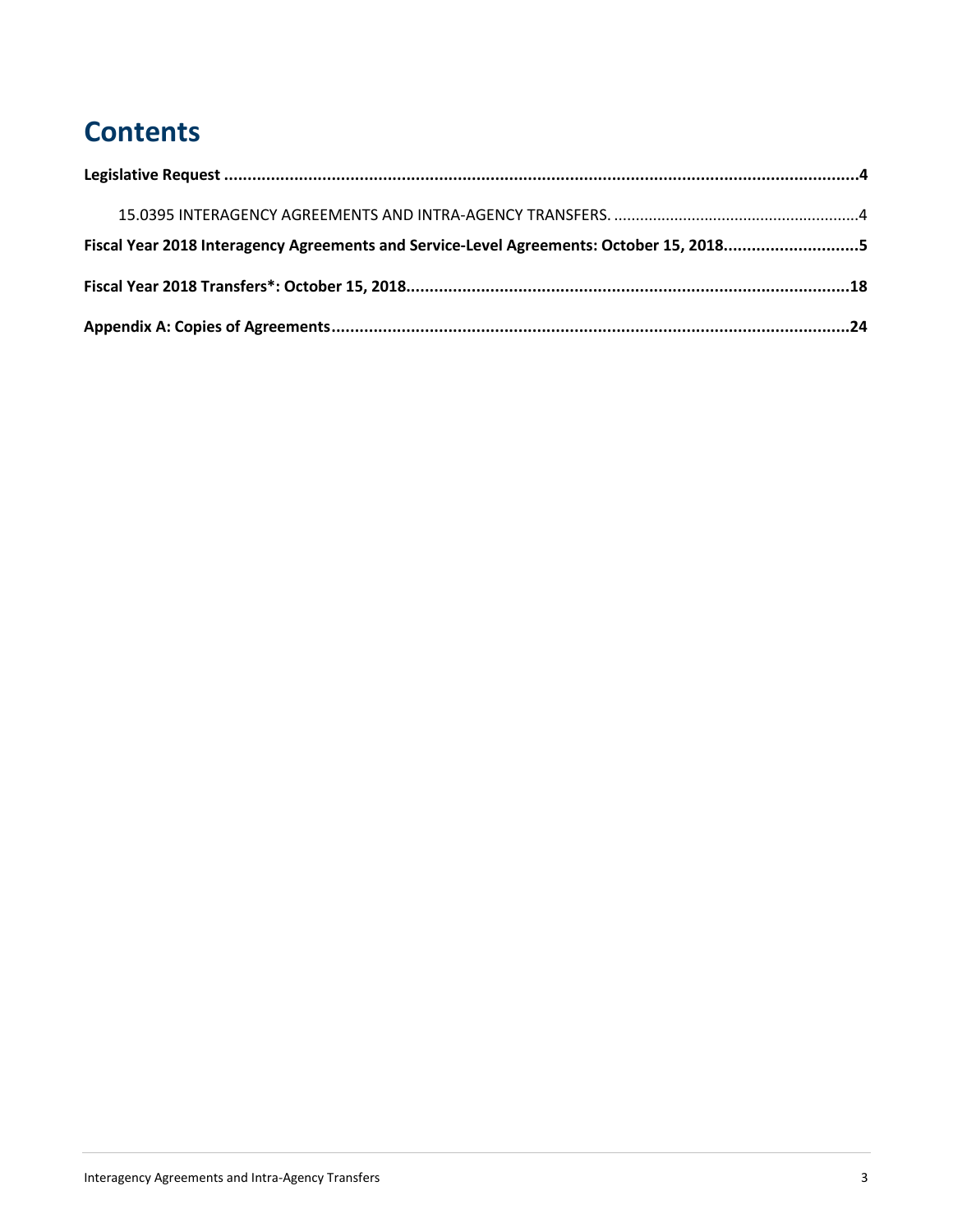### **Legislative Request**

This report is issued to comply with **Minnesota Statutes 15.0395.**.

### **15.0395 INTERAGENCY AGREEMENTS AND INTRA-AGENCY TRANSFERS.**

 (a) By October 15, 2018, and annually thereafter, the head of each agency must provide reports to the chairs and ranking minority members of the legislative committees with jurisdiction over the department or agency's budget on:

 (1) interagency agreements or service-level agreements and any renewals or extensions of existing interagency or service-level agreements with another agency if the cumulative value of those agreements is more than \$100,000 in the previous fiscal year; and

 (2) transfers of appropriations between accounts within or between agencies, if the cumulative value of the transfers is more than \$100,000 in the previous fiscal year.

 The report must include the statutory citation authorizing the agreement, transfer or dollar amount, purpose, and effective date of the agreement, the duration of the agreement, and a copy of the agreement.

(b) As used in this section, "agency" includes the departments of the state listed in section 15.01, a multimember state agency in the executive branch described in section 15.012, paragraph (a), the Office of MN.IT Services, and the Office of Higher Education.

*The cost of preparing this report is less than \$5,000.*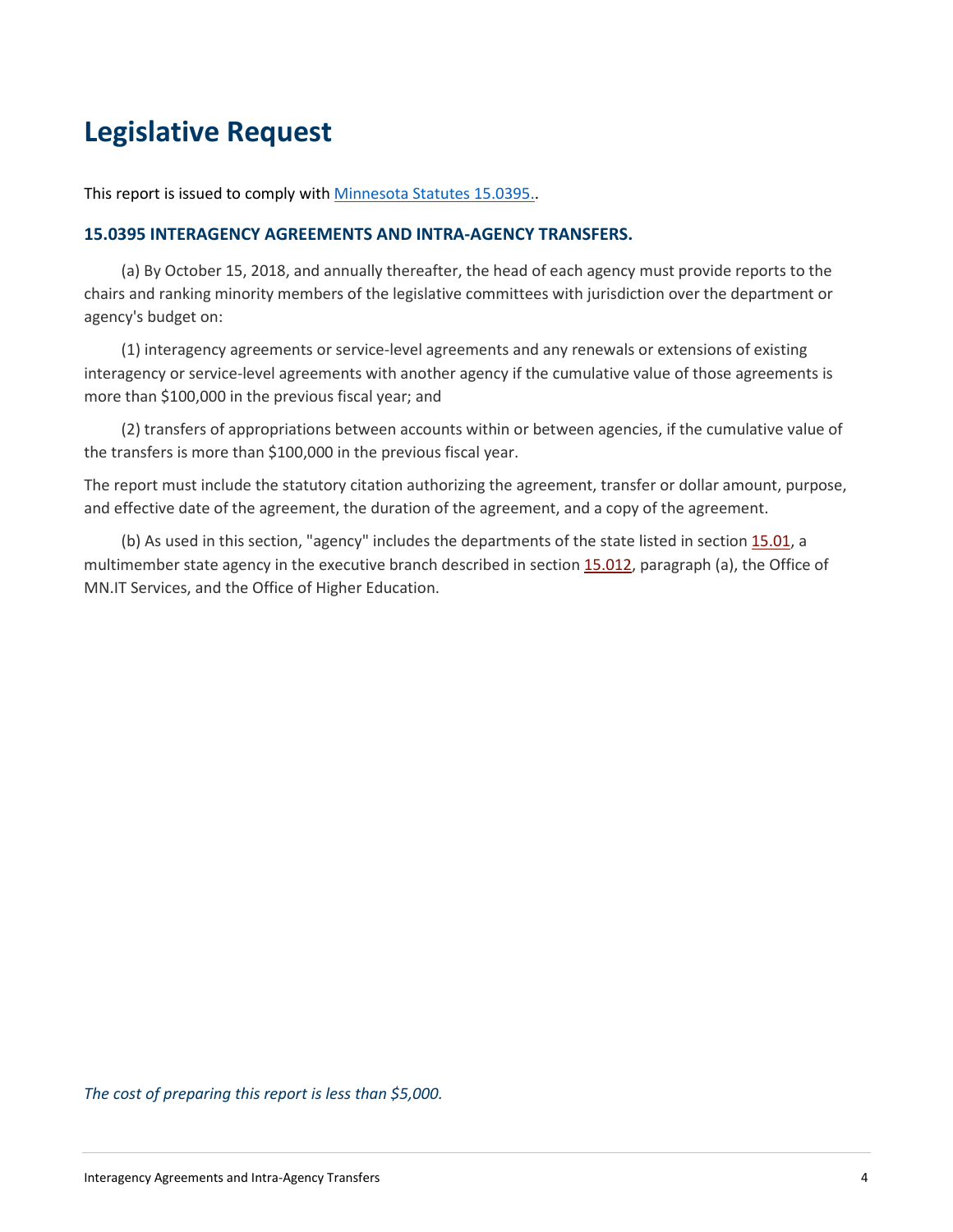## **Fiscal Year 2018 Interagency Agreements and Service-Level Agreements: October 15, 2018**

**Minnesota Department of Transportation (MnDOT)**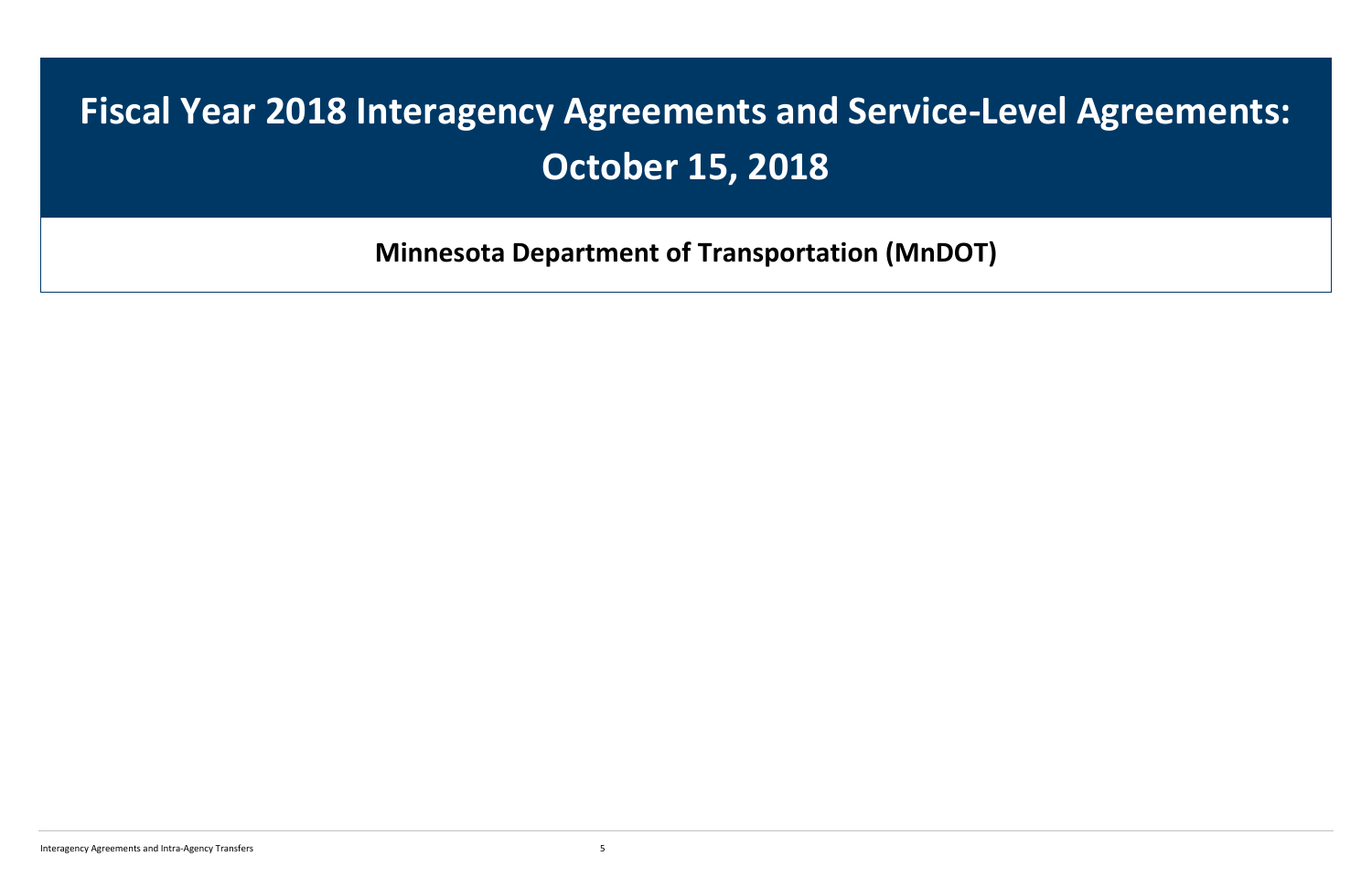| <b>AGREEMENT WITH AND TYPE</b> |                                  |                           |                                | <b>PURPOSE</b><br><b>AGREEMENT DETAILS</b>                                                                                                                                                           |                                                                                           |                 |                    |                                          |                                           |                 |                  |  |
|--------------------------------|----------------------------------|---------------------------|--------------------------------|------------------------------------------------------------------------------------------------------------------------------------------------------------------------------------------------------|-------------------------------------------------------------------------------------------|-----------------|--------------------|------------------------------------------|-------------------------------------------|-----------------|------------------|--|
| Contract #                     | <b>Accounting</b><br><b>Type</b> | Contractor<br><b>Name</b> | <b>Customer</b><br><b>Name</b> | <b>Description</b>                                                                                                                                                                                   | <b>Legal Authority</b>                                                                    | <b>ATP Date</b> | Expiration<br>Date | <b>Current Contract</b><br><b>Amount</b> | Payment/<br>Receipt<br><b>Fiscal Year</b> | <b>Payments</b> | <b>Receipts</b>  |  |
|                                | Payable                          | MNIT                      |                                | Provides enterprise and local IT services to MnDOT.                                                                                                                                                  | Minn. Stat. 16E.016                                                                       |                 | 6/30/2019          |                                          | 2018                                      | \$48,714,850.74 | \$0.00           |  |
| 00153                          | Receivable                       | <b>DOC</b>                | <b>DOC</b>                     | Faribault Site                                                                                                                                                                                       | Minn. Stat. 174.02, subd. 2                                                               | 12/1/2011       | 11/30/2021         | \$3,000.00                               | 2018                                      | \$0.00          | ( \$300.00]      |  |
| 00159                          | Receivable                       | <b>DOC</b>                | <b>DOC</b>                     | St. Cloud site. Communications Facility Use Agreement.<br>3725 12th St. N, St. Cloud.                                                                                                                | Minn. Stat. 174.02, subd. 2                                                               | 12/1/2011       | 11/30/2021         | \$3,000.00                               | 2018                                      | \$0.00          | ( \$300.00]      |  |
| 00162                          | Receivable                       | <b>DOC</b>                | <b>DOC</b>                     | Communications Facility Use Agreement. Lino Lakes, 7525<br>4th Ave, Lino Lakes, MN                                                                                                                   | Minn. Stat. 174.02, subd. 2                                                               | 12/1/2011       | 11/30/2021         | \$3,000.00                               | 2018                                      | \$0.00          | ( \$300.00]      |  |
| 00517                          | Receivable                       | <b>DOC</b>                | <b>DOC</b>                     | Shakopee Site.                                                                                                                                                                                       | Minn. Stat. 174.02, subd. 2                                                               | 2/1/2012        | 1/31/2022          | \$3,000.00                               | 2018                                      | \$0.00          | ( \$300.00]      |  |
| 01080                          | Payable                          | <b>DNR</b>                |                                | St. Croix Crossing Public Boat Access                                                                                                                                                                | 2015 Laws of Minn., Ch. 75, Art. 1, Sec. 3, subd.<br>3(c); Minn. Stat. 174.02, subd. 6(c) | 9/25/2012       | 5/6/2018           | \$1,200,000.00                           | 2018                                      | \$0.00          | \$0.00           |  |
| 01822                          | Payable                          | <b>MPCA</b>               |                                | Stipulation Agreement: Disputed matter between MPCA<br>and MnDOT/NorthStar Materials dba Knife River<br>Materials.                                                                                   | Minn. Stat. Chaps. 115 and 116                                                            | 8/16/2012       | 8/16/2022          | \$235,170.00                             | 2018                                      | \$0.00          | \$0.00           |  |
| 02909                          | Payable                          | <b>MPCA</b>               |                                | Stipulation Agreement: Disputed matter between MPCA<br>and Lunda Construction / MnDOT                                                                                                                | Minn. Stat. Chaps. 115 and 117                                                            | 12/3/2012       | 12/3/2022          | \$7,500.00                               | 2018                                      | \$0.00          | \$0.00           |  |
| 03071                          | Payable                          | <b>DNR</b>                |                                | St. Croix Crossing Project Mussel Mitigation                                                                                                                                                         | 2015 Laws of Minn., Ch. 75, Art. 1, Sec. 3, subd.<br>3(c)                                 | 3/7/2013        | 12/31/2017         | \$202,574.00                             | 2018                                      | \$0.00          | \$0.00           |  |
| 03090                          | Payable                          | <b>DNR</b>                |                                | The DNR is proposing a federal aid project to construct a<br>portion of the Glacial Lakes Trail between Richmond and<br>178th Ave west of Cold Spring.                                               | Minn. Stat. 161.36                                                                        | 4/5/2013        | 4/5/2018           | \$10,000.00                              | 2018                                      | \$0.00          | \$0.00           |  |
| 04156                          | Payable                          | <b>DNR</b>                |                                | St Croix Crossing Water Enforcement                                                                                                                                                                  | 2015 Laws of Minn., Ch. 75, Art. 1, Sec. 3, subd.<br>3(c)                                 | 6/7/2013        | 6/1/2018           | \$800,000.00                             | 2018                                      | \$8,915.85      | \$0.00           |  |
| 04580                          | Payable                          | <b>DNR</b>                |                                | 5 years after approval date. Firefighers                                                                                                                                                             | 2015 Laws of Minn., Ch. 75, Art. 1, Sec. 3, subd<br>$3(a)$ and $(b)$                      | 10/30/2013      | 10/29/2018         | \$10,000.00                              | 2018                                      | \$1,208.16      | \$0.00           |  |
| 04590                          | Payable                          | <b>DVA</b>                |                                | Payable \$280,000 Utilities and access to building Replaces<br>93477                                                                                                                                 | 2015 Laws of Minn., Ch. 75, Art. 1, Sec. 3, subd.                                         | 5/3/2015        | 6/30/2018          | \$280,000.00                             | 2018                                      | \$77,960.92     | \$0.00           |  |
| 05258                          | Receivable                       |                           | <b>DPS</b>                     | MSP, Shared facilities: Statewide; Use of space agreement                                                                                                                                            | 2015 Laws of Minn., Ch. 75, Art. 1, Sec. 3, subd.<br>5(b)                                 | 4/2/2014        | 6/30/2015          | \$4,259,264.13                           | 2018                                      | \$0.00          | ( \$825, 383.83) |  |
| 05777                          | Payable                          | DLI                       |                                | Compliance Partnership with MnOSHA for the St Croix<br>Bridge Crossing Project; safety inspections                                                                                                   | 2015 Laws of Minn., Ch. 75, Art. 1, Sec. 3, subd.<br>$3(a)$ , (b) and (c)                 | 4/9/2015        | 6/1/2017           | \$100,000.00                             | 2018                                      | \$2,641.00      | \$0.00           |  |
| 06989                          | Receivable                       |                           | <b>DPS</b>                     | Rental of classroom space at MnDOT Training Center by<br>the Mn State Patrol                                                                                                                         | 2015 Laws of Minn., Ch. 75, Art. 1, Sec. 3, subd.<br>5(b)                                 | 12/11/2014      | 6/30/2015          | \$21,000.00                              | 2018                                      | \$0.00          | (\$1,265.00)     |  |
| 07142                          | Receivable                       |                           | <b>DNR</b>                     | Shared Facility; office space, heated storage and yard<br>storage space                                                                                                                              | 2015 Laws of Minn., Ch. 75, Art. 1, Sec. 3, subd<br>3(b)                                  | 5/6/2014        | 6/30/2020          | \$19,000.00                              | 2018                                      | \$0.00          | ( \$2,041.44)    |  |
| 11415                          | Receivable                       |                           | <b>DPS</b>                     | DVS, Thief River Falls, Shared Facility: rental of a total of<br>2925 usable square feet comprised of 675 usable square<br>feet of office space and 2,250 usable square feet of<br>parking lot space | Minn. Stat. 174.02, subd. 2                                                               | 7/1/2005        | 6/30/2010          | \$130,709.44                             | 2018                                      | \$0.00          | (55,052.52)      |  |
| 92070                          | Receivable                       |                           | <b>DNR</b>                     | Fracture Critical Bridge Inspection                                                                                                                                                                  | 2015 Laws of Minn., Ch. 75, Art. 1, Sec. 3, subd.<br>3(a)                                 | 1/22/2008       | 2/7/2018           | \$39,000.00                              | 2018                                      | \$0.00          | \$0.00           |  |
| 92571                          | Receivable                       |                           | <b>MDA</b>                     | Shared Site - Use of space, Parking area. 3725 12th St<br>North, City of St Cloud                                                                                                                    | 2015 Laws of Minn., Ch. 75, Art. 1, Sec. 3, subd.<br>3(a)                                 | 4/8/2008        | 2/28/2009          | \$96,129.32                              | 2018                                      | \$0.00          | ( \$10, 146.20)  |  |
| 95059                          | Payable                          | <b>DOC</b>                | <b>DOC</b>                     | Payable. Rush City Site.                                                                                                                                                                             | Minn. Stat. 174.02, subd. 2                                                               | 8/1/2009        | 7/31/2019          | \$6,000.00]                              | 2018                                      | \$0.00          | \$0.00           |  |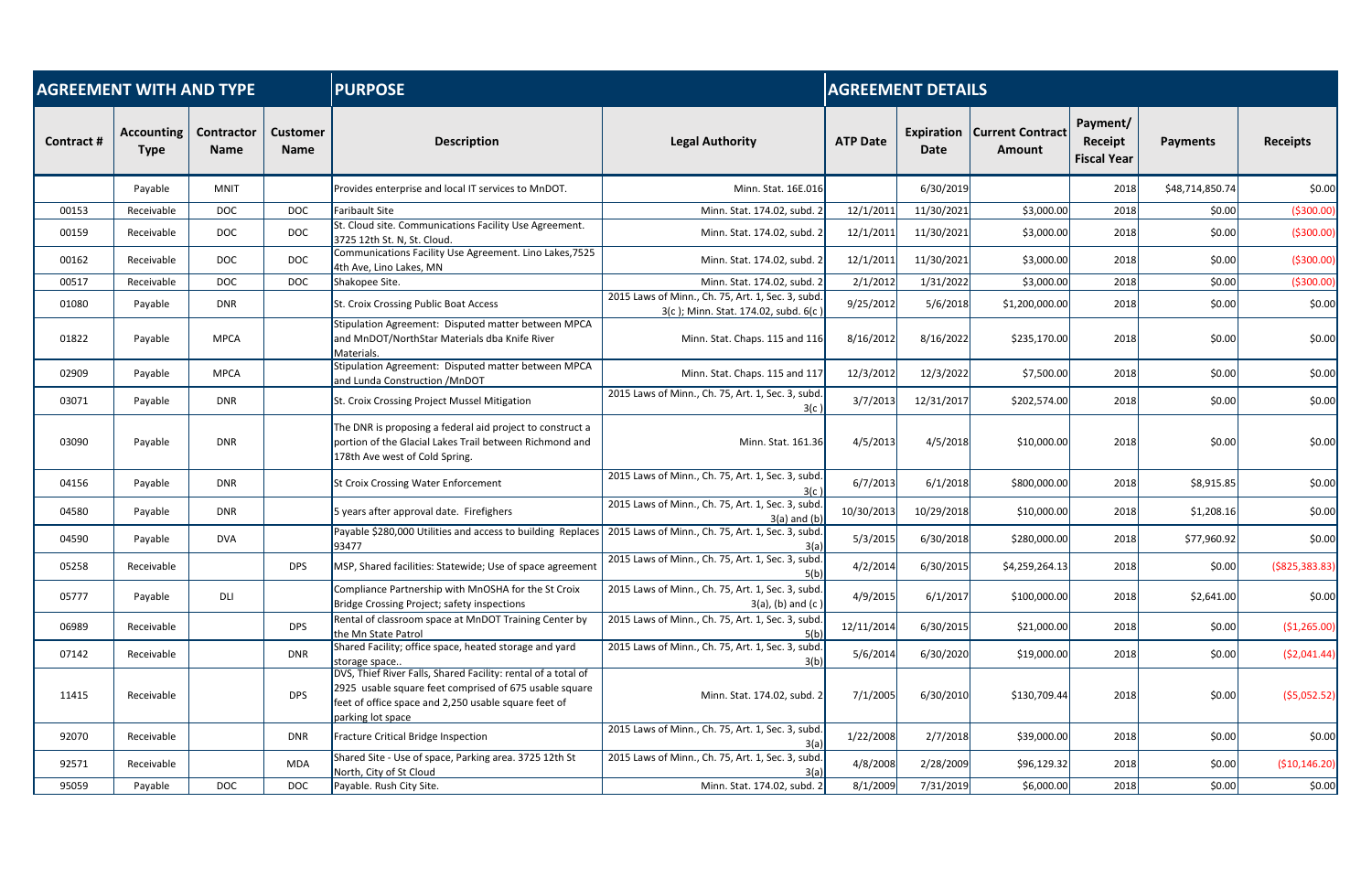| <b>AGREEMENT WITH AND TYPE</b> |                                     |                                                         |                                                         | <b>PURPOSE</b>                                                                                                                                                                                                           | <b>AGREEMENT DETAILS</b>                                                                |                 |                    |                                          |                                           |                 |                   |
|--------------------------------|-------------------------------------|---------------------------------------------------------|---------------------------------------------------------|--------------------------------------------------------------------------------------------------------------------------------------------------------------------------------------------------------------------------|-----------------------------------------------------------------------------------------|-----------------|--------------------|------------------------------------------|-------------------------------------------|-----------------|-------------------|
| Contract #                     | <b>Accounting</b><br><b>Type</b>    | <b>Contractor</b><br><b>Name</b>                        | <b>Customer</b><br><b>Name</b>                          | <b>Description</b>                                                                                                                                                                                                       | <b>Legal Authority</b>                                                                  | <b>ATP Date</b> | Expiration<br>Date | <b>Current Contract</b><br><b>Amount</b> | Payment/<br>Receipt<br><b>Fiscal Year</b> | <b>Payments</b> | <b>Receipts</b>   |
| 98566                          | Neither<br>Payable Or<br>Receivable | Emergency<br>Medical<br>Services<br>Regulatory<br>Board | Emergency<br>Medical<br>Services<br>Regulatory<br>Board | Hastings Site,                                                                                                                                                                                                           | Minn. Stat. 403.36                                                                      | 6/19/2009       | 11/30/2022         | \$3,000.00                               | 2018                                      | \$0.00          | \$0.00            |
| 99078                          | Receivable                          | <b>DOC</b>                                              | <b>DOC</b>                                              | Moose Lake.                                                                                                                                                                                                              | Minn. Stat. 403.36                                                                      | 4/1/2012        | 3/31/2022          | \$3,000.00                               | 2018                                      | \$0.00          | ( \$300.00]       |
| 99464                          | Receivable                          | <b>DOC</b>                                              | <b>DOC</b>                                              | Moose Lake Site,                                                                                                                                                                                                         | Minn. Stat. 174.02, subd. 2                                                             | 10/1/2011       | 9/30/2021          | \$3,000.00                               | 2018                                      | \$0.00          | ( \$300.00]       |
| 1000658                        | Payable                             | <b>DPS</b>                                              |                                                         | Red Dye Fuel Monitoring Program                                                                                                                                                                                          | 2015 Laws of Minn., Ch. 75, Art. 1, Sec. 3, subd.<br>3(c), Minn. Stats. 161.36 and 4.07 | 6/17/2015       | 7/31/2017          | \$340,000.00                             | 2018                                      | \$72,656.75     | \$0.00            |
| 1000842                        | Receivable                          |                                                         | MnIT                                                    | Inter-agency Partnership with MN.IT for relocating fiber<br>and sharing fiber                                                                                                                                            | Minn. Stat. 161.36, subd. 2                                                             | 6/26/2015       | 6/30/2029          | \$20,000.00                              | 2018                                      | \$0.00          | \$0.00            |
| 1000897                        | Receivable                          |                                                         | <b>DPS</b>                                              | Shared Facility; DPS-Driver & Vehicle Services Mankato<br>headquarters Formerly Lease 11707-A, Mankato<br>Headquarters Building, 2161 Basset Drive.                                                                      | 2015 Laws of Minn., Ch. 75, Art. 1, Sec. 3, subd.<br>5(b)                               | 10/20/2015      | 9/30/2020          | \$124,154.76                             | 2018                                      | \$0.00          | (524, 628.62)     |
| 1001209                        | Payable                             | Admin                                                   |                                                         | Admin# 807 Transportation Building, 395 John Ireland<br>Boulevard, 255,541 sq ft of space No copy of first lease.                                                                                                        | 2015 Laws of Minn., Ch. 75, Art. 1, Sec. 3, subd.<br>5(b)                               | 7/1/2009        | 6/30/2011          | \$35,506,005.72                          | 2018                                      | \$4,812,594.24  | \$0.00            |
| 1001347                        | Payable                             | <b>MIAC</b>                                             |                                                         | Transfer agreement to allow federal funds to pass from<br>FHWA to BIA for Bena Trail Phase 2                                                                                                                             | 23 U .S.C. § 104 (t)(3)(A)                                                              | 6/6/2016        | 8/6/2025           | \$674,800.00                             | 2018                                      | \$0.00          | \$0.00            |
| 1001409                        | Payable                             | <b>BWSR</b>                                             |                                                         | 2015-2020 develop and continue to develop wetland<br>banks both<br>independently and jointly to meet wetland replacement<br>requirements for public road projects.                                                       | 2015 Laws of Minn., Ch. 75, Art. 1, Sec. 3, subd.<br>3(c)                               | 8/13/2015       | 6/30/2020          | \$3,750,000.00                           | 2018                                      | \$1,243,317.01  | \$0.00            |
| 1001452                        | Payable                             | <b>DNR</b>                                              |                                                         | <b>LMIS010139 Temporary Construction and Top Soil Storage</b><br>A strip of land 660 feet long and 50 feet wide within the<br>Southwest Quarter of the Southeast Corner of Section 11,<br>Township 136 North, Range 29   | Minn. Stats. 174.02 and 471.59                                                          | 7/22/2015       | 6/30/2020          | \$550.00                                 | 2018                                      | \$0.00          | \$0.00            |
| 1001472                        | Payable                             | <b>DPS</b>                                              |                                                         | First Netmotion VPS Services Using MN State Patrol Server                                                                                                                                                                | 2015 Laws of Minn., Ch. 75, Art. 1, Sec. 3, subd.<br>3(a)                               | 9/21/2015       | 6/30/2020          | \$25,200.00                              | 2018                                      | \$5,050.00      | \$0.00            |
| 1001813                        | Payable                             | <b>DNR</b>                                              |                                                         | Payable. KabetogemaTower Site. Formerly lease 144-019-<br>0028.                                                                                                                                                          | Minn. Stat. 174.02, subd. 2                                                             | 7/1/2010        | 6/30/2020          | \$146,880.00                             | 2018                                      | \$0.00          | \$0.00            |
| 1001866                        | Payable                             | <b>DNR</b>                                              |                                                         | Miscellaneous Lease - LMIS000288, - 3920 Hwy 2 W,<br>Bemidji, MN 56619, Salt Storage Building, Ten Years.                                                                                                                | Minn. Stat. 92.50                                                                       | 10/1/2001       | 9/30/2025          | \$815.00                                 | 2018                                      | \$0.00          | \$0.00            |
| 1002086                        | Receivable                          |                                                         | <b>DPS</b>                                              | Shared Space Lease. Lease # 11245-A. MnDOT Detroit<br>Lakes Office, located at 1000 Highway 10 West, Detroit<br>Lakes, Minnesota 56501-2205.                                                                             | 2015 Laws of Minn., Ch. 75, Art. 1, Sec. 3, subd.<br>5(b)                               | 6/22/2016       | 6/30/2020          | \$107,999.40                             | 2018                                      | \$0.00          | ( \$21,581.00)    |
| 1002090                        | Receivable                          |                                                         | <b>DPS</b>                                              | Lease #11035-A, Shared Facility; Partnership Lease,<br>approximately seven hundred (700) usable square feet of<br>office space in the MnDOT Virginia Office located at 101<br>North Hoover Road, Virginia, MN 55792-3412 | 2015 Laws of Minn., Ch. 75, Art. 1, Sec. 3, subd.<br>5(b)                               | 5/16/2016       | 6/30/2020          | \$36,603.19                              | 2018                                      | \$0.00          | (57, 314.24)      |
| 1002179                        | Payable                             | <b>DPS</b>                                              |                                                         | MnPASS state patrol enforcement services                                                                                                                                                                                 | 2015 Laws of Minn., Ch. 75, Art. 1, Sec. 3, subd.<br>3(a); Minn. Stat. 160.93           | 1/12/2016       | 8/31/2018          | \$5,096,486.80                           | 2018                                      | \$252,281.04    | \$0.00            |
| 1002212                        | Receivable                          |                                                         | <b>DPS</b>                                              | Procurement of Hardware and Software for ARMER                                                                                                                                                                           | Minn. Stat. 161.36, subd. 2                                                             | 12/22/2015      | 12/20/2015         | \$15,359,167.35                          | 2018                                      | \$0.00          | ( \$3,071,833.47) |
| 1002343                        | Payable                             | DEED                                                    |                                                         | Administer Workkeys Applied Math and Reading for<br>Information Tests                                                                                                                                                    | 2015 Laws of Minn., Ch. 75, Art. 1, Sec. 3, subd.<br>5(a)                               | 3/3/2016        | 2/28/2019          | \$11,500.00                              | 2018                                      | \$2,024.00      | \$0.00            |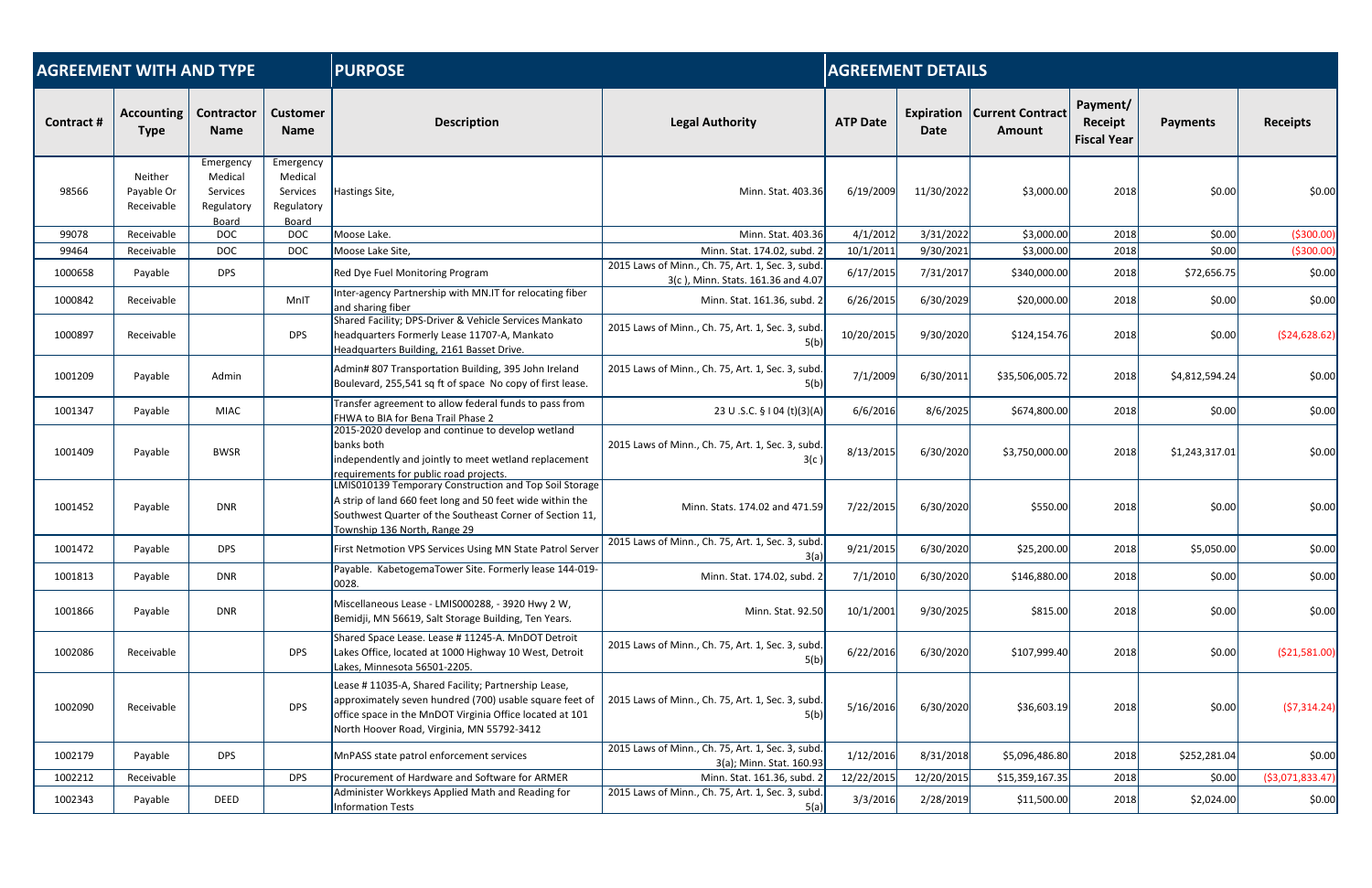| <b>AGREEMENT WITH AND TYPE</b> |                           |                           |                                | <b>PURPOSE</b>                                                                                                                                                                                                |                                                           |                 | <b>AGREEMENT DETAILS</b>  |                                   |                                           |                 |                     |  |  |
|--------------------------------|---------------------------|---------------------------|--------------------------------|---------------------------------------------------------------------------------------------------------------------------------------------------------------------------------------------------------------|-----------------------------------------------------------|-----------------|---------------------------|-----------------------------------|-------------------------------------------|-----------------|---------------------|--|--|
| Contract #                     | <b>Accounting</b><br>Type | Contractor<br><b>Name</b> | <b>Customer</b><br><b>Name</b> | <b>Description</b>                                                                                                                                                                                            | <b>Legal Authority</b>                                    | <b>ATP Date</b> | <b>Expiration</b><br>Date | <b>Current Contract</b><br>Amount | Payment/<br>Receipt<br><b>Fiscal Year</b> | <b>Payments</b> | <b>Receipts</b>     |  |  |
| 1002527                        | Receivable                |                           | Admin                          | Special Partnership - Sell Road Salt/Sand to the Dept of<br>Administration, Plant Management for the Capitol<br>Complex Roads                                                                                 | 2015 Laws of Minn., Ch. 75, Art. 1, Sec. 3, subd.<br>3(a) | 6/30/2017       | 6/30/2020                 | \$45,000.00                       | 2018                                      | \$0.00          | \$0.00              |  |  |
| 1002907                        | Receivable                |                           | MnIT                           | Provide dark signle mode fiber paths for MNET<br>communications for various locations in the Twin Cities<br>Metro Area                                                                                        | 2015 Laws of Minn., Ch. 75, Art. 1, Sec. 3, subd.<br>3(a) | 12/8/2016       | 6/30/2030                 | \$1,500,000.00                    | 2018                                      | \$0.00          | (\$22,399.80)       |  |  |
| 1003288                        | Payable                   | MMB                       |                                | MnDOT District 1 Manufacturers' Perspectives Interview<br>Project                                                                                                                                             | 2015 Laws of Minn., Ch. 75, Art. 1, Sec. 3, subd.<br>3(b) | 5/11/2016       | 3/31/2017                 | \$426,088.00                      | 2018                                      | \$185,647.52    | \$0.00              |  |  |
| 1003295                        | Receivable                |                           | <b>DPS</b>                     | 2016 Motor Carrier Safety Assistance Program (MCSAP)<br>Interagency Grant Agreement                                                                                                                           | Minn. Stat. 299A.01, subd. 2(4                            | 5/13/2016       | 9/30/2017                 | \$1,152,297.00                    | 2018                                      | \$0.00          | ( \$89, 283.85)     |  |  |
| 1003397                        | Payable                   | <b>DNR</b>                |                                | Mussel surveys: SPs 1981-124 & 6233-20 (Metro) 2506-79<br>& 2508-29 (D6), 0804-81 (D7)                                                                                                                        | 2015 Laws of Minn., Ch. 75, Art. 1, Sec. 3, subd.         | 6/29/2016       | 12/31/2016                | \$63,000.00                       | 2018                                      | \$34,000.00     | \$0.00              |  |  |
| 1026211                        | Payable                   | MMB                       |                                | Design Consultation and Facilitation Support (Rail)                                                                                                                                                           | 2015 Laws of Minn., Ch. 75, Art. 1, Sec. 3, subd.         | 8/5/2016        | 6/30/2017                 | \$4,725.00                        | 2018                                      | \$1,957.50      | \$0.00              |  |  |
| 1026262                        | Payable                   | MnIT                      |                                | OSA Portal Hosting Agreement                                                                                                                                                                                  | Minn. Stat. 161.36, subd. 2                               | 9/14/2016       | 6/30/2017                 | \$79,000.00                       | 2018                                      | \$20,647.32     | \$0.00              |  |  |
| 1026278                        | Payable                   | <b>DEED</b>               |                                | To direct and manage the On-the-Job Training Support<br>Services Program, coordinate participating partners,<br>contract with community based organizations, and ensure<br>contract compliance and reporting. | Minn. Stat. 161.36, subd. 3                               | 11/16/2016      | 9/30/2019                 | \$504,000.00                      | 2018                                      | \$261,466.06    | \$0.00              |  |  |
| 1026897                        | Receivable                |                           | <b>DPS</b>                     | 2017 NHTSA Lane Departure Countermeasure<br>Deployment                                                                                                                                                        | Minn. Stat. 299A.01, subd. 2(4)                           | 10/26/2016      | 9/30/2017                 | \$897,877.81                      | 2018                                      | \$0.00          | \$0.00              |  |  |
| 1026898                        | Receivable                |                           | <b>DPS</b>                     | 2017 NHTSA Roadway Safety Evaluation, Planning, and<br><b>Studies</b>                                                                                                                                         | Minn. Stat. 299A.01, subd. 2(4)                           | 11/14/2016      | 9/30/2017                 | \$27,611.00                       | 2018                                      | \$0.00          | \$0.00              |  |  |
| 1026899                        | Receivable                |                           | <b>DPS</b>                     | 2017 NHTSA Intersection Safety Countermeasure<br>Deployment                                                                                                                                                   | Minn. Stat. 299A.01, subd. 2(4                            | 11/14/2016      | 9/30/2017                 | \$5,171,769.13                    | 2018                                      | \$0.00          | ( \$3, 267, 155.15) |  |  |
| 1026995                        | Payable                   | MMB                       |                                | Investigation                                                                                                                                                                                                 | 2015 Laws of Minn., Ch. 75, Art. 1, Sec. 3, subd.<br>5(a) | 11/7/2016       | 9/30/2017                 | \$33,963.60                       | 2018                                      | \$8,963.60      | \$0.00              |  |  |
| 1027114                        | Receivable                |                           | <b>DPS</b>                     | 2017 NHTSA Crash Data Analysis                                                                                                                                                                                | Minn. Stat. 299A.01, subd. 2(4)                           | 12/12/2016      | 9/30/2017                 | \$125,000.00                      | 2018                                      | \$0.00          | (\$17,805.00)       |  |  |
| 1027122                        | Receivable                |                           | <b>DNR</b>                     | TH 71 sp 3417-18 DNR box culvert on jct w/CSAH 40. Mill<br>& Overlay, adding Left turn lanes from Eagle Lake to Jct TH                                                                                        | Minn. Stat. 161.20, subd. 2                               | 5/22/2017       |                           | \$1,129,865.46                    | 2018                                      | \$0.00          | (\$1,129,865.46)    |  |  |
| 1027131                        | Payable                   | <b>DNR</b>                |                                | Delegated Contract Process (DCP) agreement with DNR.                                                                                                                                                          | Minn. Stat. 161.36                                        | 2/2/2017        | 2/2/2022                  | \$1,300,000.00                    | 2018                                      | \$0.00          | \$0.00              |  |  |
| 1027200                        | Receivable                |                           | <b>DOC</b>                     | Department of Corrections cost for parking lot milling and<br>paving project tied to MnDOT SP 8821-200 project.                                                                                               | 2015 Laws of Minn., Ch. 75, Art. 1, Sec. 3, subd.<br>3(a) | 4/5/2017        |                           | \$181,453.43                      | 2018                                      | \$0.00          | (\$150,769.00)      |  |  |
| 1027367                        | Payable                   | MMB                       |                                | Web Portal User Feedback                                                                                                                                                                                      | 2015 Laws of Minn., Ch. 75, Art. 1, Sec. 3, subd.<br>2(e) | 1/25/2017       | 6/30/2017                 | \$70,165.00                       | 2018                                      | \$47,390.00     | \$0.00              |  |  |
| 1027533                        | Payable                   | MMB                       |                                | Commercial Vehicle Operations Assessment and<br><b>Recommendations</b>                                                                                                                                        | 2015 Laws of Minn., Ch. 75, Art. 1, Sec. 3, subd.<br>2(e) | 2/22/2017       | 6/30/2017                 | \$144,607.50                      | 2018                                      | \$85,400.00     | \$0.00              |  |  |
| 1027902                        | Payable                   | <b>DPS</b>                |                                | Red Dye Fuel Monitoring Program                                                                                                                                                                               | 2015 Laws of Minn., Ch. 75, Art. 1, Sec. 3, subd.<br>5(a) | 5/10/2017       | 6/30/2019                 | \$599,000.00                      | 2018                                      | \$220,505.00    | \$0.00              |  |  |
| 1027919                        | Payable                   | <b>DNR</b>                |                                | Stream design for Deer Creek                                                                                                                                                                                  | 2015 Laws of Minn., Ch. 75, Art. 1, Sec. 3, subd.<br>5(a) | 10/12/2017      | 1/31/2019                 | \$16,430.00                       | 2018                                      | \$0.00          | \$0.00              |  |  |
| 1027942                        | Payable                   | <b>DNR</b>                |                                | Delegated Contract Process (DCP) agreement for project<br>with DNR.                                                                                                                                           | Minn. Stat. 161.36                                        | 5/19/2017       | 7/1/2018                  | \$756,265.00                      | 2018                                      | \$0.00          | \$0.00              |  |  |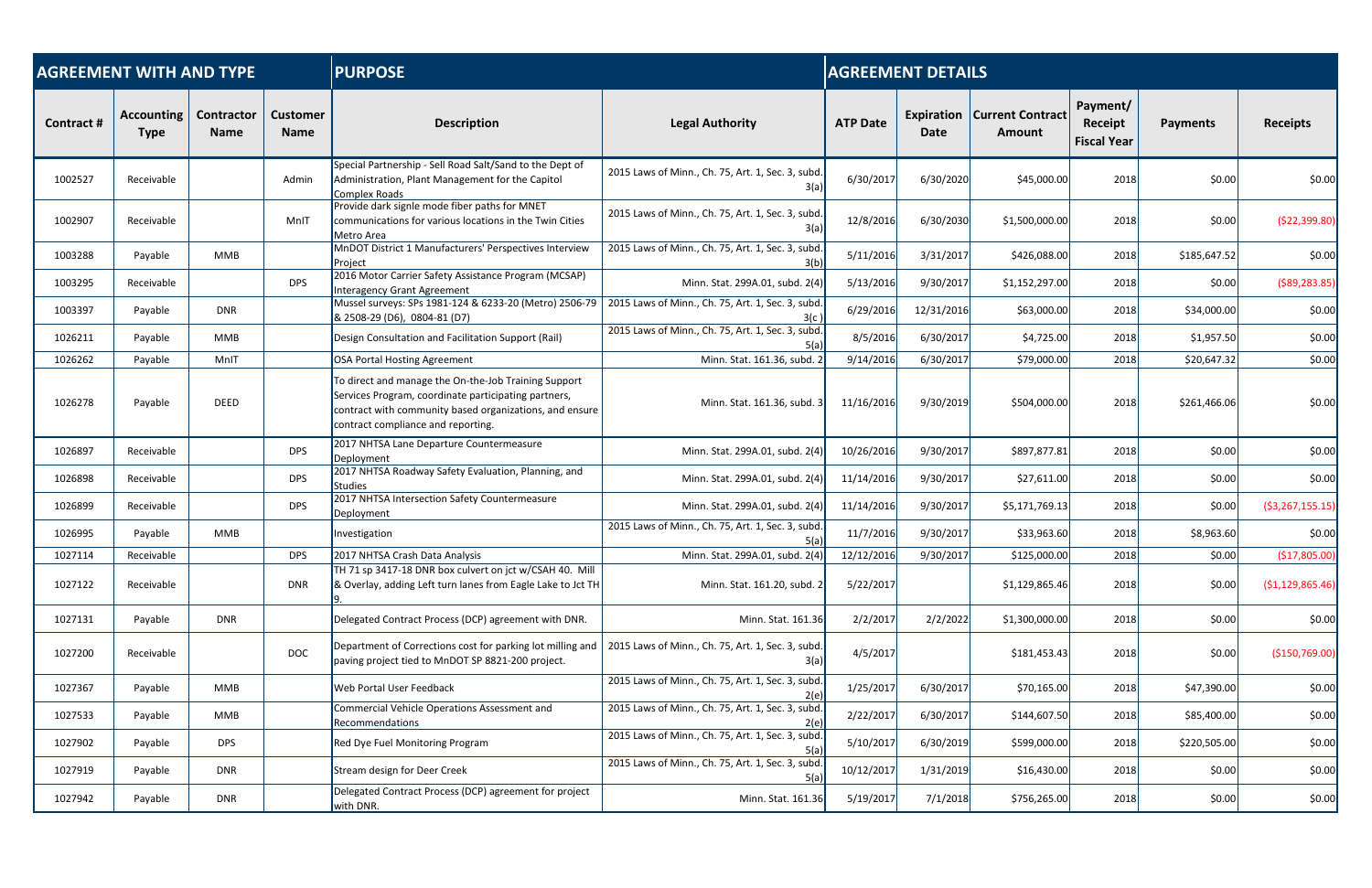| <b>AGREEMENT WITH AND TYPE</b> |                                   |                           |                                | <b>PURPOSE</b>                                                                                                                                                                | <b>AGREEMENT DETAILS</b>                                  |                 |                           |                                   |                                           |                 |                   |
|--------------------------------|-----------------------------------|---------------------------|--------------------------------|-------------------------------------------------------------------------------------------------------------------------------------------------------------------------------|-----------------------------------------------------------|-----------------|---------------------------|-----------------------------------|-------------------------------------------|-----------------|-------------------|
| <b>Contract#</b>               | <b>Accounting</b><br><b>Type</b>  | Contractor<br><b>Name</b> | <b>Customer</b><br><b>Name</b> | <b>Description</b>                                                                                                                                                            | <b>Legal Authority</b>                                    | <b>ATP Date</b> | Expiration<br><b>Date</b> | <b>Current Contract</b><br>Amount | Payment/<br>Receipt<br><b>Fiscal Year</b> | <b>Payments</b> | <b>Receipts</b>   |
| 1028184                        | Both<br>Receivable And<br>Payable | <b>DNR</b>                | <b>DNR</b>                     | <b>Master Partnership Contract</b>                                                                                                                                            | Minn. Stat. 174.02, subd. 6                               | 7/21/2017       | 6/30/2022                 | \$1,000,000.00                    |                                           |                 |                   |
| 1028269                        | Payable                           | <b>DNR</b>                |                                | DCP agreement for project with DNR                                                                                                                                            | Minn. Stat. 161.36                                        | 3/20/2018       | 3/20/2023                 | \$1,230,000.00                    | 2018                                      | \$0.00          | \$0.00            |
| 1028439                        | Payable                           | <b>DPS</b>                |                                | State Patrol - Extraordinary Enforcement in Work Zones;<br>2017-2022                                                                                                          | Minn. Stat. 161.36, subd. 2                               | 7/24/2017       | 6/30/2022                 | \$5,500,000.00                    | 2018                                      | \$262,319.17    | \$0.00            |
| 1028455                        | Receivable                        |                           | <b>DVA</b>                     | Purchase of road salt by Veterans Home in Minneapolis                                                                                                                         | 2015 Laws of Minn., Ch. 75, Art. 1, Sec. 3, subd<br>3(a)  | 11/21/2017      | 9/30/2022                 | \$18,678.13                       | 2018                                      | \$0.00          | ( \$3,518.11)     |
| 1028561                        | Payable                           | MDH                       |                                | Chemical Analysis of Highway Runoff Samples Collected                                                                                                                         | 2015 Laws of Minn., Ch. 75, Art. 1, Sec. 3, subd<br>5(a)  | 7/11/2017       | 6/30/2018                 | \$49,738.00                       | 2018                                      | \$19,451.02     | \$0.00            |
| 1028622                        | Payable                           | Admin                     |                                | Standard Specifications for Construction 2018; publication<br>and sales terms and conditions.                                                                                 | 2015 Laws of Minn., Ch. 75, Art. 1, Sec. 3, subd.<br>3(b) | 6/22/2017       | 12/31/2020                | \$15,168.00                       | 2018                                      | \$0.00          | \$0.00            |
| 1028623                        | Receivable                        |                           | <b>DPS</b>                     | State Patrol - Shared Facility; Rental of classroom space at<br>the MnDOT Training Center for FY18-22                                                                         | 2015 Laws of Minn., Ch. 75, Art. 1, Sec. 3, subd<br>5(b)  | 10/13/2017      | 6/30/2022                 | \$25,000.00                       | 2018                                      | \$0.00          | ( \$2,710.00]     |
| 1028646                        | Receivable                        |                           | <b>DPS</b>                     | Interagency Rail Director Funding for FY 2018 - Public<br>Safety Department.                                                                                                  | 2015 Laws of Minn., Ch. 75, Art. 1, Sec. 3, subd<br>5(b)  | 9/29/2017       | 6/30/2018                 | \$50,000.00                       | 2018                                      | \$0.00          | (544, 408.79)     |
| 1028647                        | Receivable                        |                           | <b>MPCA</b>                    | Interagency Rail Director Funding for FY 2018 - Pollution<br><b>Control Agency</b>                                                                                            | 2015 Laws of Minn., Ch. 75, Art. 1, Sec. 3, subd.<br>5(b) | 8/7/2017        | 6/30/2018                 | \$40,000.00                       | 2018                                      | \$0.00          | ( \$35, 340.65)   |
| 1028649                        | Receivable                        |                           | <b>MDA</b>                     | Interagency Rail Director Funding for FY 2018 - Agriculture<br>Department                                                                                                     | 2015 Laws of Minn., Ch. 75, Art. 1, Sec. 3, subd<br>5(b)  | 9/14/2017       | 6/30/2018                 | \$6,600.00                        | 2018                                      | \$0.00          | (55, 978.72)      |
| 1028650                        | Receivable                        |                           | <b>DEED</b>                    | Interagency Rail Director Funding for FY 2018 - DEED                                                                                                                          | 2015 Laws of Minn., Ch. 75, Art. 1, Sec. 3, subd.<br>5(b) | 8/7/2017        | 6/30/2018                 | \$6,600.00                        | 2018                                      | \$0.00          | (56, 178.72)      |
| 1028663                        | Payable                           | <b>DNR</b>                |                                | Shared facility; Replaces MnDOT Contract No. 00611.<br>Maintenance at Grand Portage State Park/Rest Area and<br>Customdial Servcies at Mount Josephine Way Side               | 2015 Laws of Minn., Ch. 75, Art. 1, Sec. 3, subd.<br>5(b) | 6/27/2017       | 6/30/2022                 | \$287,000.00                      | 2018                                      | \$57,400.00     | \$0.00            |
| 1028713                        | Payable                           | Admin                     |                                | Archibus upgrade. MnDOT's share of system upgrade.                                                                                                                            | 2015 Laws of Minn., Ch. 75, Art. 1, Sec. 3, subd.<br>5(b) | 6/29/2017       | 6/30/2019                 | \$300,000.00                      | 2018                                      | \$0.00          | \$0.00            |
| 1028723                        | Receivable                        |                           | <b>DPS</b>                     | 2017 ATSIP Traffic Records Forum                                                                                                                                              | Minn. Stat. 161.36, subd. 2                               | 7/1/2017        | 8/31/2017                 | \$2,500.00                        | 2018                                      | \$0.00          | (\$1,711.58)      |
| 1028793                        | Payable                           | MMB                       |                                | Trunk Highway Mowing and Haying Task Force                                                                                                                                    | 2015 Laws of Minn., Ch. 75, Art. 1, Sec. 3, subd<br>5(a)  | 7/25/2017       | 4/1/2018                  | \$78,720.00                       | 2018                                      | \$62,970.00     | \$0.00            |
| 1028827                        | Receivable                        |                           | <b>DPS</b>                     | Radiological Emergency Preparedness Grant FY2018 and<br>2019                                                                                                                  | Minn. Stat. 299A.01, subd. 2(4)                           | 8/29/2017       | 6/30/2019                 | \$221,000.00                      | 2018                                      | \$0.00          | \$88,642.03       |
| 1028882                        | Payable                           | MMB                       |                                | Enterprise Talent Development FY 18                                                                                                                                           | 2015 Laws of Minn., Ch. 75, Art. 1, Sec. 3, subd.<br>5(a) | 7/21/2017       | 6/30/2018                 | \$215,158.00                      | 2018                                      | \$215,160.00    | \$0.00            |
| 1029070                        | Payable                           | Admin                     |                                | OES will support state agencies by helping them to make<br>choices that will improve sustainability outcomes through<br>the implementation of best practices in their agency. | MS 16B.04 MWS 471.59                                      | 7/21/2017       | 6/30/2019                 | \$100,000.00                      | 2018                                      | \$60,000.00]    | \$0.00            |
| 1029088                        | Receivable                        |                           | <b>DPS</b>                     | 2017 Motor Carrier Safety Assistance Program (MCSAP)<br>Interagency Grant                                                                                                     | Minn. Stat. 299A.01, subd. 2(4)                           | 10/25/2017      | 9/30/2018                 | \$1,399,071.17                    | 2018                                      | \$0.00          | ( \$1,179,775.76) |
| 1029094                        | Payable                           | MnIT                      |                                | LRS System Mapping & Support                                                                                                                                                  | Minn. Stat. 161.36, subd. 2                               | 8/25/2017       | 12/31/2018                | \$366,966.36                      | 2018                                      | \$179,134.78    | \$0.00            |
| 1029104                        | Payable                           | MMB                       |                                | <b>Executive Recruiter FY 18</b>                                                                                                                                              | 2015 Laws of Minn., Ch. 75, Art. 1, Sec. 3, subd.<br>5(a) | 8/7/2017        | 6/30/2018                 | \$75,920.00                       | 2018                                      | \$75,920.00     | \$0.00            |
| 1029115                        | Payable                           | MMB                       |                                | Transportation System Public Opinion Survey                                                                                                                                   | 2015 Laws of Minn., Ch. 75, Art. 1, Sec. 3, subd.<br>5(a) | 8/2/2017        | 10/31/2017                | \$12,040.00                       | 2018                                      | \$9,030.00      | \$0.00            |
| 1029185                        | Receivable                        |                           | <b>DPS</b>                     | 2018 NHTSA Toward Zero Deaths Conference                                                                                                                                      | Minn. Stat. 299A.01, subd. 2(4)                           | 8/17/2017       | 9/30/2018                 | \$262,400.00                      | 2018                                      | \$0.00          | ( \$206, 825.61)  |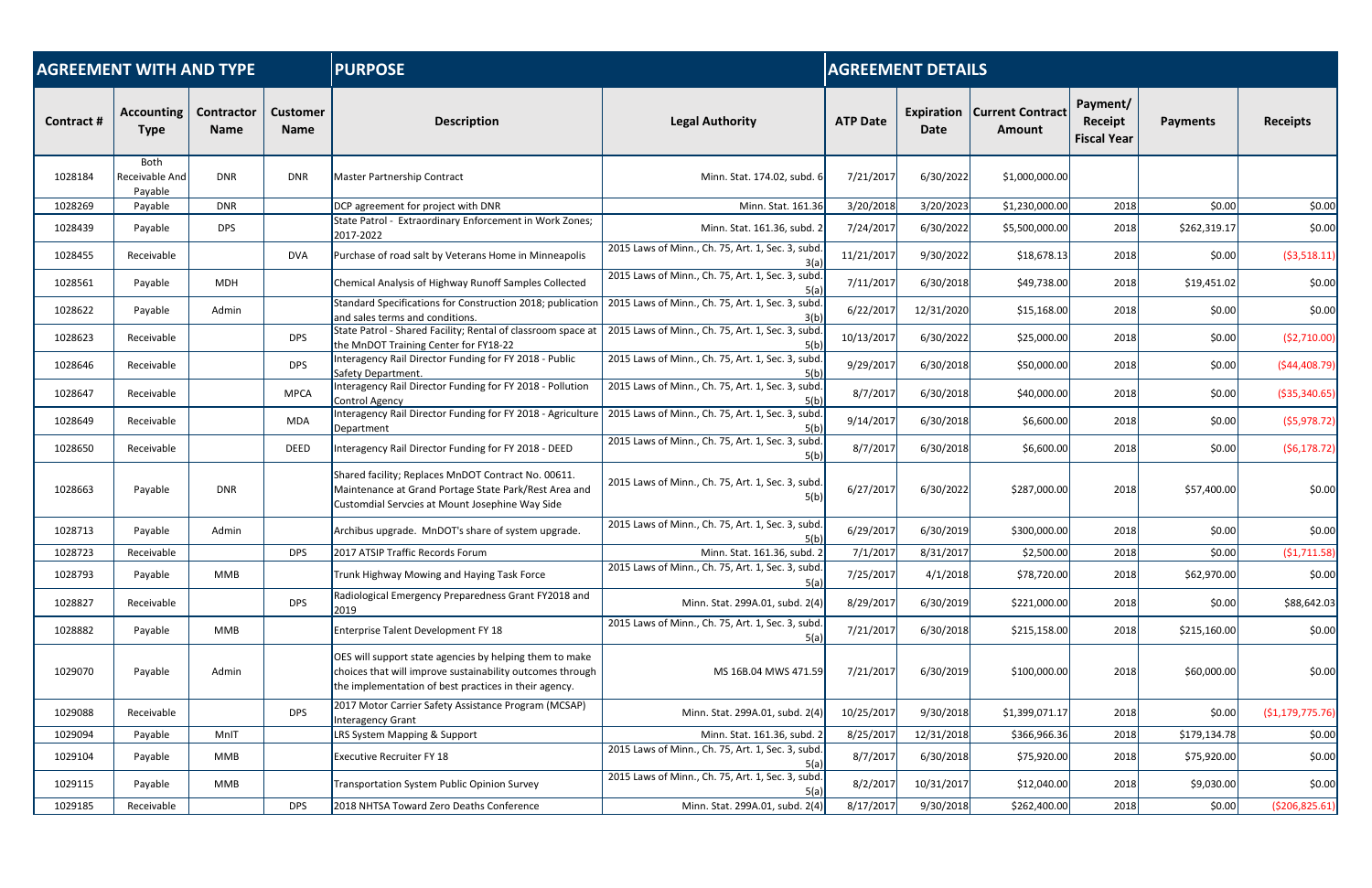| <b>AGREEMENT WITH AND TYPE</b> |                                  |                           |                                | <b>PURPOSE</b>                                                                                                                                                                                                                                                     |                                                           |                 | <b>AGREEMENT DETAILS</b> |                                   |                                           |                 |                  |  |  |
|--------------------------------|----------------------------------|---------------------------|--------------------------------|--------------------------------------------------------------------------------------------------------------------------------------------------------------------------------------------------------------------------------------------------------------------|-----------------------------------------------------------|-----------------|--------------------------|-----------------------------------|-------------------------------------------|-----------------|------------------|--|--|
| Contract #                     | <b>Accounting</b><br><b>Type</b> | Contractor<br><b>Name</b> | <b>Customer</b><br><b>Name</b> | <b>Description</b>                                                                                                                                                                                                                                                 | <b>Legal Authority</b>                                    | <b>ATP Date</b> | Expiration<br>Date       | <b>Current Contract</b><br>Amount | Payment/<br>Receipt<br><b>Fiscal Year</b> | <b>Payments</b> | <b>Receipts</b>  |  |  |
| 1029216                        | Receivable                       |                           | <b>DPS</b>                     | 2018 NHTSA Toward Zero deaths (TZD) Regional<br>Coordination                                                                                                                                                                                                       | Minn. Stat. 299A.01, subd. 2(4)                           | 8/18/2017       | 9/30/2018                | \$154,000.00                      | 2018                                      | \$0.00          | (\$152,157.24)   |  |  |
| 1029523                        | Payable                          | <b>DEED</b>               |                                | State Career Fair on October 14, 2017                                                                                                                                                                                                                              | 16C.052                                                   | 9/28/2017       | 10/30/2017               | \$2,500.00                        | 2018                                      | \$2,500.00      | \$0.00           |  |  |
| 1029551                        | Receivable                       |                           | <b>MDA</b>                     | <b>Real Colors Training</b>                                                                                                                                                                                                                                        | 16C.052                                                   | 9/29/2017       | 11/30/2017               | \$429.00                          | 2018                                      | \$0.00          | (\$429.00)       |  |  |
| 1029576                        | Payable                          | GOV                       |                                | Pay for 35% of salary and fringe benefits for work<br>associated with the Freight Rail Council and other Rail<br>related-projects, also agrees to pay for all non-salary<br>related costs for the Rail Director position; travel,<br>conference fees and expenses. | Minn. Stat. 161.36, subd. 2                               | 9/29/2017       | 1/7/2019                 | \$200,000.00                      | 2018                                      | \$0.00          | \$0.00           |  |  |
| 1029581                        | Payable                          | <b>MMB</b>                |                                | Purchase Military Challenge Coins from State Contract<br>Vendor Specialty Promotions, State Contract No. 77746.                                                                                                                                                    | 16C.05 $2$                                                | 10/12/2017      | 6/30/2018                | \$3,150.00                        | 2018                                      | \$3,150.00      | \$0.00           |  |  |
| 1029849                        | Payable                          | MMB                       |                                | Investigation                                                                                                                                                                                                                                                      | 2015 Laws of Minn., Ch. 75, Art. 1, Sec. 3, subd.<br>5(a) | 11/20/2017      | 2/20/2018                | \$25,000.00                       | 2018                                      | \$19,514.26     | \$0.00           |  |  |
| 1030132                        | Payable                          | MMB                       |                                | Office of Environmental Stewardship Cultural Resources<br>Unit Review and Assessment                                                                                                                                                                               | 2015 Laws of Minn., Ch. 75, Art. 1, Sec. 3, subd.<br>5(a) | 12/7/2017       | 6/30/2018                | \$20,300.00                       | 2018                                      | \$16,240.00     | \$0.00           |  |  |
| 1030138                        | Payable                          | MMB                       |                                | Office of Civil Rights Coaching Support                                                                                                                                                                                                                            | 2015 Laws of Minn., Ch. 75, Art. 1, Sec. 3, subd.<br>5(a) | 12/12/2017      | 6/30/2018                | \$96,052.00                       | 2018                                      | \$39,176.00     | \$0.00           |  |  |
| 1030164                        | Payable                          | <b>DPS</b>                |                                | Enhanced enforcement from State Patrol at site of<br>sinkhole on I-694.                                                                                                                                                                                            | Minn. Stat. 161.36, subd. 2                               | 12/8/2017       |                          | \$18,222.64                       | 2018                                      | \$18,217.47     | \$0.00           |  |  |
| 1030231                        | Payable                          | MMB                       |                                | Research Services and Library Staffing Assessment Study                                                                                                                                                                                                            | 2015 Laws of Minn., Ch. 75, Art. 1, Sec. 3, subd.<br>5(a) | 12/21/2017      | 6/30/2018                | \$52,920.00                       | 2018                                      | \$31,360.00     | \$0.00           |  |  |
| 1030362                        | Payable                          | MMB                       |                                | Commercial Vehicle Operations Customer Focus Project                                                                                                                                                                                                               | 2015 Laws of Minn., Ch. 75, Art. 1, Sec. 3, subd.         | 1/17/2018       | 12/31/2018               | \$66,920.00                       | 2018                                      | \$21,840.00     | \$0.00           |  |  |
| 1030373                        | Payable                          | <b>MMB</b>                |                                | <b>Transportation Equity Pilot</b>                                                                                                                                                                                                                                 | Minn. Stat. 161.36, subd.                                 | 1/23/2018       | 11/30/2018               | \$126,540.00                      | 2018                                      | \$27,731.83     | \$0.00           |  |  |
| 1030432                        | Payable                          | <b>MMB</b>                |                                | Commercial Vehicle Operations Leadership Development                                                                                                                                                                                                               | Minn. Stat. 161.36, subd. 2                               | 1/29/2018       | 12/31/2018               | \$62,160.00                       | 2018                                      | \$13,720.00     | \$0.00           |  |  |
| 1030554                        | Receivable                       |                           | <b>DPS</b>                     | 2018 NHTSA Roadway Safety Evaluation, Planning, &<br><b>Studies</b>                                                                                                                                                                                                | Minn. Stat. 299A.01, subd. 2(4)                           | 2/1/2018        | 10/1/2018                | \$100,000.00                      | 2018                                      | \$0.00          | (56, 193.81)     |  |  |
| 1030555                        | Receivable                       |                           | <b>DPS</b>                     | 2018 NHTSA Intersection Safety Countermeasure<br>Deployment                                                                                                                                                                                                        | Minn. Stat. 299A.01, subd. 2(4)                           | 2/7/2018        | 9/30/2018                | \$1,456,797.20                    | 2018                                      | \$0.00          | ( \$378, 207.06) |  |  |
| 1030697                        | Receivable                       |                           | <b>DPS</b>                     | <b>Real Colors Training</b>                                                                                                                                                                                                                                        | Minn. Stat. 16C.05, subd. 2                               | 3/5/2018        | 6/30/2018                | \$491.63                          | 2018                                      | \$0.00          | (5470.40)        |  |  |
| 1030824                        | Receivable                       |                           | MDA                            | <b>Real Colors Training</b>                                                                                                                                                                                                                                        | Minn. Stat. 161.36, subd. 2                               | 3/29/2018       | 6/30/2018                | \$550.00                          | 2018                                      | \$0.00          | ( \$537.50]      |  |  |
| 1030888                        | Receivable                       |                           | <b>DHS</b>                     | <b>Real Colors Training</b>                                                                                                                                                                                                                                        | Minn. Stat. 161.36, subd. 2                               | 4/3/2018        | 4/5/2018                 | \$362.18                          | 2018                                      | \$0.00          | ( \$362.18)      |  |  |
| 1030889                        | Payable                          | MIAC                      |                                | With MIAC (MIAC) for assistance at Mission Creek.                                                                                                                                                                                                                  | 2015 Laws of Minn., Ch. 75, Art. 1, Sec. 3, subd.<br>5(b) | 6/28/2018       | 9/30/2019                | \$388,889.50                      | 2018                                      | \$0.00          | \$0.00           |  |  |
| 1030897                        | Payable                          | MMB                       |                                | Investigation                                                                                                                                                                                                                                                      | 2015 Laws of Minn., Ch. 75, Art. 1, Sec. 3, subd.<br>5(a) | 3/28/2018       | 9/30/2018                | \$25,000.00                       | 2018                                      | \$25,275.10     | \$0.00           |  |  |
| 1030938                        | Payable                          | MnIT                      |                                | Cultural Resources Information System - Phase III                                                                                                                                                                                                                  | Minn. Stat. 161.36, subd. 2                               | 5/15/2018       | 6/30/2019                | \$250,091.92                      | 2018                                      | \$0.00          | \$0.00           |  |  |
| 1031026                        | Payable                          | <b>MMB</b>                |                                | <b>SNAP Revisions and Testing</b>                                                                                                                                                                                                                                  | Minn. Stat. 161.36, subd. 2                               | 4/16/2018       | 6/30/2018                | \$3,640.00                        | 2018                                      | \$1,960.00      | \$0.00           |  |  |
| 1031054                        | Payable                          | MMB                       |                                | Creative Thinking - How to think differently to get better<br>results                                                                                                                                                                                              | 2015 Laws of Minn., Ch. 75, Art. 1, Sec. 3, subd.<br>5(a) | 4/20/2018       | 6/29/2018                | \$550.00                          | 2018                                      | \$550.00        | \$0.00           |  |  |
| 1031181                        | Payable                          | MIAC                      |                                | Sponsorship for Governor's Tribal Youth Gathering Event                                                                                                                                                                                                            | Minn. Stat. 161.36, subd. 2                               | 5/29/2018       | 8/7/2018                 | \$20,000.00                       | 2018                                      | \$5,000.00      | \$0.00           |  |  |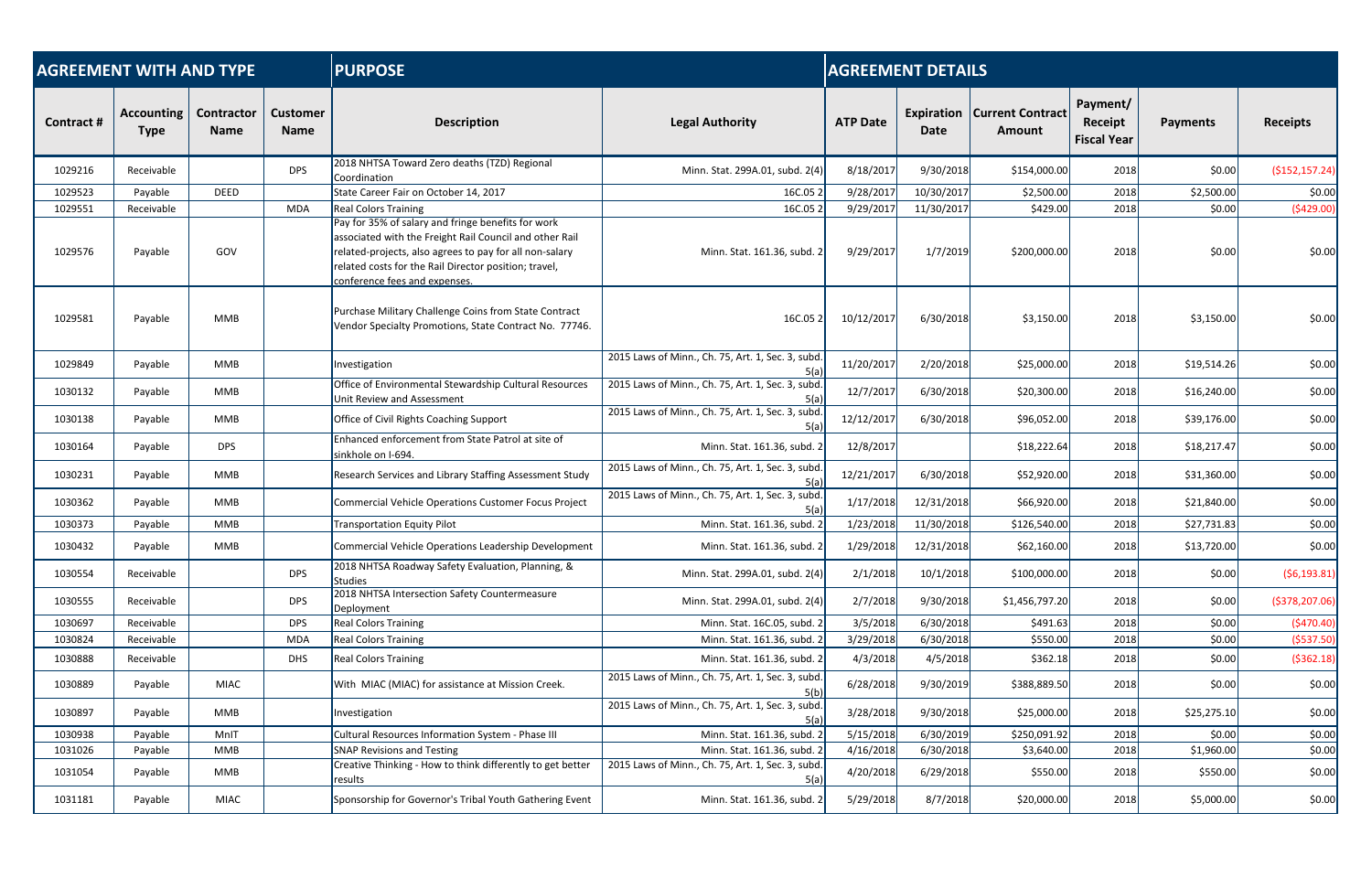| <b>AGREEMENT WITH AND TYPE</b> |                                  |                                  |                                | <b>PURPOSE</b><br><b>AGREEMENT DETAILS</b>                                                                                                                                                     |                                                           |                      |                    |                                          |                                           |                 |                   |
|--------------------------------|----------------------------------|----------------------------------|--------------------------------|------------------------------------------------------------------------------------------------------------------------------------------------------------------------------------------------|-----------------------------------------------------------|----------------------|--------------------|------------------------------------------|-------------------------------------------|-----------------|-------------------|
| Contract #                     | <b>Accounting</b><br><b>Type</b> | <b>Contractor</b><br><b>Name</b> | <b>Customer</b><br><b>Name</b> | <b>Description</b>                                                                                                                                                                             | <b>Legal Authority</b>                                    | <b>ATP Date</b>      | Expiration<br>Date | <b>Current Contract</b><br><b>Amount</b> | Payment/<br>Receipt<br><b>Fiscal Year</b> | <b>Payments</b> | <b>Receipts</b>   |
| 1031189                        | Payable                          | <b>DHS</b>                       |                                | Reports based on data collected during the 2018 Wilder<br>homeless survey                                                                                                                      | 2015 Laws of Minn., Ch. 75, Art. 1, Sec. 3, subd.<br>5(a) | 6/6/2018             | 12/31/2019         | \$20,000.00                              | 2018                                      | \$0.00          | \$0.00            |
| 1031266                        | Payable                          | <b>DPS</b>                       |                                | Maintenance Extraordinary Enforcement                                                                                                                                                          | 2015 Laws of Minn., Ch. 75, Art. 1, Sec. 3, subd.<br>3(a) | 6/22/2018            | 6/30/2019          | \$80,000.00                              | 2018                                      | \$0.00          | \$0.00            |
| 1031285                        | Receivable                       |                                  | <b>DPS</b>                     | 2018 National Highway Traffic Safety Administration:<br>Drowsy Driving Study                                                                                                                   | Minn. Stat. 299A.01, subd. 2(4)                           | 6/1/2018             | 9/30/2019          | \$215,000.00                             | 2018                                      | \$0.00          | \$0.00            |
| 1031396                        | Payable                          | <b>MMB</b>                       |                                | Labor Relations - Investigative services                                                                                                                                                       | 2015 Laws of Minn., Ch. 75, Art. 1, Sec. 3, subd.<br>5(a) | 6/5/2018             | 9/4/2018           | \$25,000.00                              | 2018                                      | \$0.00          | \$0.00            |
| 1031400                        | Payable                          | MnIT                             |                                | OSA Portal Phase 1 - Issue Resolution                                                                                                                                                          | Minn. Stat. 161.36, subd. 2                               | 6/26/2018            | 6/30/2019          | \$158,900.28                             | 2018                                      | \$0.00          | \$0.00            |
| 1031449                        | Payable                          | <b>MDH</b>                       |                                | Chemical Analysis of Highway Runoff Samples Collected                                                                                                                                          | Minn. Stat. 161.36, subd. 2                               | 6/26/2018            | 6/30/2019          | \$39,816.00                              | 2018                                      | \$0.00          | \$0.00            |
| 1031492                        | Payable                          | <b>MMB</b>                       |                                | Manufacturers' Perspective District 7                                                                                                                                                          | Minn. Stat. 161.36, subd. 2                               | 6/19/2018            | 6/30/2019          | \$154,215.00                             | 2018                                      | \$0.00          | \$0.00            |
| 02192W29                       | Receivable                       |                                  | <b>DNR</b>                     | DNR will provide \$32,000 for a signing project along the<br>Great River Road, a National Scenic Byway, comprised of<br>565 miles of federal, state, county, city and park and<br>forest road. | Minn. Stat. 174.02, subd. 6                               | 5/5/2017             | 12/31/2017         | \$32,000.00                              | 2018                                      | \$0.00          | \$0.00            |
| 1028184W01                     | Receivable                       |                                  | <b>DNR</b>                     | <b>DNR Fracture Critical Bridges</b>                                                                                                                                                           | Minn. Stat. 174.02, subd. 6                               | 8/3/2017             | 6/30/2022          | \$195,000.00                             | 2018                                      | \$0.00          | \$12,482.99       |
| 1028184W02                     | Payable                          | <b>DNR</b>                       |                                | Mussel Mitigation for the High Bridge Project                                                                                                                                                  | 2015 Laws of Minn., Ch. 75, Art. 1, Sec. 3, subd.<br>5(a) | 9/13/2017            | 6/30/2022          | \$207,500.00                             | 2018                                      | \$207,500.00    | \$0.00            |
| 1028184W04                     | Receivable                       |                                  | <b>DNR</b>                     | Salt/Sand                                                                                                                                                                                      | Minn. Stat. 174.02, subd. 6                               | 11/30/2017           | 6/30/2022          | \$9,339.06                               | 2018                                      | \$0.00          | \$0.00            |
| 1028184W05                     | Payable                          | <b>DNR</b>                       |                                | Pollinator Coordinator                                                                                                                                                                         | 2015 Laws of Minn., Ch. 75, Art. 1, Sec. 3, subd.<br>5(a) | 2/16/2018            | 6/30/2018          | \$25,000.00                              | 2018                                      | \$25,000.00     | \$0.00            |
|                                |                                  |                                  |                                |                                                                                                                                                                                                |                                                           | <b>FY2018 TOTALS</b> |                    | \$98,364,523.11                          |                                           | \$57,459,596.34 | $-510.572.004.69$ |

|       | Payable    | <b>MNIT</b> |            | Provides enterprise and local IT services to MnDOT.                                                                                                                                                                                           | Minn. Stat. 16E.016                                                                       |           | 6/30/2017  |                | 2017 | \$58,723,080.00 | \$0.00 |
|-------|------------|-------------|------------|-----------------------------------------------------------------------------------------------------------------------------------------------------------------------------------------------------------------------------------------------|-------------------------------------------------------------------------------------------|-----------|------------|----------------|------|-----------------|--------|
| 00153 | Receivable | <b>DOC</b>  | <b>DOC</b> | Faribault Site                                                                                                                                                                                                                                | Minn. Stat. 174.02, subd. 2                                                               | 12/1/2011 | 11/30/2021 | \$3,000.00     | 2017 | \$0.00          | \$0.00 |
| 00159 | Receivable | <b>DOC</b>  | <b>DOC</b> | St. Cloud site. Communications Facility Use Agreement.<br>3725 12th St. N, St. Cloud.                                                                                                                                                         | Minn. Stat. 174.02, subd. 2                                                               | 12/1/2011 | 11/30/2021 | \$3,000.00     | 2017 | \$0.00          | \$0.00 |
| 00162 | Receivable | <b>DOC</b>  | <b>DOC</b> | Communications Facility Use Agreement. Lino Lakes, 7525<br>4th Ave, Lino Lakes, MN                                                                                                                                                            | Minn. Stat. 174.02, subd. 2                                                               | 12/1/2011 | 11/30/2021 | \$3,000.00     | 2017 | \$0.00          | \$0.00 |
| 00517 | Receivable | <b>DOC</b>  | <b>DOC</b> | Shakopee Site.                                                                                                                                                                                                                                | Minn. Stat. 174.02, subd. 2                                                               | 2/1/2012  | 1/31/2022  | \$3,000.00     | 2017 | \$0.00          | \$0.00 |
| 00611 | Payable    | <b>DNR</b>  |            | Shared Site; Cooperatively provide maintenance at the<br>Grand Portage State Park Visitor Center/ Mount Josephine<br>Rest Area, supersedes 97646P.                                                                                            | 2015 Laws of Minn., Ch. 75, Art. 1, Sec. 3, subd.                                         | 5/1/2012  | 6/30/2017  | \$52,180.00    | 2017 | \$52,180.00     | \$0.00 |
| 00767 | Payable    | <b>DNR</b>  |            | Permit to allow the legal taking of all individuals or<br>threatened freshwater mussels at the site of the proposed   2015 Laws of Minn., Ch. 75, Art. 1, Sec. 3, subd.<br>stabilization of the Highway 36 Bridge over the St Croix<br>River. | 3(c)                                                                                      | 4/3/2012  | 12/31/2016 | \$12,825.00    | 2017 | \$0.00          | \$0.00 |
| 01080 | Payable    | <b>DNR</b>  |            | St. Croix Crossing Public Boat Access                                                                                                                                                                                                         | 2015 Laws of Minn., Ch. 75, Art. 1, Sec. 3, subd.<br>3(c); Minn. Stat. 174.02, subd. 6(c) | 9/25/2012 | 5/6/2018   | \$1,200,000.00 | 2017 | \$0.00          | \$0.00 |
| 01822 | Payable    | <b>MPCA</b> |            | Stipulation Agreement: Disputed matter between MPCA<br>and MnDOT/NorthStar Materials dba Knife River<br>Materials.                                                                                                                            | Minn. Stat. chs. 115 and 116                                                              | 8/16/2012 | 8/16/2022  | \$235,170.00   | 2017 | \$0.00          | \$0.00 |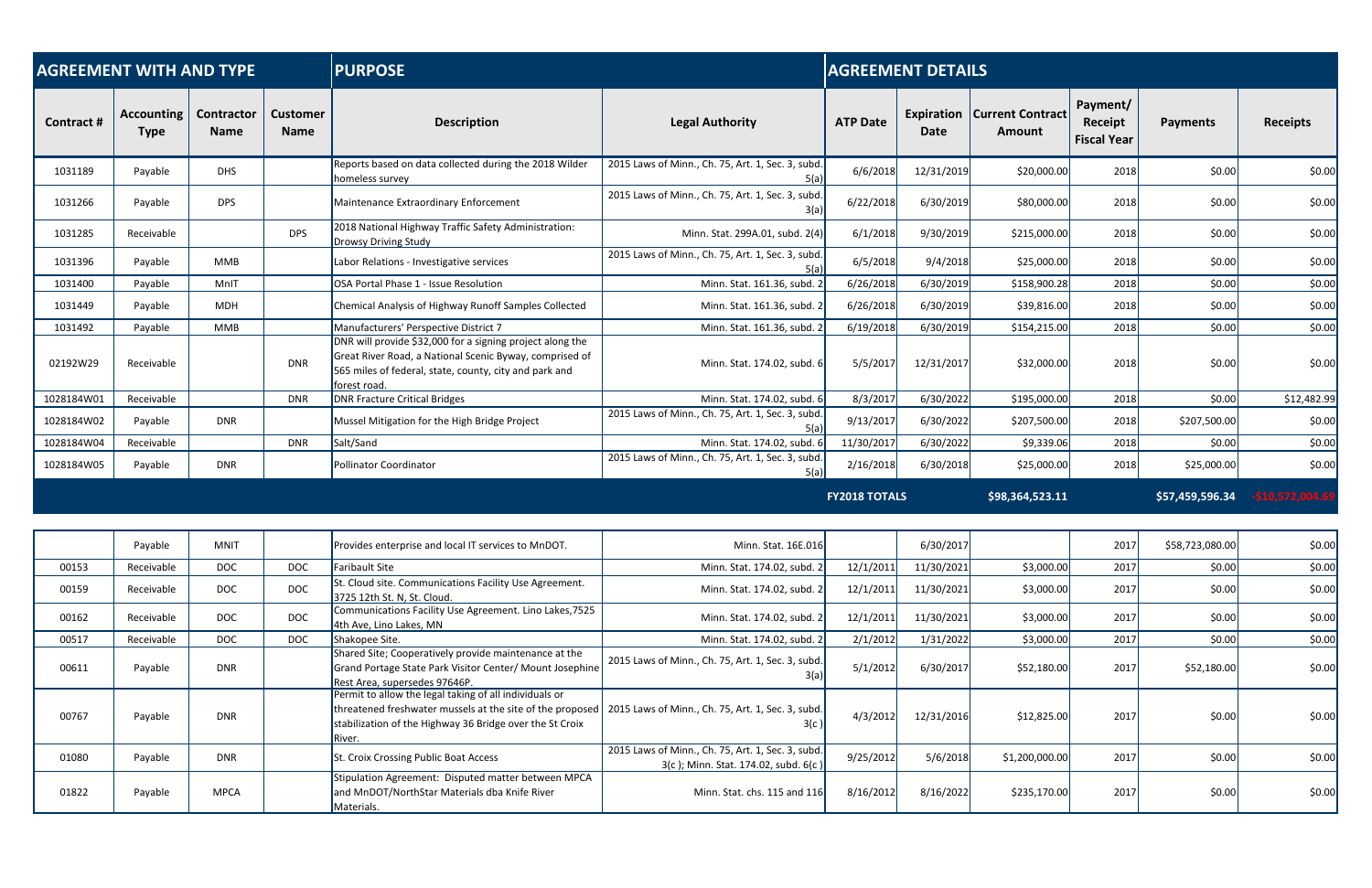| <b>AGREEMENT WITH AND TYPE</b> |                                  |                           |                                | <b>PURPOSE</b>                                                                                                                                         |                                                                                                                      |                 | <b>AGREEMENT DETAILS</b> |                                   |                                           |                 |                  |  |  |
|--------------------------------|----------------------------------|---------------------------|--------------------------------|--------------------------------------------------------------------------------------------------------------------------------------------------------|----------------------------------------------------------------------------------------------------------------------|-----------------|--------------------------|-----------------------------------|-------------------------------------------|-----------------|------------------|--|--|
| Contract #                     | <b>Accounting</b><br><b>Type</b> | Contractor<br><b>Name</b> | <b>Customer</b><br><b>Name</b> | <b>Description</b>                                                                                                                                     | <b>Legal Authority</b>                                                                                               | <b>ATP Date</b> | Expiration<br>Date       | <b>Current Contract</b><br>Amount | Payment/<br>Receipt<br><b>Fiscal Year</b> | <b>Payments</b> | <b>Receipts</b>  |  |  |
| 02872                          | Payable                          | <b>DPS</b>                |                                | MSP, extraordinary workzone enforcement                                                                                                                | 2015 Laws of Minn., Ch. 75, Art. 1, Sec. 3, subd                                                                     | 10/17/2013      | 9/30/2018                | \$1,099,595.19                    | 2017                                      | \$0.00          | \$0.00           |  |  |
| 02909                          | Payable                          | <b>MPCA</b>               |                                | Stipulation Agreement: Disputed matter between MPCA<br>and Lunda Construction / MnDOT                                                                  | Minn. Stat., Chs. 115 and 116                                                                                        | 12/3/2012       | 12/3/2022                | \$7,500.00                        | 2017                                      | \$0.00          | \$0.00           |  |  |
| 02914                          | Payable                          | <b>MMB</b>                |                                | Smart Signal Technlogies Inc - Software License agreement                                                                                              | 2015 Laws of Minn., Ch. 75, Art. 1, Sec. 3, subd.                                                                    | 1/18/2013       | 1/18/2018                | \$117,837.50                      | 2017                                      | \$0.00          | \$0.00           |  |  |
| 03071                          | Payable                          | <b>DNR</b>                |                                | St. Croix Crossing Project Mussel Mitigation                                                                                                           | 2015 Laws of Minn., Ch. 75, Art. 1, Sec. 3, subd.                                                                    | 3/7/2013        | 12/31/2017               | \$202,574.00                      | 2017                                      | \$0.00          | \$0.00           |  |  |
| 3090                           | Payable                          | <b>DNR</b>                |                                | The DNR is proposing a federal aid project to construct a<br>portion of the Glacial Lakes Trail between Richmond and<br>178th ave west of Cold Spring. | Minn. Stat. 161.36                                                                                                   | 4/5/2013        | 4/5/2018                 | \$10,000.00                       | 2017                                      | \$0.00          | \$0.00           |  |  |
| 04135                          | Payable                          | <b>DOC</b>                |                                | Supplier Contract: Provide parts and components for 55-<br>60 snow plow trucks per year.                                                               | Minn. Stat. 161.36, subd. 2                                                                                          | 10/1/2013       | 6/30/2018                | \$1,650,000.00                    | 2017                                      | \$0.00          | \$0.00           |  |  |
| 04156                          | Payable                          | <b>DNR</b>                |                                | <b>St Croix Crossing Water Enforcement</b>                                                                                                             | 2015 Laws of Minn., Ch. 75, Art. 1, Sec. 3, subd.<br>3(c)                                                            | 6/7/2013        | 6/1/2018                 | \$800,000.00                      | 2017                                      | \$43,387.17     | \$0.00           |  |  |
| 04580                          | Payable                          | <b>DNR</b>                |                                | 5 years after approval date. Firefighers                                                                                                               | 2015 Laws of Minn., Ch. 75, Art. 1, Sec. 3, subd.<br>$3(a)$ and (b)                                                  | 10/30/2013      | 10/29/2018               | \$10,000.00                       | 2017                                      | \$1,507.03      | \$0.00           |  |  |
| 04590                          | Payable                          | <b>DVA</b>                |                                | Payable \$280,000 Utilities and access to building Replaces<br>93477                                                                                   | 2015 Laws of Minn., Ch. 75, Art. 1, Sec. 3, subd<br>3(a)                                                             | 5/3/2015        | 6/30/2018                | \$280,000.00                      | 2017                                      | \$78,390.23     | \$0.00           |  |  |
| 05258                          | Receivable                       |                           | <b>DPS</b>                     | MSP, Shared facilities: Statewide; Use of space agreement                                                                                              | 2015 Laws of Minn., Ch. 75, Art. 1, Sec. 3, subd<br>5(b)                                                             | 4/2/2014        | 6/30/2015                | \$4,259,264.13                    | 2017                                      | \$0.00          | ( \$204, 302.93) |  |  |
| 05290                          | Payable                          | <b>MMB</b>                |                                | Discrimination-Investigation                                                                                                                           | 2015 Laws of Minn., Ch. 75, Art. 1, Sec. 3, subd.<br>3(b)2015 Laws of Minn., Ch. 75, Art. 1, Sec. 3,<br>subd. $5(a)$ | 1/8/2014        | 6/30/2014                | \$200,000.00                      | 2017                                      | \$4,591.61      | \$0.00           |  |  |
| 05777                          | Payable                          | DLI                       |                                | Compliance Partnership with MnOSHA for the St Croix<br>Bridge Crossing Project; safety inspections                                                     | 2015 Laws of Minn., Ch. 75, Art. 1, Sec. 3, subd<br>$3(a)$ (b) and (c)                                               | 4/9/2015        | 6/1/2017                 | \$100,000.00                      | 2017                                      | \$4,799.40      | \$0.00           |  |  |
| 06497                          | Payable                          | <b>DPS</b>                |                                | State patrol extraordinary enforcement in work zones                                                                                                   | 2015 Laws of Minn., Ch. 75, Art. 1, Sec. 3, subd.<br>3(c)                                                            | 8/6/2014        | 6/30/2017                | \$5,500,000.00                    | 2017                                      | \$155,953.19    | \$0.00           |  |  |
| 06949                          | Receivable                       |                           | <b>DPS</b>                     | 2015 National Highway Traffic Safety Administration<br>(NHTSA) Intersection saftey countermeasure deployment                                           | Minn. Stat. 299A.01, subd. 2(4)                                                                                      | 10/9/2014       | 9/30/2016                | \$8,787,450.00                    | 2017                                      | \$0.00          | \$0.00           |  |  |
| 07007                          | Receivable                       |                           | <b>DPS</b>                     | 2015 National Highway Traffic Safety Administration<br>(NHTSA) Lane departure counter measure deployment                                               | Minn. Stat. 299A.01, subd. 2(4)                                                                                      | 10/9/2014       | 9/30/2016                | \$2,372,000.00                    | 2017                                      | \$0.00          | \$0.00           |  |  |
| 07008                          | Receivable                       |                           | <b>DPS</b>                     | 2015 National Highway Traffic Safety Administration<br>(NHTSA) Roadway saftey evaluation, planning and studies                                         | Minn. Stat. 299A.01, subd. 2(4)                                                                                      | 10/9/2014       | 9/30/2016                | \$628,222.00                      | 2017                                      | \$0.00          | \$0.00           |  |  |
| 07142                          | Receivable                       |                           | <b>DNR</b>                     | Shared Facility; office space, heated storage and yard<br>storage space                                                                                | 2015 Laws of Minn., Ch. 75, Art. 1, Sec. 3, subd.<br>3(b)                                                            | 5/6/2014        | 6/30/2020                | \$19,000.00                       | 2017                                      | \$0.00          | (5995.84)        |  |  |
| 92070                          | Receivable                       |                           | <b>DNR</b>                     | Fracture Critical Bridge Inspection                                                                                                                    | 2015 Laws of Minn., Ch. 75, Art. 1, Sec. 3, subd.<br>3(a)                                                            | 1/22/2008       | 2/7/2018                 | \$39,000.00                       | 2017                                      | \$0.00          | \$0.00           |  |  |
| 92571                          | Receivable                       |                           | <b>MDA</b>                     | Shared Site - Use of space, Parking area. 3725 12th St<br>North, City of St Cloud                                                                      | 2015 Laws of Minn., Ch. 75, Art. 1, Sec. 3, subd.<br>3(a)                                                            | 4/8/2008        | 2/28/2009                | \$96,129.32                       | 2017                                      | \$0.00          | ( \$4,206.95)    |  |  |
| 95059                          | Receivable                       | <b>DOC</b>                | <b>DOC</b>                     | Payable. Rush City Site.                                                                                                                               | Minn. Stat. 174.02, subd. 2                                                                                          | 8/1/2009        | 7/31/2019                | \$6,000.00                        | 2017                                      | \$0.00          | \$0.00           |  |  |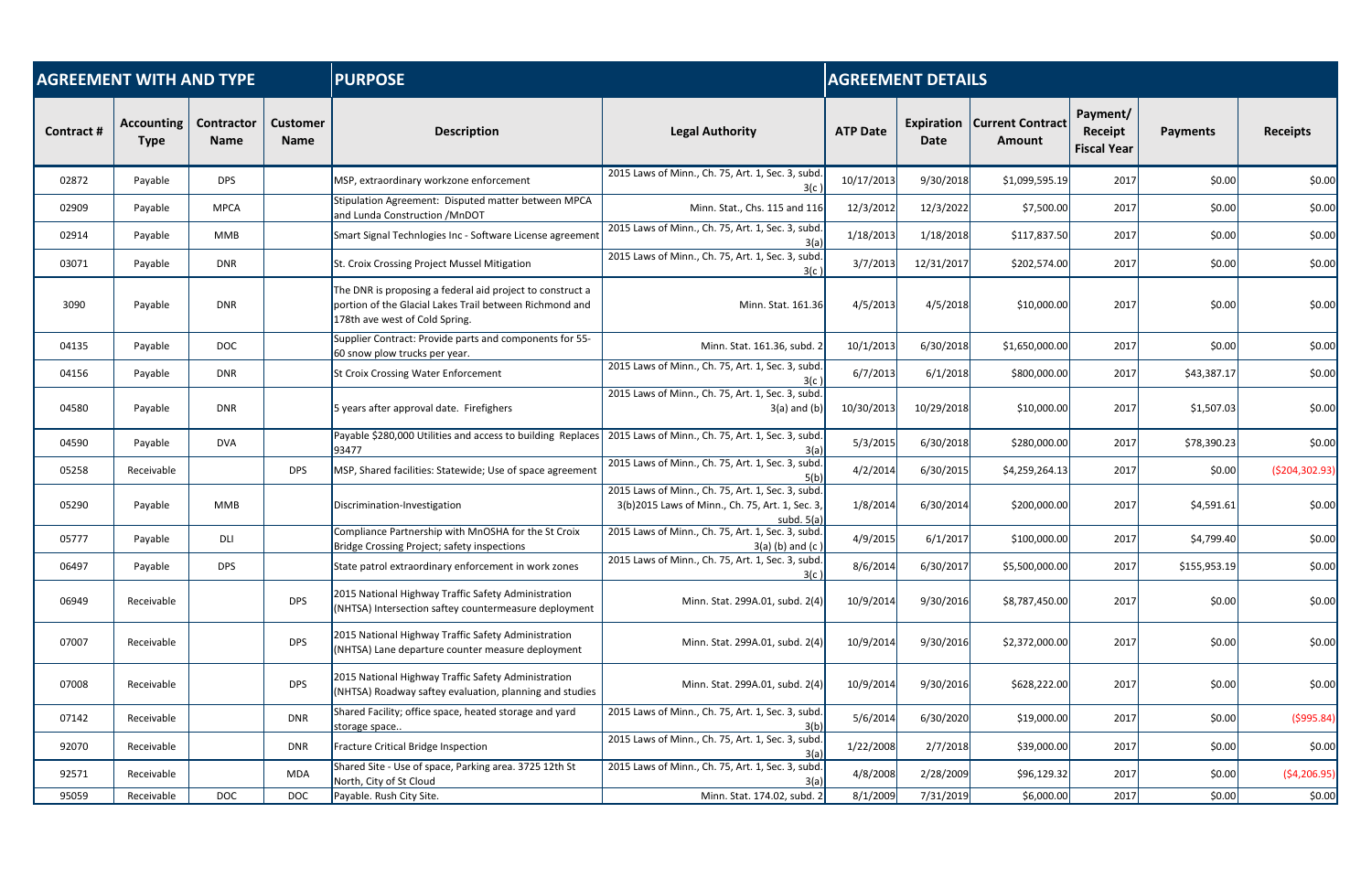| <b>AGREEMENT WITH AND TYPE</b><br><b>PURPOSE</b><br><b>AGREEMENT DETAILS</b> |                                  |                                                         |                                                         |                                                                                                                                                                                                                 |                                                                                                                     |                 |            |                                                       |                                           |                 |                 |
|------------------------------------------------------------------------------|----------------------------------|---------------------------------------------------------|---------------------------------------------------------|-----------------------------------------------------------------------------------------------------------------------------------------------------------------------------------------------------------------|---------------------------------------------------------------------------------------------------------------------|-----------------|------------|-------------------------------------------------------|-------------------------------------------|-----------------|-----------------|
| <b>Contract#</b>                                                             | <b>Accounting</b><br><b>Type</b> | Contractor<br><b>Name</b>                               | <b>Customer</b><br><b>Name</b>                          | <b>Description</b>                                                                                                                                                                                              | <b>Legal Authority</b>                                                                                              | <b>ATP Date</b> | Date       | <b>Expiration   Current Contract</b><br><b>Amount</b> | Payment/<br>Receipt<br><b>Fiscal Year</b> | <b>Payments</b> | <b>Receipts</b> |
| 98566                                                                        | Receivable                       | Emergency<br>Medical<br>Services<br>Regulatory<br>Board | Emergency<br>Medical<br>Services<br>Regulatory<br>Board | Hastings Site,                                                                                                                                                                                                  | Minn. Stat. 174.02, subd. 2                                                                                         | 6/19/2009       | 11/30/2022 | \$3,000.00                                            | 2017                                      | \$0.00          | \$0.00          |
| 99078                                                                        | Receivable                       | <b>DOC</b>                                              | <b>DOC</b>                                              | Moose Lake.                                                                                                                                                                                                     | Minn. Stat. 174.02, subd. 2                                                                                         | 4/1/2012        | 3/31/2022  | \$3,000.00                                            | 2017                                      | \$0.00          | \$0.00          |
| 99119                                                                        | Payable                          | <b>DNR</b>                                              |                                                         | Federal Participation in Construction; Tettegouche Visitor<br>Center and Safety Rest Area                                                                                                                       | 2015 Laws of Minn., Ch. 75, Art. 1, Sec. 3, subd.<br>3(c); 2015 Laws of Minn., Ch. 75, Art. 1, Sec. 3<br>subd. 5(b) | 6/13/2012       | 6/12/2017  | \$3,100,000.00                                        | 2017                                      | \$195,530.00    | \$0.00          |
| 99464                                                                        | Receivable                       | <b>DOC</b>                                              | <b>DOC</b>                                              | Moose Lake Site,                                                                                                                                                                                                | Minn. Stat. 174.02, subd.                                                                                           | 10/1/2011       | 9/30/2021  | \$3,000.00                                            | 2017                                      | \$0.00          | \$0.00          |
| 99722                                                                        | Payable                          | LCC                                                     |                                                         | Preliminary Engineering; Develop a corridor management<br>plan for the Great River Road National Scenic Byway in<br>Minnesota                                                                                   | Minn. Stat. 161.36                                                                                                  | 10/24/2011      | 9/24/2016  | \$735,000.00                                          | 2017                                      | \$400.95        | \$0.00          |
| 1000658                                                                      | Payable                          | <b>DPS</b>                                              |                                                         | Red Dye Fuel Monitoring Program                                                                                                                                                                                 | 2015 Laws of Minn., Ch. 75, Art. 1, Sec. 3, subd.<br>3(c); Minn. Stats. 161.36 and 4.07                             | 6/17/2015       | 7/31/2017  | \$340,000.00                                          | 2017                                      | \$140,000.00    | \$0.00          |
| 1000674                                                                      | Payable                          | <b>MMB</b>                                              |                                                         | Discrimination-Investigation                                                                                                                                                                                    | 2015 Laws of Minn., Ch. 75, Art. 1, Sec. 3, subd.<br>5(a)                                                           | 4/28/2015       | 7/28/2016  | \$25,000.00                                           | 2017                                      | \$0.00          | \$0.00          |
| 1000675                                                                      | Payable                          | <b>MMB</b>                                              |                                                         | Discrimination-Investigation                                                                                                                                                                                    | 2015 Laws of Minn., Ch. 75, Art. 1, Sec. 3, subd<br>5(a)                                                            | 4/29/2015       | 7/28/2016  | \$25,000.00                                           | 2017                                      | \$0.00          | \$0.00          |
| 1000676                                                                      | Payable                          | <b>MMB</b>                                              |                                                         | Discrimination-Investigation                                                                                                                                                                                    | 2015 Laws of Minn., Ch. 75, Art. 1, Sec. 3, subd.<br>5(a)                                                           | 4/29/2015       | 7/28/2016  | \$25,000.00                                           | 2017                                      | \$0.00          | \$0.00          |
| 1000842                                                                      | Receivable                       |                                                         | MnIT                                                    | Inter-agency Partnership with MN.IT for relocating fiber<br>and sharing fiber                                                                                                                                   | Minn. Stat. 161.36, subd. 2                                                                                         | 6/26/2015       | 6/30/2029  | \$20,000.00                                           | 2017                                      | \$0.00          | \$0.00          |
| 1000897                                                                      | Receivable                       |                                                         | <b>DPS</b>                                              | Shared Facility; DPS-Driver & Vehicle Services Mankato<br>headquarters Formerly Lease 11707-A, Mankato<br>Headquarters Building, 2161 Basset Drive.                                                             | 2015 Laws of Minn., Ch. 75, Art. 1, Sec. 3, subd.<br>5(b)                                                           | 10/20/2015      | 9/30/2020  | \$124,154.76                                          | 2017                                      | \$0.00          | ( \$10,036.10)  |
| 1000936                                                                      | Receivable                       |                                                         | <b>DPS</b>                                              | Motor Carrier Safety Assistance Plan (MCSAP)                                                                                                                                                                    | Minn. Stat. 161.36, subd. 2                                                                                         | 7/20/2015       | 9/30/2016  | \$1,208,753.10                                        | 2017                                      | \$0.00          | \$0.00          |
| 1001209                                                                      | Payable                          | Admin                                                   |                                                         | Admin# 807 Transportation Building, 395 John Ireland<br>Boulevard, 255,541 sq ft of space No copy of first lease.                                                                                               | 2015 Laws of Minn., Ch. 75, Art. 1, Sec. 3, subd.<br>5(b)                                                           | 7/1/2009        | 6/30/2011  | \$35,506,005.72                                       | 2017                                      | \$4,672,301.04  | \$0.00          |
| 1001260                                                                      | Payable                          | MMB                                                     |                                                         | MnDOT District 2 Manufacturers' Perspectives Interview<br>Project                                                                                                                                               | 2015 Laws of Minn., Ch. 75, Art. 1, Sec. 3, subd<br>3(b)                                                            | 7/28/2015       | 7/30/2016  | \$126,875.00                                          | 2017                                      | \$0.00          | \$0.00          |
| 1001347                                                                      | Payable                          | <b>MIAC</b>                                             |                                                         | Transfer agreement to allow federal funds to pass from<br>FHWA to BIA for Bena Trail Phase 2                                                                                                                    | 23 U .S.C. § I 04 (t)(3)(A)                                                                                         | 6/6/2016        | 8/6/2025   | \$674,800.00                                          | 2017                                      | \$0.00          | \$0.00          |
| 1001409                                                                      | Payable                          | <b>BWSR</b>                                             |                                                         | 2015-2020 develop and continue to develop wetland<br>banks both independently and jointly to meet wetland<br>replacement requirements for public road projects.                                                 | 2015 Laws of Minn., Ch. 75, Art. 1, Sec. 3, subd.<br>3(c)                                                           | 8/13/2015       | 6/30/2020  | \$3,750,000.00                                        | 2017                                      | \$749,992.58    | \$0.00          |
| 1001452                                                                      | Payable                          | <b>DNR</b>                                              |                                                         | LMIS010139 Temporary Construction and Top Soil Storage<br>A strip of land 660 feet long and 50 feet wide within the<br>Southwest Quarter of the Southeast Corner of Section 11,<br>Township 136 North, Range 29 | Minn. Stats. 174.02 and 471.59                                                                                      | 7/22/2015       | 6/30/2020  | \$550.00                                              | 2017                                      | \$0.00          | \$0.00          |
| 1001472                                                                      | Payable                          | <b>DPS</b>                                              |                                                         | First Netmotion VPS Services Using MN State Patrol Server                                                                                                                                                       | 2015 Laws of Minn., Ch. 75, Art. 1, Sec. 3, subd.<br>3(a)                                                           | 9/21/2015       | 6/30/2020  | \$25,200.00                                           | 2017                                      | \$5,040.00      | \$0.00          |
| 1001690                                                                      | Receivable                       |                                                         | <b>DPS</b>                                              | 2015 National Highway Traffic Safety Administration<br>(NHTSA) Toward Zero Deaths (TZD) Regional Coordination                                                                                                   | Minn. Stat. 299A.01, subd. 2(4)                                                                                     | 9/29/2015       | 9/30/2016  | \$154,000.00                                          | 2017                                      | \$0.00          | \$2,198.78      |
| 1001768                                                                      | Receivable                       |                                                         | <b>DPS</b>                                              | Radiological Emergency Preparedness 2016-17                                                                                                                                                                     | Minn. Stat. 299A.01, subd. 2(4)                                                                                     | 10/27/2015      | 6/30/2017  | \$207,000.00                                          | 2017                                      | \$0.00          | \$0.00          |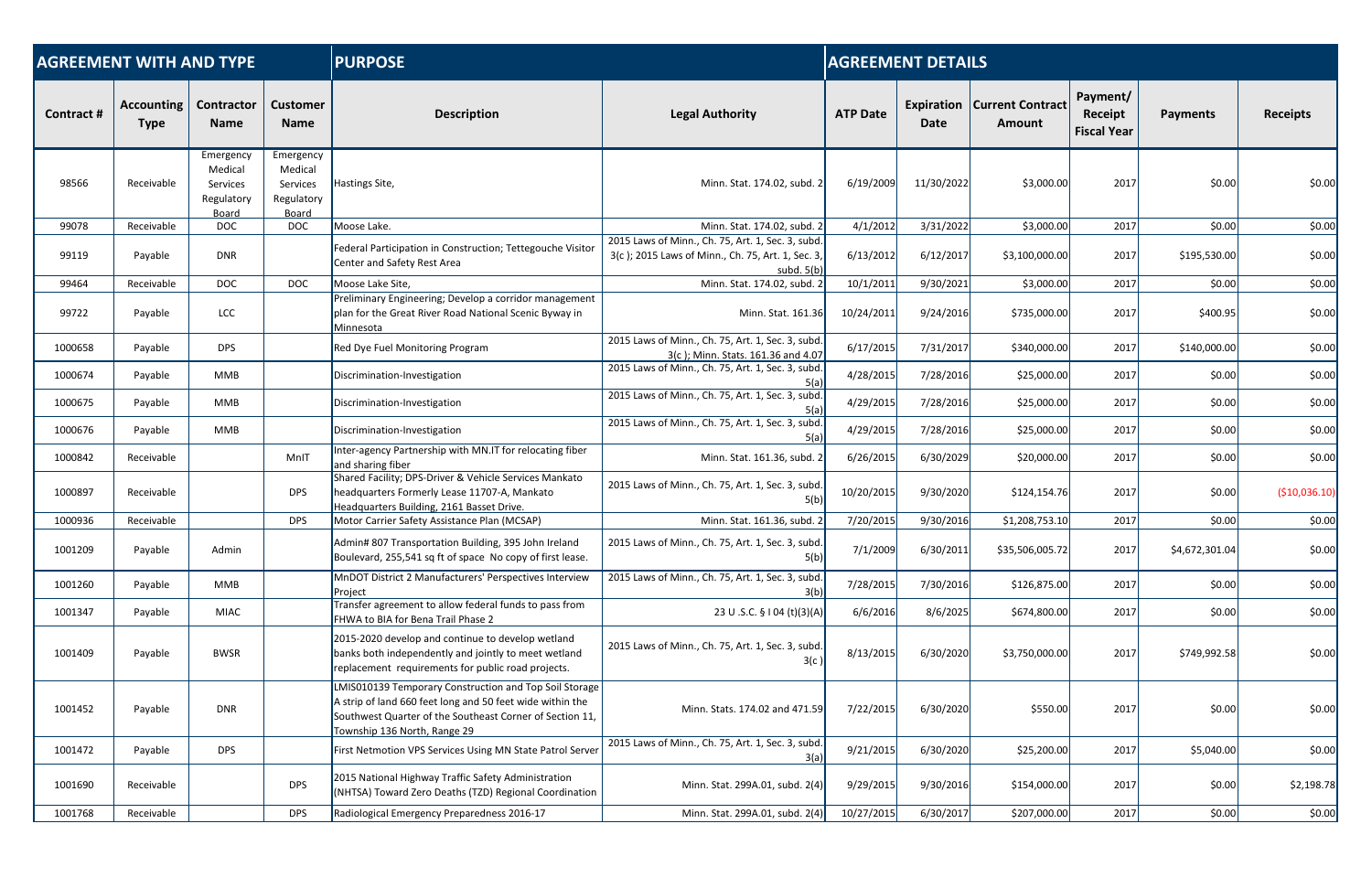| <b>AGREEMENT WITH AND TYPE</b> |                                  |                                  |                                                | <b>PURPOSE</b>                                                                                                                                                                                                            |                                                                                      |                 | <b>AGREEMENT DETAILS</b> |                                                       |                                           |                 |                   |
|--------------------------------|----------------------------------|----------------------------------|------------------------------------------------|---------------------------------------------------------------------------------------------------------------------------------------------------------------------------------------------------------------------------|--------------------------------------------------------------------------------------|-----------------|--------------------------|-------------------------------------------------------|-------------------------------------------|-----------------|-------------------|
| <b>Contract#</b>               | <b>Accounting</b><br><b>Type</b> | <b>Contractor</b><br><b>Name</b> | <b>Customer</b><br><b>Name</b>                 | <b>Description</b>                                                                                                                                                                                                        | <b>Legal Authority</b>                                                               | <b>ATP Date</b> | Date                     | <b>Expiration   Current Contract</b><br><b>Amount</b> | Payment/<br>Receipt<br><b>Fiscal Year</b> | <b>Payments</b> | <b>Receipts</b>   |
| 1001774                        | Payable                          | MMB                              |                                                | Provide Project Team to Provide Services and/or Perform<br>Tasks Required                                                                                                                                                 | 2015 Laws of Minn., Ch. 75, Art. 1, Sec. 3, subd.<br>3(b)                            | 10/8/2015       | 4/30/2016                | \$14,850.00                                           | 2017                                      | \$675.00        | \$0.00            |
| 1001813                        | Payable                          | <b>DNR</b>                       |                                                | Payable. KabetogemaTower Site. Formerly lease 144-019-<br>0028.                                                                                                                                                           | Minn. Stat. 403.36                                                                   | 7/1/2010        | 6/30/2020                | \$146,880.00                                          | 2017                                      | \$0.00          | \$0.00            |
| 1001866                        | Payable                          | <b>DNR</b>                       |                                                | Miscellaneous Lease - LMIS000288, - 3920 Hwy 2 W,<br>Bemidji, MN 56619, Salt Storage Building, Ten Years.                                                                                                                 | Minn. Stat. 92.50                                                                    | 10/1/2001       | 9/30/2025                | \$815.00                                              | 2017                                      | \$0.00          | \$0.00            |
| 1002086                        | Receivable                       |                                  | <b>DPS</b>                                     | Shared Space Lease. Lease # 11245-A. MnDOT Detroit<br>Lakes Office, located at 1000 Highway 10 West, Detroit<br>Lakes, Minnesota 56501-2205.                                                                              | 2015 Laws of Minn., Ch. 75, Art. 1, Sec. 3, subd.<br>5(b)                            | 6/22/2016       | 6/30/2020                | \$107,999.40                                          | 2017                                      | \$0.00          | (55, 238.11)      |
| 1002090                        | Receivable                       |                                  | <b>DPS</b>                                     | Lease # 11035-A, Shared Facility; Partnership Lease,<br>approximately seven hundred (700) usable square feet of<br>office space in the MnDOT Virginia Office located at 101<br>North Hoover Road, Virginia, MN 55792-3412 | 2015 Laws of Minn., Ch. 75, Art. 1, Sec. 3, subd.<br>5(b)                            | 5/16/2016       | 6/30/2020                | \$36,603.19                                           | 2017                                      | \$0.00          | (\$1,775.30)      |
| 1002175                        | Payable                          | MnIT                             |                                                | P1726 OSA Portal                                                                                                                                                                                                          | 2015 Laws of Minn., Ch. 75, Art. 1, Sec. 3, subd.<br>3(b)Minn. Stat. 161.36, subd. 2 | 12/30/2015      | 12/14/2016               | \$190,000.00                                          | 2017                                      | \$125,074.30    | \$0.00            |
| 1002179                        | Payable                          | <b>DPS</b>                       |                                                | MnPass state patrol enforcement services                                                                                                                                                                                  | 2015 Laws of Minn., Ch. 75, Art. 1, Sec. 3, subd.<br>3(a); Minn. Stat. 160.93        | 1/12/2016       | 8/31/2018                | \$5,096,486.80                                        | 2017                                      | \$150,498.24    | \$0.00            |
| 1002212                        | Receivable                       |                                  | <b>DPS</b>                                     | Procurement of Hardware and Software for ARMER                                                                                                                                                                            | Minn. Stat. 161.36, subd. 2                                                          | 12/22/2015      | 12/20/2015               | \$15,359,167.35                                       | 2017                                      | \$0.00          | ( \$1,991,679.02) |
| 1002222                        | Payable                          | MMB                              |                                                | Investigation                                                                                                                                                                                                             | 2015 Laws of Minn., Ch. 75, Art. 1, Sec. 3, subd.<br>5(a)                            | 12/22/2015      | 3/31/2016                | \$35,000.00                                           | 2017                                      | \$210.00        | \$0.00            |
| 1002343                        | Payable                          | <b>DEED</b>                      |                                                | Administer Workkeys Applied Math and Reading for<br><b>Information Tests</b>                                                                                                                                              | 2015 Laws of Minn., Ch. 75, Art. 1, Sec. 3, subd.<br>5(a)                            | 3/3/2016        | 2/28/2019                | \$11,500.00                                           | 2017                                      | \$6,573.41      | \$0.00            |
| 1002527                        | Receivable                       |                                  | Admin                                          | Special Partnership - Sell Road Salt/Sand to the Dept of<br>Administration, Plant Management for the Capitol<br><b>Complex Roads</b>                                                                                      | 2015 Laws of Minn., Ch. 75, Art. 1, Sec. 3, subd.<br>3(a)                            | 6/30/2017       | 6/30/2020                | \$45,000.00                                           | 2017                                      | \$0.00          | (51, 788.57)      |
| 1002907                        | Receivable                       |                                  | MnIT                                           | Provide dark signle mode fiber paths for MNET<br>communications for various locations in the Twin Cities<br>Metro Area                                                                                                    | 2015 Laws of Minn., Ch. 75, Art. 1, Sec. 3, subd<br>3(a)                             | 12/8/2016       | 6/30/2030                | \$1,500,000.00                                        | 2017                                      | \$0.00          | \$0.00            |
| 1002911                        | Payable                          | <b>MMB</b>                       |                                                | HR linvestigation                                                                                                                                                                                                         | 2015 Laws of Minn., Ch. 75, Art. 1, Sec. 3, subd                                     | 3/16/2016       | 6/30/2017                | \$25,000.00                                           | 2017                                      | \$0.00          | \$0.00            |
| 1003185                        | Payable                          | <b>MPCA</b>                      |                                                | MPCA; FHWA Funding; Rideshare Coordination Marketing;<br><b>State Fair</b>                                                                                                                                                | Minn. Stat. 161.36, subd. 2                                                          | 5/16/2016       | 8/25/2016                | \$12,000.00                                           | 2017                                      | \$12,000.00     | \$0.00            |
| 1003256                        | Receivable                       | <b>DPS</b>                       | MDA,<br>Commerce,<br>DPS, DEED,<br><b>MPCA</b> | Master Partnership Interagency Contract for Rail Director<br>Position.                                                                                                                                                    | 2015 Laws of Minn., Ch. 75, Art. 1, Sec. 3, subd.<br>3(a)                            | 5/2/2016        | 6/30/2017                | \$204,500.00                                          | 2017                                      | \$0.00          | \$0.00            |
| 1003288                        | Payable                          | MMB                              |                                                | MnDOT District 1 Manufacturers' Perspectives Interview<br>Project                                                                                                                                                         | 2015 Laws of Minn., Ch. 75, Art. 1, Sec. 3, subd.<br>3(b)                            | 5/11/2016       | 3/31/2017                | \$426,088.00                                          | 2017                                      | \$138,341.57    | \$0.00            |
| 1003295                        | Receivable                       |                                  | <b>DPS</b>                                     | 2016 Motor Carrier Safety Assistance Program (MCSAP)<br><b>Interagency Grant Agreement</b>                                                                                                                                | Minn. Stat. 299A.01, subd. 2(4)                                                      | 5/13/2016       | 9/30/2017                | \$1,152,297.00                                        | 2017                                      | \$0.00          | ( \$375,483.13)   |
| 1003363                        | Payable                          | Admin                            |                                                | Fund a portion of a sustainability coordinator position at<br>Dept. of Admin.                                                                                                                                             | 2015 Laws of Minn., Ch. 75, Art. 1, Sec. 3, subd.<br>3(b)                            | 6/3/2016        | 6/30/2017                | \$15,000.00                                           | 2017                                      | \$15,000.00     | \$0.00            |
| 1003397                        | Payable                          | <b>DNR</b>                       |                                                | Mussel surveys: SPs 1981-124 & 6233-20 (Metro) 2506-79<br>& 2508-29 (D6), 0804-81 (D7)                                                                                                                                    | 2015 Laws of Minn., Ch. 75, Art. 1, Sec. 3, subd.<br>3(c                             | 6/29/2016       | 12/31/2016               | \$63,000.00                                           | 2017                                      | \$29,000.00     | \$0.00            |
| 1004399                        | Payable                          | <b>DNR</b>                       |                                                | Mussel Survey: SPs: 7501-32 (D4), 2515-21 (D6), 5880-189   2015 Laws of Minn., Ch. 75, Art. 1, Sec. 3, subd.<br>(D1)                                                                                                      | 3(c)                                                                                 | 6/29/2016       | 12/31/2016               | \$37,000.00                                           | 2017                                      | \$37,000.00     | \$0.00            |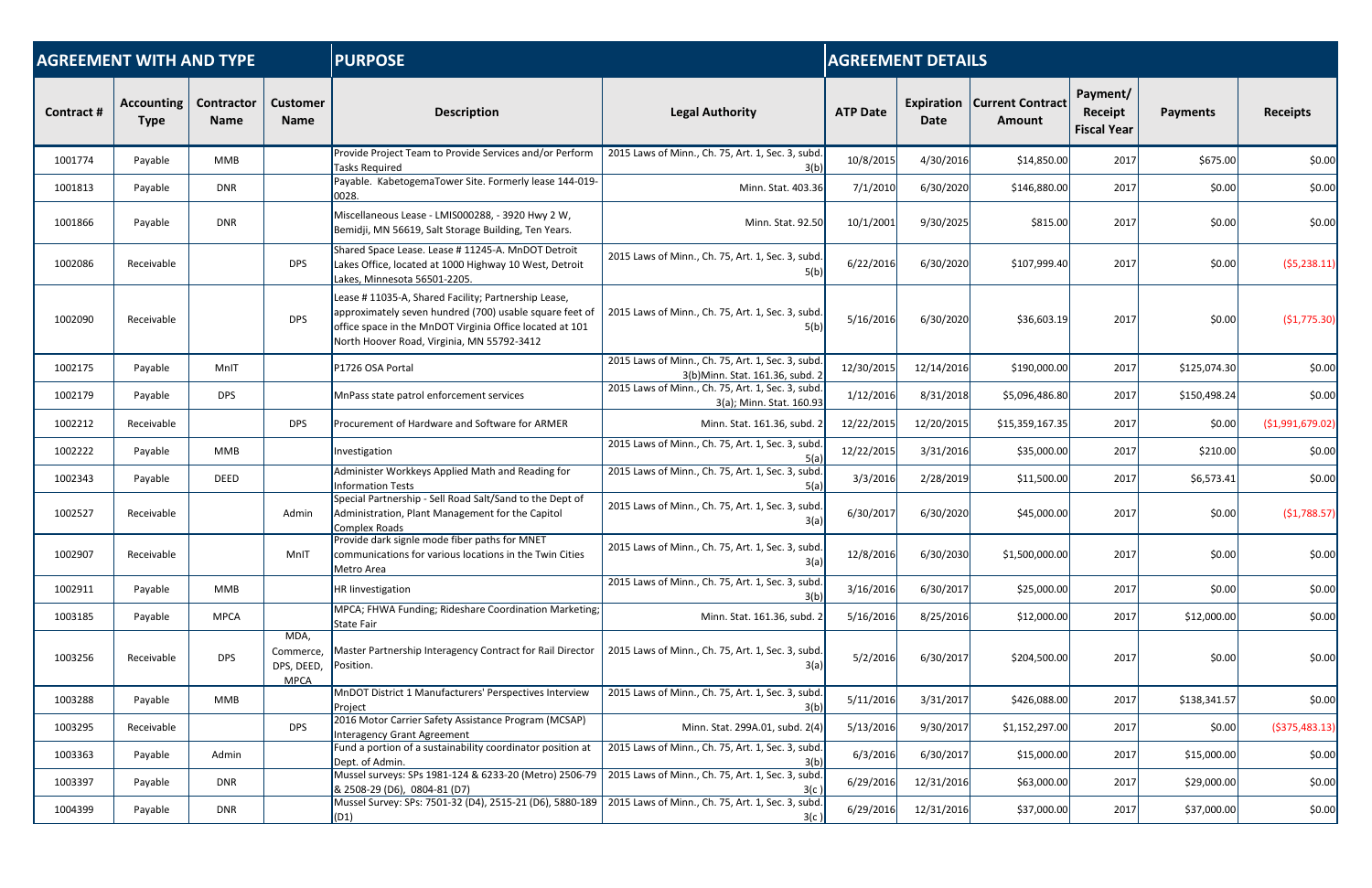| <b>AGREEMENT WITH AND TYPE</b> |                           |                           |                                | <b>PURPOSE</b><br><b>AGREEMENT DETAILS</b>                                                                                                                                                                                              |                                                                                                |                 |            |                                                       |                                           |                 |                 |  |  |
|--------------------------------|---------------------------|---------------------------|--------------------------------|-----------------------------------------------------------------------------------------------------------------------------------------------------------------------------------------------------------------------------------------|------------------------------------------------------------------------------------------------|-----------------|------------|-------------------------------------------------------|-------------------------------------------|-----------------|-----------------|--|--|
| <b>Contract #</b>              | Accounting<br><b>Type</b> | Contractor<br><b>Name</b> | <b>Customer</b><br><b>Name</b> | <b>Description</b>                                                                                                                                                                                                                      | <b>Legal Authority</b>                                                                         | <b>ATP Date</b> | Date       | <b>Expiration   Current Contract</b><br><b>Amount</b> | Payment/<br>Receipt<br><b>Fiscal Year</b> | <b>Payments</b> | <b>Receipts</b> |  |  |
| 1025943                        | Payable                   | GOV                       |                                | Governor's Office will provide Federal affairs work, policy<br>advisors, communication specialists, constituent services,<br>and legal staff to work with the agency.                                                                   | Minn. Stat. 161.36, subd. 2                                                                    | 6/21/2016       | 6/30/2017  | \$98,900.00                                           | 2017                                      | \$0.00          | \$0.00          |  |  |
| 1026002                        | Payable                   | <b>MDH</b>                |                                | Chemical Analysis of Highway Water Runoff Samples<br><b>Collected</b>                                                                                                                                                                   | 2015 Laws of Minn., Ch. 75, Art. 1, Sec. 3, subd.<br>3(b) and (c); Minn. Stat. 161.36, subd. 2 | 7/11/2016       | 6/30/2017  | \$31,058.00                                           | 2017                                      | \$22,562.77     | \$0.00          |  |  |
| 1026035                        | Payable                   | <b>MMB</b>                |                                | Outside investigator to conduct a sensitive employee<br>investigation                                                                                                                                                                   | 2015 Laws of Minn., Ch. 75, Art. 1, Sec. 3, subd.<br>3(b)                                      | 7/11/2016       | 6/30/2018  | \$25,000.00                                           | 2017                                      | \$6,241.40      | \$0.00          |  |  |
| 1026106                        | Payable                   | <b>MMB</b>                |                                | <b>Executive Recruiting Services</b>                                                                                                                                                                                                    | 2015 Laws of Minn., Ch. 75, Art. 1, Sec. 3, subd.<br>5(a)                                      | 7/18/2016       | 6/30/2017  | \$60,750.00                                           | 2017                                      | \$60,750.00     | \$0.00          |  |  |
| 1026200                        | Receivable                |                           | <b>DPS</b>                     | DPS to fund 2016 ATSIP Traffic Records Forum in<br>Baltimore, Maryland 8/7-10, 2016                                                                                                                                                     | Minn. Stat. 161.36, subd. 2                                                                    | 8/1/2016        | 9/30/2016  | \$2,500.00                                            | 2017                                      | \$0.00          | \$0.00          |  |  |
| 1026211                        | Payable                   | <b>MMB</b>                |                                | Design Consultation and Facilitation Support (Rail)                                                                                                                                                                                     | Minn. Stat. 174.02, subd. 6(c)                                                                 | 8/5/2016        | 6/30/2017  | \$4,725.00                                            | 2017                                      | \$2,632.50      | \$0.00          |  |  |
| 1026262                        | Payable                   | MnIT                      |                                | OSA Portal Hosting Agreement                                                                                                                                                                                                            | Minn. Stat. 161.36, subd. 2                                                                    | 9/14/2016       | 6/30/2017  | \$79,000.00                                           | 2017                                      | \$16,000.00     | \$0.00          |  |  |
| 1026268                        | Payable                   | MMB                       |                                | Library Survey of Customers and Potential Customers                                                                                                                                                                                     | 2015 Laws of Minn., Ch. 75, Art. 1, Sec. 3, subd.<br>3(b)                                      | 8/17/2016       | 3/31/2017  | \$18,360.00                                           | 2017                                      | \$18,360.00     | \$0.00          |  |  |
| 1026278                        | Payable                   | <b>DEED</b>               |                                | To direct and manage the On-the-Job Training Support<br>Services Program, coordinate participating partners,<br>contract with community based organizations, and ensure<br>contract compliance and reporting.                           | Minn. Stat. 161.36, subd. 2                                                                    | 11/16/2016      | 9/30/2019  | \$504,000.00                                          | 2017                                      | \$33,022.64     | \$0.00          |  |  |
| 1026303                        | Payable                   | <b>DEED</b>               |                                | Commissioners on Wheels - 2016                                                                                                                                                                                                          | 2015 Laws of Minn., Ch. 75, Art. 1, Sec. 3, subd.<br>2(b)                                      | 8/24/2016       | 9/9/2016   | \$1,000.00                                            | 2017                                      | \$500.00        | \$0.00          |  |  |
| 1026437                        | Payable                   | AG's Office               |                                | FY 2016. Legal Services from the Attorney General's Office                                                                                                                                                                              | 2015 Laws of Minn., Ch. 75, Art. 1, Sec. 3, subd.<br>5(a)                                      | 6/26/2015       | 6/30/2017  | \$1,477,050.00                                        | 2017                                      | \$105,601.80    | \$0.00          |  |  |
| 1026484                        | Payable                   | <b>DEED</b>               |                                | Interagency agreement for the "Commissioners on<br>Wheels" 2016                                                                                                                                                                         | 2015 Laws of Minn., Ch. 75, Art. 1, Sec. 3, subd.<br>2(b)                                      | 8/31/2016       | 9/9/2016   | \$1,000.00                                            | 2017                                      | \$0.00          | \$0.00          |  |  |
| 1026536                        | Payable                   | <b>MMB</b>                |                                | Labor Relations - Investigative services                                                                                                                                                                                                | 2015 Laws of Minn., Ch. 75, Art. 1, Sec. 3, subd.<br>5(a)                                      | 9/8/2016        | 6/30/2017  | \$32,662.21                                           | 2017                                      | \$28,070.60     | \$0.00          |  |  |
| 1026593                        | Payable                   | Admin                     |                                | Share cost of enterprise project - Archibus Mobile<br>Framework                                                                                                                                                                         | 2015 Laws of Minn., Ch. 75, Art. 1, Sec. 3, subd.<br>3(a)                                      | 11/8/2016       | 6/30/2017  | \$22,675.00                                           | 2017                                      | \$22,675.00     | \$0.00          |  |  |
| 1026640                        | Payable                   | <b>DEED</b>               |                                | MnDOT cost for Interagency Career Fair                                                                                                                                                                                                  | 2015 Laws of Minn., Ch. 75, Art. 1, Sec. 3, subd.<br>5(a)                                      | 9/26/2016       | 10/30/2016 | \$1,400.00                                            | 2017                                      | \$1,400.00      | \$0.00          |  |  |
| 1026824                        | Payable                   | <b>MSRS</b>               |                                | Forensic analysis performed by Department of Human<br>Services (DHS) employees working on behalf of MSRS<br>against a computer workstation located at MSRS                                                                              | 2015 Laws of Minn., Ch. 75, Art. 1, Sec. 3, subd.<br>5(a)                                      | 11/29/2016      | 11/10/2016 | \$3,000.00                                            | 2017                                      | \$1,619.13      | \$0.00          |  |  |
| 1026894                        | Payable                   | MMB                       |                                | Provide facilitation of a half-day Myers-Briggs Type<br>Indicator (MET[) workshop, up to two Introduction to<br>Type and Leadership booklets, up to eight Introduction to<br>Type and Teams booklets, and up to 40 MBTI<br>assessments. | 2015 Laws of Minn., Ch. 75, Art. 1, Sec. 3, subd.<br>2(a)(2)                                   | 11/1/2016       | 6/30/2017  | \$3,834.90                                            | 2017                                      | \$2,312.13      | \$0.00          |  |  |
| 1026897                        | Receivable                |                           | <b>DPS</b>                     | 2017 NHTSA Lane Departure Countermeasure<br>Deployment                                                                                                                                                                                  | Minn. Stat. 299A.01, subd. 2(4)                                                                | 10/26/2016      | 9/30/2017  | \$897,877.81                                          | 2017                                      | \$0.00          | \$0.00          |  |  |
| 1026898                        | Receivable                |                           | <b>DPS</b>                     | 2017 NHTSA Roadway Safety Evaluation, Planning, and<br>Studies                                                                                                                                                                          | Minn. Stat. 299A.01, subd. 2(4)                                                                | 11/14/2016      | 9/30/2017  | \$27,611.00                                           | 2017                                      | \$0.00          | (527, 197.85)   |  |  |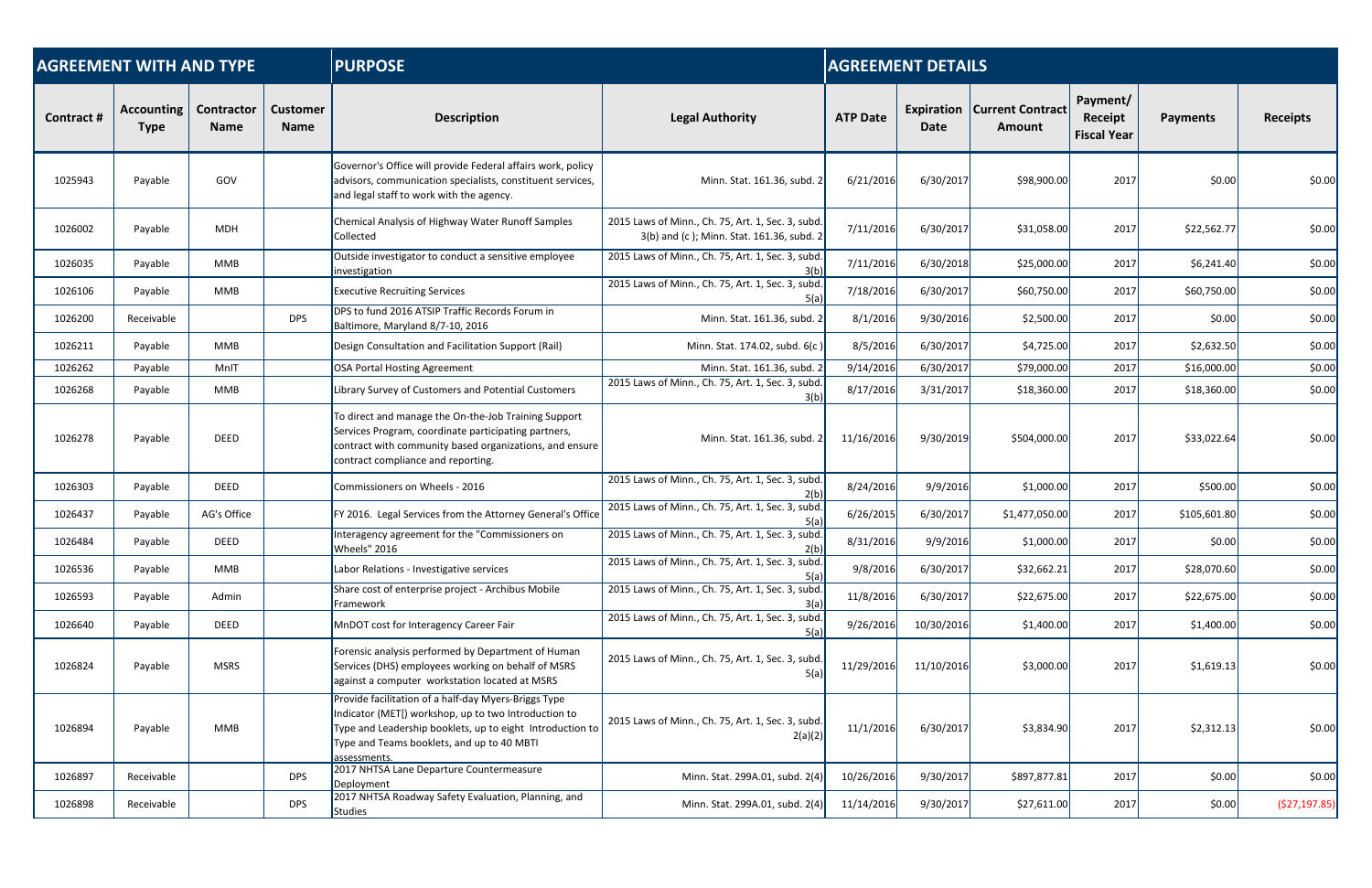| <b>AGREEMENT WITH AND TYPE</b> |                                  |                                  |                                | <b>PURPOSE</b>                                                                                                                                                                                                                                                |                                                           | <b>AGREEMENT DETAILS</b> |            |                                                       |                                           |                 |                  |  |  |
|--------------------------------|----------------------------------|----------------------------------|--------------------------------|---------------------------------------------------------------------------------------------------------------------------------------------------------------------------------------------------------------------------------------------------------------|-----------------------------------------------------------|--------------------------|------------|-------------------------------------------------------|-------------------------------------------|-----------------|------------------|--|--|
| <b>Contract#</b>               | <b>Accounting</b><br><b>Type</b> | <b>Contractor</b><br><b>Name</b> | <b>Customer</b><br><b>Name</b> | <b>Description</b>                                                                                                                                                                                                                                            | <b>Legal Authority</b>                                    | <b>ATP Date</b>          | Date       | <b>Expiration   Current Contract</b><br><b>Amount</b> | Payment/<br>Receipt<br><b>Fiscal Year</b> | <b>Payments</b> | <b>Receipts</b>  |  |  |
| 1026899                        | Receivable                       |                                  | <b>DPS</b>                     | 2017 NHTSA Intersection Safety Countermeasure<br>Deployment                                                                                                                                                                                                   | Minn. Stat. 299A.01, subd. 2(4)                           | 11/14/2016               | 9/30/2017  | \$5,171,769.13                                        | 2017                                      | \$0.00          | ( \$378, 248.85) |  |  |
| 1026995                        | Payable                          | MMB                              |                                | Investigation                                                                                                                                                                                                                                                 | 2015 Laws of Minn., Ch. 75, Art. 1, Sec. 3, subd.<br>5(a) | 11/7/2016                | 9/30/2017  | \$33,963.60                                           | 2017                                      | \$25,000.00     | \$0.00           |  |  |
| 1027114                        | Receivable                       |                                  | <b>DPS</b>                     | 2017 NHTSA Crash Data Analysis                                                                                                                                                                                                                                | Minn. Stat. 299A.01, subd. 2(4)                           | 12/12/2016               | 9/30/2017  | \$125,000.00                                          | 2017                                      | \$0.00          | \$0.00           |  |  |
| 1027117                        | Payable                          | <b>MMB</b>                       |                                | Develop agreement to implement Olmstead Plan                                                                                                                                                                                                                  | Minn. Stats. 16A.88 and 297B.09                           | 2/10/2017                | 5/1/2017   | \$19,575.00                                           | 2017                                      | \$1,687.50      | \$0.00           |  |  |
| 1027122                        | Receivable                       |                                  | <b>DNR</b>                     | TH 71 sp 3417-18 DNR box culvert on jct w/CSAH 40. Mill<br>& Overlay, adding Left turn lanes from Eagle Lake to Jct TH                                                                                                                                        | Minn. Stat. 161.20, subd. 2                               | 5/22/2017                |            | \$1,129,865.46                                        | 2017                                      | \$0.00          | \$0.00           |  |  |
| 1027131                        | Payable                          | <b>DNR</b>                       |                                | Delegated Contract Process (DCP) agreement with DNR.                                                                                                                                                                                                          | Minn. Stat. 161.36                                        | 2/2/2017                 | 2/2/2022   | \$1,300,000.00                                        | 2017                                      | \$0.00          | \$0.00           |  |  |
| 1027200                        | Receivable                       |                                  | <b>DOC</b>                     | Department of Corrections cost for parking lot milling and<br>paving project tied to MNDOT SP 8821-200 project.                                                                                                                                               | 2015 Laws of Minn., Ch. 75, Art. 1, Sec. 3, subd.<br>3(c) | 4/5/2017                 |            | \$181,453.43                                          | 2017                                      | \$0.00          | ( \$159, 849.54) |  |  |
| 1027367                        | Payable                          | <b>MMB</b>                       |                                | Web Portal User Feedback                                                                                                                                                                                                                                      | 2015 Laws of Minn., Ch. 75, Art. 1, Sec. 3, subd.<br>2(e) | 1/25/2017                | 6/30/2017  | \$70,165.00                                           | 2017                                      | \$22,747.50     | \$0.00           |  |  |
| 1027533                        | Payable                          | <b>MMB</b>                       |                                | Commercial Vehicle Operations Assessment and<br>Recommendations                                                                                                                                                                                               | 2015 Laws of Minn., Ch. 75, Art. 1, Sec. 3, subd.<br>2(e) | 2/22/2017                | 6/30/2017  | \$144,607.50                                          | 2017                                      | \$51,367.50     | \$0.00           |  |  |
| 1027688                        | Payable                          | <b>MMB</b>                       |                                | MAD Contract Project #2017-096                                                                                                                                                                                                                                | 2015 Laws of Minn., Ch. 75, Art. 1, Sec. 3, subd.<br>5(a) | 3/3/2017                 | 5/31/2017  | \$2,700.00                                            | 2017                                      | \$2,700.00      | \$0.00           |  |  |
| 1027902                        | Payable                          | <b>DPS</b>                       |                                | Red Dye Fuel Monitoring Program                                                                                                                                                                                                                               | MS 174.02 60                                              | 5/10/2017                | 6/30/2019  | \$599,000.00                                          | 2017                                      | \$0.00          | \$0.00           |  |  |
| 1027942                        | Payable                          | <b>DNR</b>                       |                                | Delegated Contract Process (DCP) agreement for project<br>with DNR.                                                                                                                                                                                           | Minn. Stat. 161.36                                        | 5/19/2017                | 7/1/2018   | \$756,265.00                                          | 2017                                      | \$0.00          | \$0.00           |  |  |
| 1028055                        | Payable                          | MMB                              |                                | MnDOT agrees to contribute funds for MMB to upgrade<br>the Statewide Integrated Financial Tools (SWIFT) system<br>to the latest versions of Oracle PeopleSoft.                                                                                                | 2015 Laws of Minn., Ch. 75, Art. 1, Sec. 3, subd.<br>5(a) | 5/3/2017                 | 6/30/2017  | \$300,000.00                                          | 2017                                      | \$300,000.00    | \$0.00           |  |  |
| 1028064                        | Payable                          | MMB                              |                                | <b>Enterprise Talent Development</b>                                                                                                                                                                                                                          | 2015 Laws of Minn., Ch. 75, Art. 1, Sec. 3, subd.<br>5(a) | 4/21/2017                | 6/30/2017  | \$40,505.00                                           | 2017                                      | \$40,505.00     | \$0.00           |  |  |
| 1028259                        | Payable                          | <b>MMB</b>                       |                                | <b>HPDP Collaborative</b>                                                                                                                                                                                                                                     | 2015 Laws of Minn., Ch. 75, Art. 1, Sec. 3, subd.<br>3(b) | 5/9/2017                 | 6/30/2017  | \$14,175.00                                           | 2017                                      | \$14,107.50     | \$0.00           |  |  |
| 1028427                        | Payable                          | <b>MMB</b>                       |                                | Partnership to ensure reliable,<br>cost-effective and accessible transportation choices that<br>support the essential elements of life such as<br>employment, housing, education and social connections<br>for the elderly and individuals with disabilities. | Minn. Stats. 16A.88 and 297B.09                           | 5/19/2017                | 6/30/2017  | \$2,700.00                                            | 2017                                      | \$1,350.00      | \$0.00           |  |  |
| 1028622                        | Payable                          | Admin                            |                                | Standard Specifications for Construction 2018; publication<br>and sales terms and conditions.                                                                                                                                                                 | 2015 Laws of Minn., Ch. 75, Art. 1, Sec. 3, subd.<br>3(b) | 6/22/2017                | 12/31/2020 | \$15,168.00                                           | 2017                                      | \$16,324.56     | \$0.00           |  |  |
| 1028663                        | Payable                          | <b>DNR</b>                       |                                | Shared facility; Replaces MnDOT Contract No. 00611.<br>Maintenance at Grand Portage State Park/Rest Area and<br>Customdial Servcies at Mount Josephine Way Side                                                                                               | 2015 Laws of Minn., Ch. 75, Art. 1, Sec. 3, subd.<br>5(b) | 6/27/2017                | 6/30/2022  | \$287,000.00                                          | 2017                                      | \$0.00          | \$0.00           |  |  |
| 1028713                        | Payable                          | Admin                            |                                | Archibus upgrade. MnDOT's share of system upgrade.                                                                                                                                                                                                            | 2015 Laws of Minn., Ch. 75, Art. 1, Sec. 3, subd.<br>5(b) | 6/29/2017                | 6/30/2019  | \$300,000.00                                          | 2017                                      | \$117,000.00    | \$0.00           |  |  |
| 02192W02                       | Receivable                       |                                  | <b>DNR</b>                     | Interagency Equipment Rental                                                                                                                                                                                                                                  | Minn. Stat. 174.02, subd. 6                               |                          | 6/30/2017  | \$3,522.53                                            | 2017                                      | \$0.00          | \$0.00           |  |  |
| 02192W03                       | Payable                          | <b>DNR</b>                       |                                | DNR Boundary Survey to Transfer Control Polk County                                                                                                                                                                                                           | 2015 Laws of Minn., Ch. 75, Art. 1, Sec. 3, subd.<br>3(b) | 9/5/2014                 | 6/30/2017  | \$88,850.00                                           | 2017                                      | \$0.00          | \$0.00           |  |  |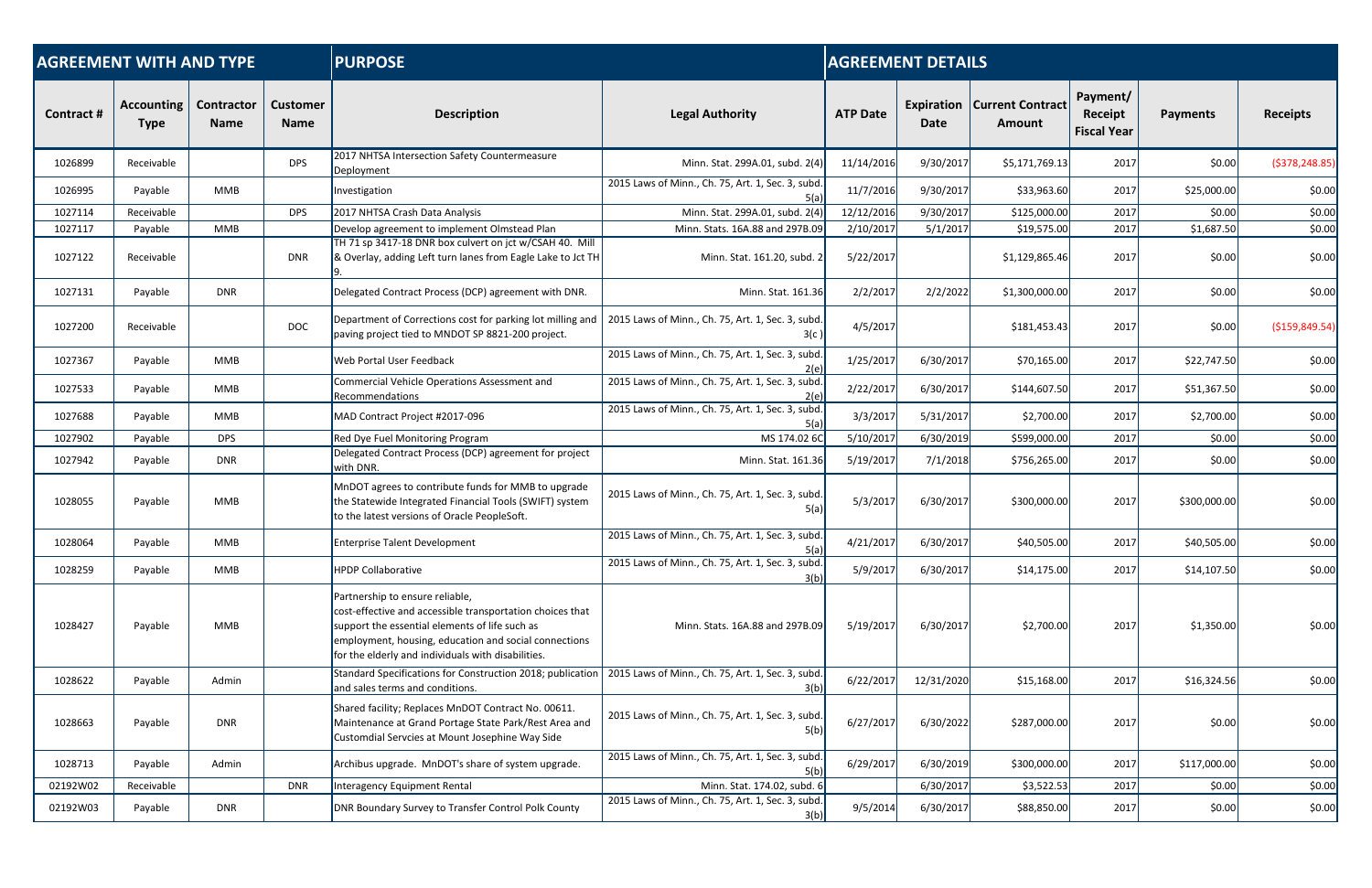| <b>AGREEMENT WITH AND TYPE</b> |                                  |                           |                                | <b>PURPOSE</b>                                                                                                                                                                                      |                                                           | <b>AGREEMENT DETAILS</b> |            |                                                       |                                           |                 |                  |
|--------------------------------|----------------------------------|---------------------------|--------------------------------|-----------------------------------------------------------------------------------------------------------------------------------------------------------------------------------------------------|-----------------------------------------------------------|--------------------------|------------|-------------------------------------------------------|-------------------------------------------|-----------------|------------------|
| <b>Contract#</b>               | <b>Accounting</b><br><b>Type</b> | Contractor<br><b>Name</b> | <b>Customer</b><br><b>Name</b> | <b>Description</b>                                                                                                                                                                                  | <b>Legal Authority</b>                                    | <b>ATP Date</b>          | Date       | <b>Expiration   Current Contract</b><br><b>Amount</b> | Payment/<br>Receipt<br><b>Fiscal Year</b> | <b>Payments</b> | <b>Receipts</b>  |
| 02192W17                       | Receivable                       |                           | <b>DNR</b>                     | 2000 Caterpillar D5CL GP Rental                                                                                                                                                                     | Minn. Stat. 174.02, subd. 6                               | 11/3/2016                | 6/30/2017  | \$22,086.00                                           | 2017                                      | \$0.00          | \$0.00           |
| 02192W18                       | Receivable                       |                           | <b>DNR</b>                     | Sand/Salt                                                                                                                                                                                           | Minn. Stat. 174.02, subd. 6                               | 4/20/2016                | 6/30/2017  | \$8,454.96                                            | 2017                                      | \$0.00          | \$0.00           |
| 02192W19                       | Receivable                       |                           | <b>DNR</b>                     | Assessment and Load Rating Including Gussett Plates:<br>Bridge 3459                                                                                                                                 | Minn. Stat. 174.02, subd. 6                               | 7/25/2016                | 4/30/2017  | \$38,807.00                                           | 2017                                      | \$0.00          | \$38,807.00      |
| 02192W20                       | Receivable                       |                           | <b>DNR</b>                     | Plant Inspection Precast Concrete sections                                                                                                                                                          | Minn. Stat. 174.02, subd. 6                               | 3/1/2016                 | 6/30/2017  | \$1,000.00                                            | 2017                                      | \$0.00          | \$0.00           |
| 02192W22                       | Receivable                       |                           | <b>DNR</b>                     | Seal all the cracks on the tarmac at the Bemidji Tanker<br>Base.                                                                                                                                    | Minn. Stat. 174.02, subd. 6                               | 6/21/2016                | 10/13/2016 | \$14,000.00                                           | 2017                                      | \$0.00          | \$0.00           |
| 02192W23                       | Receivable                       |                           | <b>DNR</b>                     | 2.2.1 Authorize the State to locate a Continuous Bicycle<br>and Pedestrian Traffic Monitoring System on<br>Governmental Agency right of way                                                         | Minn. Stat. 174.02, subd. 6                               | 9/9/2016                 | 6/30/2017  | \$5,680.00                                            | 2017                                      | \$0.00          | \$5,680.00       |
| 02192W25                       | Receivable                       |                           | <b>DNR</b>                     | MnDOT Bicycle and Pedestrian Continuous Traffic<br><b>Monitoring Program</b>                                                                                                                        | Minn. Stat. 174.02, subd. 6                               | 9/9/2016                 | 6/30/2017  | \$5,680.00                                            | 2017                                      | \$0.00          | \$5,680.00       |
| 02192W26                       | Receivable                       |                           | <b>DNR</b>                     | Design of a Pedestrian Box Culvert Tunnel under US<br>Highway 71 near Sibley State park in Kandiyohi County                                                                                         | Minn. Stat. 174.02, subd. 6                               | 5/11/2015                | 6/30/2017  | \$13,308.87                                           | 2017                                      | \$0.00          | \$0.00           |
| 02192W27                       | Receivable                       |                           | <b>DNR</b>                     | Plant inspection of pre-cast concrete sections<br>Location of project: Kandiyohi County, T-120N, R-33W,<br>Sec. 23, Location of Inspections: Forterra Pipe and Precast,<br>7070 Cretex Avenue South | Minn. Stat. 174.02, subd. 6                               | 11/3/2016                | 6/30/2017  | \$10,000.00                                           | 2017                                      | \$0.00          | \$0.00           |
| 02192W29                       | Receivable                       |                           | <b>DNR</b>                     | DNR will provide \$32,000 for a signing project along the<br>Great River Road, a National Scenic Byway, comprised of<br>565 miles of federal, state, county, city and park and<br>forest road.      | Minn. Stat. 174.02, subd. 6                               | 5/5/2017                 | 12/31/2017 | \$32,000.00                                           | 2017                                      | \$0.00          | ( \$32,000.00]   |
| 1003256W04                     | Receivable                       |                           | <b>MDA</b>                     | Dept of Agriculture                                                                                                                                                                                 | 2015 Laws of Minn., Ch. 75, Art. 1, Sec. 3, subd.<br>3(a) | 6/15/2016                | 6/30/2017  | \$7,167.00                                            | 2017                                      | \$0.00          | \$0.00           |
|                                |                                  |                           |                                |                                                                                                                                                                                                     |                                                           | <b>FY 2017 TOTALS</b>    |            | \$112,269,144.86                                      |                                           | \$66,256,063.25 | $-53,140,436.41$ |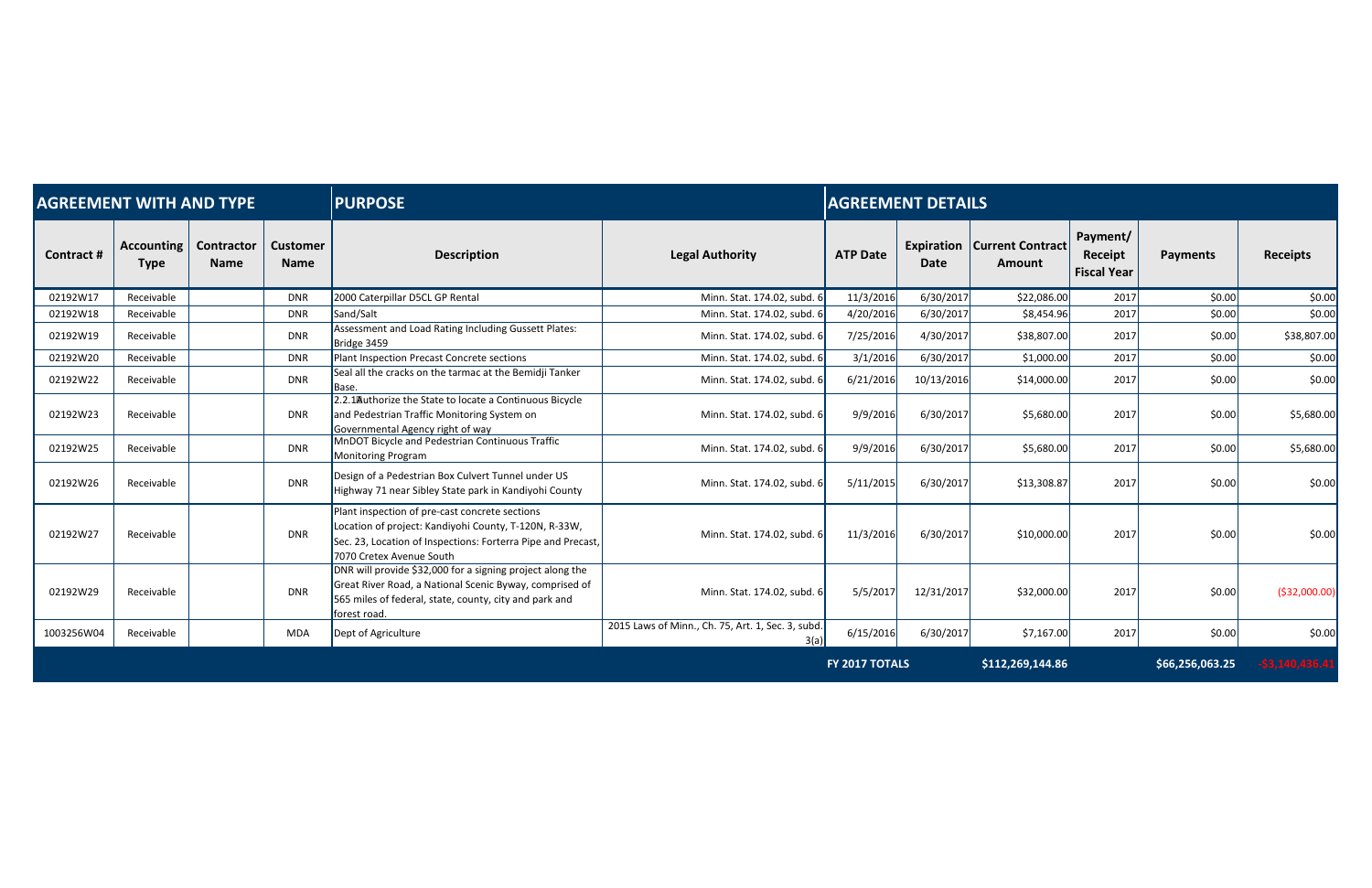## **Fiscal Year 2018 Transfers\*: October 15, 2018**

**Minnesota Department of Transportation (MnDOT)** 

*\*Per law, amounts include transfers for all appropriations where total transfer in or out exceeds \$100,000 in Budget Period 2018.* 

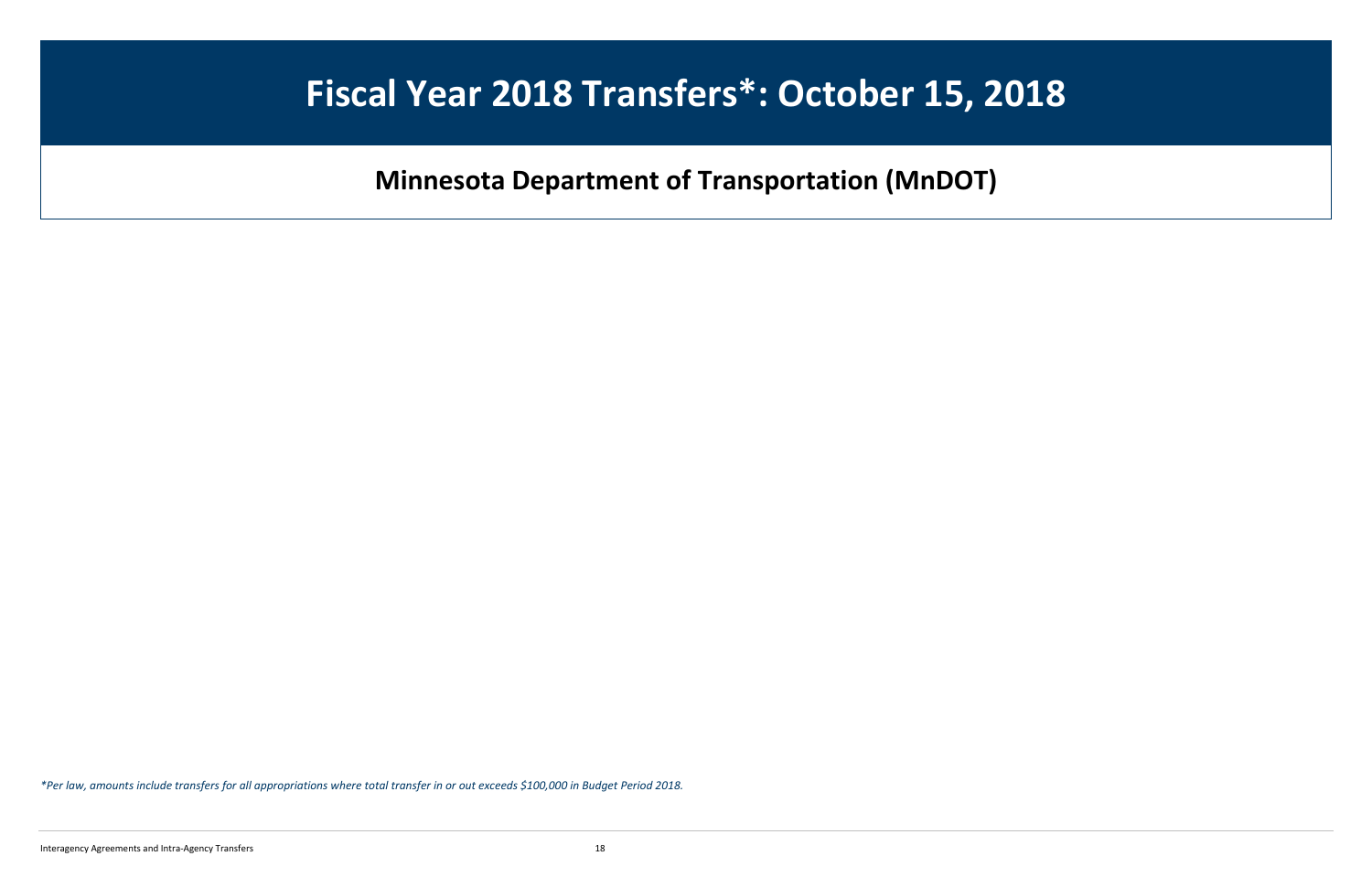|                                         | <b>TRANSFER FROM</b>                       |                                        |                                                             |                         | <b>TRANSFER TO</b>           |                                               |                                |                                                        |                           | <b>EXPLANATION FOR ACTION</b>                                                                                                                                                                                |                                                                                           |  |  |
|-----------------------------------------|--------------------------------------------|----------------------------------------|-------------------------------------------------------------|-------------------------|------------------------------|-----------------------------------------------|--------------------------------|--------------------------------------------------------|---------------------------|--------------------------------------------------------------------------------------------------------------------------------------------------------------------------------------------------------------|-------------------------------------------------------------------------------------------|--|--|
| <b>Transfer</b><br>Out<br><b>Agency</b> | <b>Transfer Out</b><br><b>Fund Name</b>    | <b>Transfer Out</b><br><b>AppropID</b> | <b>Transfer Out</b><br><b>AppropID Name</b>                 | <b>Transfer Out Amt</b> | <b>Transfer In</b><br>Agency | <b>Transfer In Fund</b><br>Name               | <b>Transfer In</b><br>AppropID | <b>Transfer In</b><br><b>AppropID Name</b>             | <b>Transfer In Amount</b> | <b>Purpose of Transfer</b>                                                                                                                                                                                   | <b>Legal Authority for Transfer</b>                                                       |  |  |
| MnDOT                                   | General                                    | T790461                                | Town Roads<br>(Counties)                                    | ( \$2,000,000           | MnDOT                        | County State Aid<br>Highway                   | T790224                        | State Aid<br>Construction/<br>Maintenance-<br>County   |                           | \$2,000,000 Additional funds for Town Roads                                                                                                                                                                  | 2017 Laws of Minn., 1st SS, Ch. 3, Art.<br>1, Sec. 2. Subd. 4a<br>Minn. Stat. 162.081     |  |  |
| MnDOT                                   | <b>Transit Assistance</b><br>Fund          | T790880                                | Greater Minnesota<br><b>Transit Grants</b>                  | ( \$416,000             | MnDOT                        | <b>Transit Assitance</b><br>Fund              | T790879                        | <b>Greater Minnesota</b><br>Transit-<br>Administration | \$416,000                 | Pay for administration costs of the transit program,<br>statutorily capped at \$416,000/year                                                                                                                 | Minn. Stat. 16A.88, subd. 1a                                                              |  |  |
| MnDOT                                   | <b>Transit Assistance</b><br>Fund          | T790879                                | <b>Greater Minnesota</b><br>Transit-<br>Administration      | ( \$33, 100)            | Governor's<br>Office         | <b>Other Miscellaneous</b><br>Special Revenue | G391300                        | Governor's Special<br>Revenue Fund                     |                           | Pay for Governor's office services (Minn. Stat.<br>\$33,100 161.20, subd. 3 prohibits these payments from the<br>Trunk Highway Fund)                                                                         | Minn. Stat. 471.59<br>Minn. Stat. 161.20, subd. 3                                         |  |  |
| MnDOT                                   | General                                    | T790285                                | Passenger Rail                                              | ( \$16,550)             | Governor's<br>Office         | <b>Other Miscellaneous</b><br>Special Revenue | G391300                        | Governor's Special<br>Revenue Fund                     |                           | Pay for Governor's office services (Minn. Stat.<br>\$16,550 161.20, subd. 3 prohibits these payments from the<br>Trunk Highway Fund)                                                                         | Minn. Stat. 471.59<br>Minn. Stat. 161.20, subd. 3                                         |  |  |
| MnDOT                                   | General                                    | T790003                                | Freight Rail<br>Administration                              | ( \$49, 650]            | Governor's<br>Office         | <b>Other Miscellaneous</b><br>Special Revenue | G391300                        | Governor's Special<br>Revenue Fund                     |                           | Pay for Governor's office services (Minn. Stat.<br>\$49,650 161.20, subd. 3 prohibits these payments from the<br>Trunk Highway Fund)                                                                         | Minn. Stat. 471.59<br>Minn. Stat. 161.20, subd. 3                                         |  |  |
| MnDOT                                   | <b>Municipal State</b><br>Aid Street       | T790221                                | State Aid<br>Administration<br>Municipal                    | ( \$15,676)             | Governor's<br>Office         | <b>Other Miscellaneous</b><br>Special Revenue | G391300                        | Governor's Special<br>Revenue Fund                     |                           | Pay for Governor's office services (Minn. Stat.<br>\$15,676 161.20, subd. 3 prohibits these payments from the<br>Trunk Highway Fund)                                                                         | Minn. Stat. 471.59<br>Minn. Stat. 161.20, subd. 3                                         |  |  |
| MnDOT                                   | County State Aid<br>Highway                | T790222                                | State Aid<br>Administration<br>County                       | ( \$50,524              | Governor's<br>Office         | Other Miscellaneous<br>Special Revenue        | G391300                        | Governor's Special<br>Revenue Fund                     |                           | Pay for Governor's office services (Minn. Stat.<br>\$50,524 161.20, subd. 3 prohibits these payments from the<br>Trunk Highway Fund)                                                                         | Minn. Stat. 471.59<br>Minn. Stat. 161.20, subd. 3                                         |  |  |
| MnDOT                                   | General                                    | T790092                                | <b>Grants to Small</b><br>Cities                            | ( \$8,000,000           | <b>DOR</b>                   | <b>Other Miscellaneous</b><br>Special Revenue | G901051                        | <b>Small Cities</b><br>Assistance                      |                           | \$8,000,000 Funding for Small Cities Assistance program                                                                                                                                                      | 2017 Laws of Minn., 1st SS, Ch. 3, Art.<br>1, Sec. 2. Subd. 4c<br>Minn. Stat. 162.145     |  |  |
| <b>DPS</b>                              | Special Revenue                            | P072RP2                                | Railroad & Pipeline<br>Safety                               | ( \$600,000             | MnDOT                        | Special Revenue                               | T790764                        | Minnesota Grade<br><b>Crossing Safety</b><br>Account   | \$600,000                 | Funding for improving safety at railroad grade<br>crossings                                                                                                                                                  | 2017 Laws of Minn., Ch. 95, Art. 3, Sec.<br>10, Subd. 2c<br>Minn. Stat. 299A.55, subd. 2c |  |  |
| Admin                                   | Plant<br>Management                        | G021801                                | Plant Management                                            | (51,303,912)            | MnDOT                        | Trunk Highway                                 | T790281                        | Transportation<br><b>Building - Rent</b><br>Refund     | \$1,303,912               | Per statute, money collected as rent to recover<br>depreciation and interest costs of Transportation<br>building shall be credited to the fund that funded<br>the original construction (Trunk Highway Fund) | Minn. Stat. 16B.24, subd. 5d                                                              |  |  |
| MnDOT                                   | Trunk Highway                              | T790320                                | Debt Service-Trunk<br>Highway                               | (\$211,009,293          | MMB                          | Debt Service                                  | G9Q0001                        | Debt Service<br><b>Clearing Account</b>                |                           | Transfer to MMB to pay annual obligations for<br>\$211,009,293 Trunk Highway general obligation bond principal<br>and interest                                                                               | 2017 Laws of Minn., 1st SS, Ch. 3, Art.<br>1, Sec. 2, Subd. 3e                            |  |  |
| MnDOT                                   | <b>Building</b><br>Construction-<br>Bonded | T790853                                | Local Road<br>Improvement Fund<br>(LRIF) Loan<br>Repayments | (548, 597)              | <b>MMB</b>                   | Debt Service                                  | G9Q0001                        | Debt Service<br><b>Clearing Account</b>                | \$48,597                  | Transfer to MMB to repay loan for Local Road<br>Improvement Fund (LRIF)                                                                                                                                      | Minn. Stat. 174.52                                                                        |  |  |
| MnDOT                                   | Highway User Tax<br>Distribution<br>(HUTD) | T790096                                | Highway Tax<br>Distribution 280                             | ( \$1,310,570,353       | MnDOT                        | Trunk Highway                                 | T790056                        | Highway Tax<br>Distribution 270                        | \$1,310,570,353           | Transfer of 62% of 95% (58.9%) of net proceeds of<br>HUTD revenues to Trunk Highway Fund                                                                                                                     | Minn. Constitution Article XIV, Sec. 5<br>Minn. Stat. 161.04, subd. 1                     |  |  |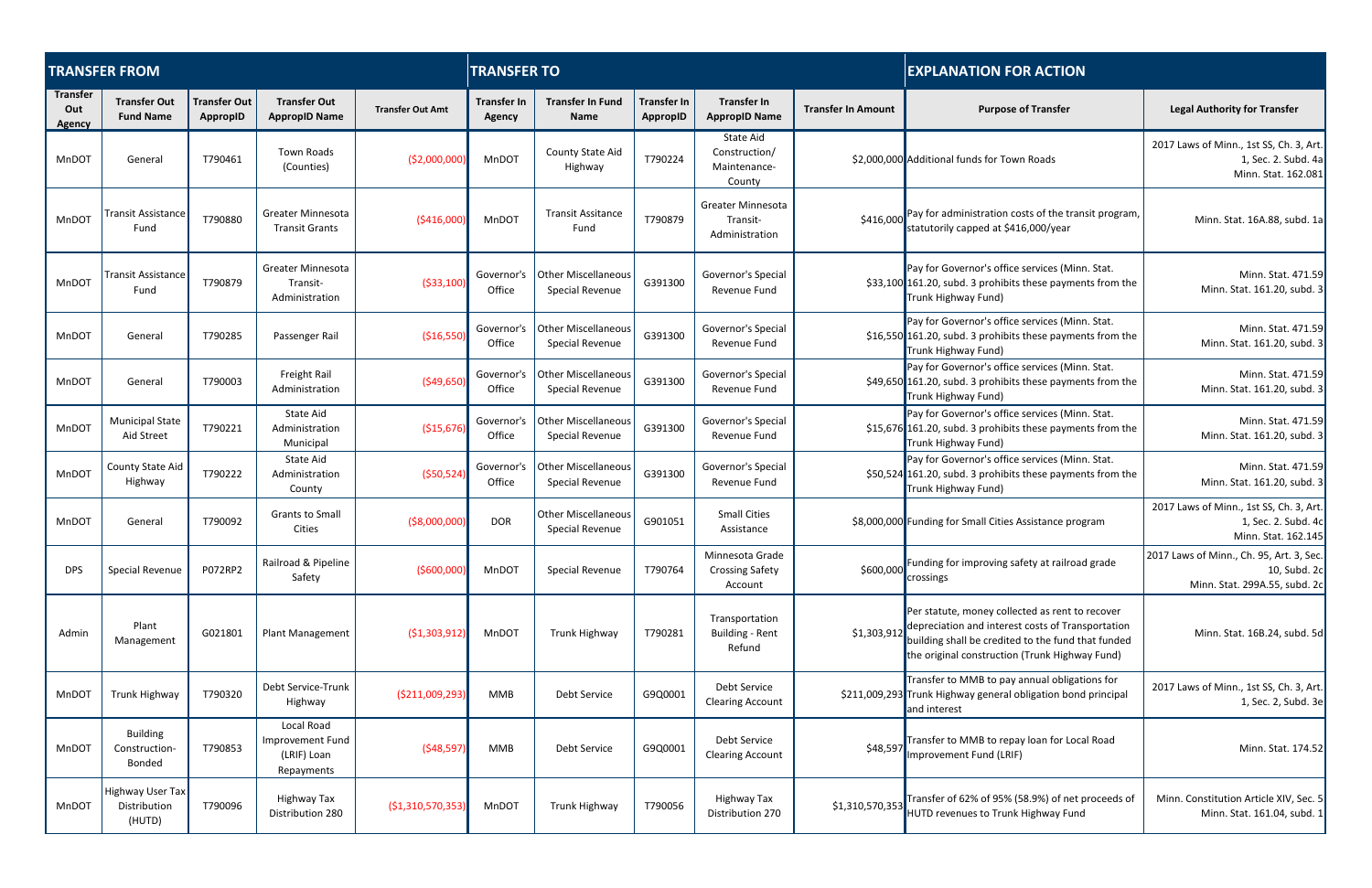|                                  | <b>TRANSFER FROM</b>                       |                                 |                                                         |                         | <b>TRANSFER TO</b>                  |                                        |                                       |                                                                              |                           | <b>EXPLANATION FOR ACTION</b>                                                                                                                                                                                                                                                                   |                                                                                              |  |
|----------------------------------|--------------------------------------------|---------------------------------|---------------------------------------------------------|-------------------------|-------------------------------------|----------------------------------------|---------------------------------------|------------------------------------------------------------------------------|---------------------------|-------------------------------------------------------------------------------------------------------------------------------------------------------------------------------------------------------------------------------------------------------------------------------------------------|----------------------------------------------------------------------------------------------|--|
| <b>Transfer</b><br>Out<br>Agency | <b>Transfer Out</b><br><b>Fund Name</b>    | <b>Transfer Out</b><br>AppropID | <b>Transfer Out</b><br><b>AppropID Name</b>             | <b>Transfer Out Amt</b> | <b>Transfer In</b><br><b>Agency</b> | <b>Transfer In Fund</b><br><b>Name</b> | <b>Transfer In</b><br><b>AppropID</b> | <b>Transfer In</b><br><b>AppropID Name</b>                                   | <b>Transfer In Amount</b> | <b>Purpose of Transfer</b>                                                                                                                                                                                                                                                                      | <b>Legal Authority for Transfer</b>                                                          |  |
| <b>MnDOT</b>                     | Highway User Tax<br>Distribution<br>(HUTD) | T790096                         | Highway Tax<br>Distribution 280                         | (\$724,262,564)         | MnDOT                               | County State Aid<br>Highway            | T790051                               | Highway Tax<br>Distribution 260                                              | \$724,262,564             | Transfer of 29% of 95% (27.55%) of net proceeds of<br>HUTD revenues to County State Aid Highway Fund,<br>+5% of net proceeds statutorily dedicated to town<br>roads (30.5% of 5%), town bridges (16% of 5%), and<br>flexible highway accounts (53.5% of 5%) in County<br>State Aid Highway Fund | Minn. Constitution Article XIV, Sec. 5<br>Minn. Stat. 162.05<br>Minn. Stat. 161.081, subd. 1 |  |
| MnDOT                            | Highway User Tax<br>Distribution<br>(HUTD) | T790096                         | Highway Tax<br>Distribution 280                         | (\$190,244,084          | MnDOT                               | Municipal State Aid<br>Street          | T790049                               | Highway Tax<br>Distribution 250                                              | \$190,244,084             | Transfer of 9% of 95% (8.55%) of net proceeds of<br>HUTD revenues to Municipal State Aid Street Fund                                                                                                                                                                                            | Minn. Constitution Article XIV, Sec. 5<br>Minn. Stat. 162.11                                 |  |
| <b>MnDOT</b>                     | Trunk Highway                              | T790323                         | Cash Advance -<br><b>Bonds</b>                          | ( \$3,593,226)          | MnDOT                               | <b>Trunk Highway Bond</b>              | T790324                               | Cash Advance -<br><b>Bonds</b>                                               |                           | Transfer to cover expenditures in Trunk Highway<br>\$3,593,226 Bond Fund until bond sale proceeds are received<br>(typically in the fall). Then the transfer is repaid                                                                                                                          | Minn. Stat. 16A.641, subd. 8e                                                                |  |
| <b>MnDOT</b>                     | Federal                                    | T790198                         | Motor Carrier Safety<br>Assistance Program              | (5799, 774)             | MnDOT                               | Trunk Highway                          | T790276                               | Motor Carrier Safety<br>Assistance Program<br>(MCSAP)<br>Cancellation        |                           | \$799,774 Federal agency indirect cost receipts                                                                                                                                                                                                                                                 | Minn. Stat. 16A.127, subd. 5                                                                 |  |
| MnDOT                            | Federal                                    | T790681                         | New Entrant Safety<br>Assurance                         | (541, 683)              | MnDOT                               | Trunk Highway                          | T790276                               | <b>Motor Carrier Safety</b><br>Assistance Program<br>(MCSAP)<br>Cancellation |                           | \$41,683 Federal agency indirect cost receipts                                                                                                                                                                                                                                                  | Minn. Stat. 16A.127, subd. 5                                                                 |  |
| MnDOT                            | <b>State Airports</b>                      | T790036                         | Airport<br>Development and<br>Assistance                | ( \$6,619,000]          | MnDOT                               | <b>State Airports</b>                  | T790037                               | Duluth Airport<br>Authority                                                  |                           | \$6,619,000 Rider in Transportation appropriations bill                                                                                                                                                                                                                                         | 2017 Laws of Minn., 1st SS, Ch. 3, Art.<br>1, Sec. 2, Subd. $2(a)(1)$                        |  |
| MnDOT                            | <b>State Airports</b>                      | T790036                         | Airport<br>Development and<br>Assistance                | ( \$2,334,000]          | MnDOT                               | <b>State Airports</b>                  | T790038                               | Rochester<br>International Airport<br>Improvement                            |                           | \$2,334,000 Rider in Transportation appropriations bill                                                                                                                                                                                                                                         | 2017 Laws of Minn., 1st SS, Ch. 3, Art.<br>1, Sec. 2, Subd. 2(a)(1)                          |  |
| MnDOT                            | <b>State Airports</b>                      | T790036                         | Airport<br>Development and<br>Assistance                | (\$250,000              | MnDOT                               | <b>State Airports</b>                  | T790040                               | St. Cloud Airport<br>Study                                                   |                           | \$250,000 Rider in Transportation appropriations bill                                                                                                                                                                                                                                           | 2017 Laws of Minn., 1st SS, Ch. 3, Art.<br>1, Sec. 2, Subd. 2(a)(1)                          |  |
| MnDOT                            | <b>State Airports</b>                      | T790042                         | Civil Air Patrol                                        | ( \$3,500,000           | MnDOT                               | <b>State Airports</b>                  | T790044                               | So. St. Paul Civil Air<br>Patrol Facility                                    |                           | \$3,500,000 Rider in Transportation appropriations bill                                                                                                                                                                                                                                         | 2017 Laws of Minn., 1st SS, Ch. 3, Art.<br>1, Sec. 2, Subd. 2(a)(3)                          |  |
| <b>DPS</b>                       | 911 Emergency                              | P0796A9                         | <b>ARMER State</b><br><b>Backbone Operating</b><br>Cost | ( \$9,650,000]          | MnDOT                               | 911 Emergency                          | T790280                               | <b>ARMER Maint SW</b><br>Radio Comm                                          |                           | Rider in Public Safety appropriations bill - for costs<br>\$9,650,000 of maintaining and operating the statewide radio<br>system backbone                                                                                                                                                       | 2017 Laws of Minn., Ch. 95, Art. 1, Sec.<br>11, Subd. 8d                                     |  |
| MnDOT                            | General                                    | T790003                         | Freight Rail<br>Administration                          | ( \$1,100,000]          | MnDOT                               | General                                | T790089                               | Conditional-Port<br>Development<br>Assistance                                |                           | Rider in Transportation appropriations bill for port<br>\$1,100,000 development assistance grants to Red Wing and<br>Port Authority of Winona                                                                                                                                                   | 2017 Laws of Minn., 1st SS, Ch. 3, Art.<br>1, Sec. 2, Subd. 2(e)                             |  |
| MnDOT                            | General                                    | T790003                         | Freight Rail<br>Administration                          | (\$1,000,000]           | MnDOT                               | General                                | T790011                               | <b>Grand Rapids Rail</b><br>Study                                            |                           | Rider in Transportation appropriations bill for grant<br>\$1,000,000 to Grand Rapids for rail planning studies, design,<br>and prelim engineering of freight rail line                                                                                                                          | 2017 Laws of Minn., 1st SS, Ch. 3, Art.<br>1, Sec. 2, Subd. 2(e)                             |  |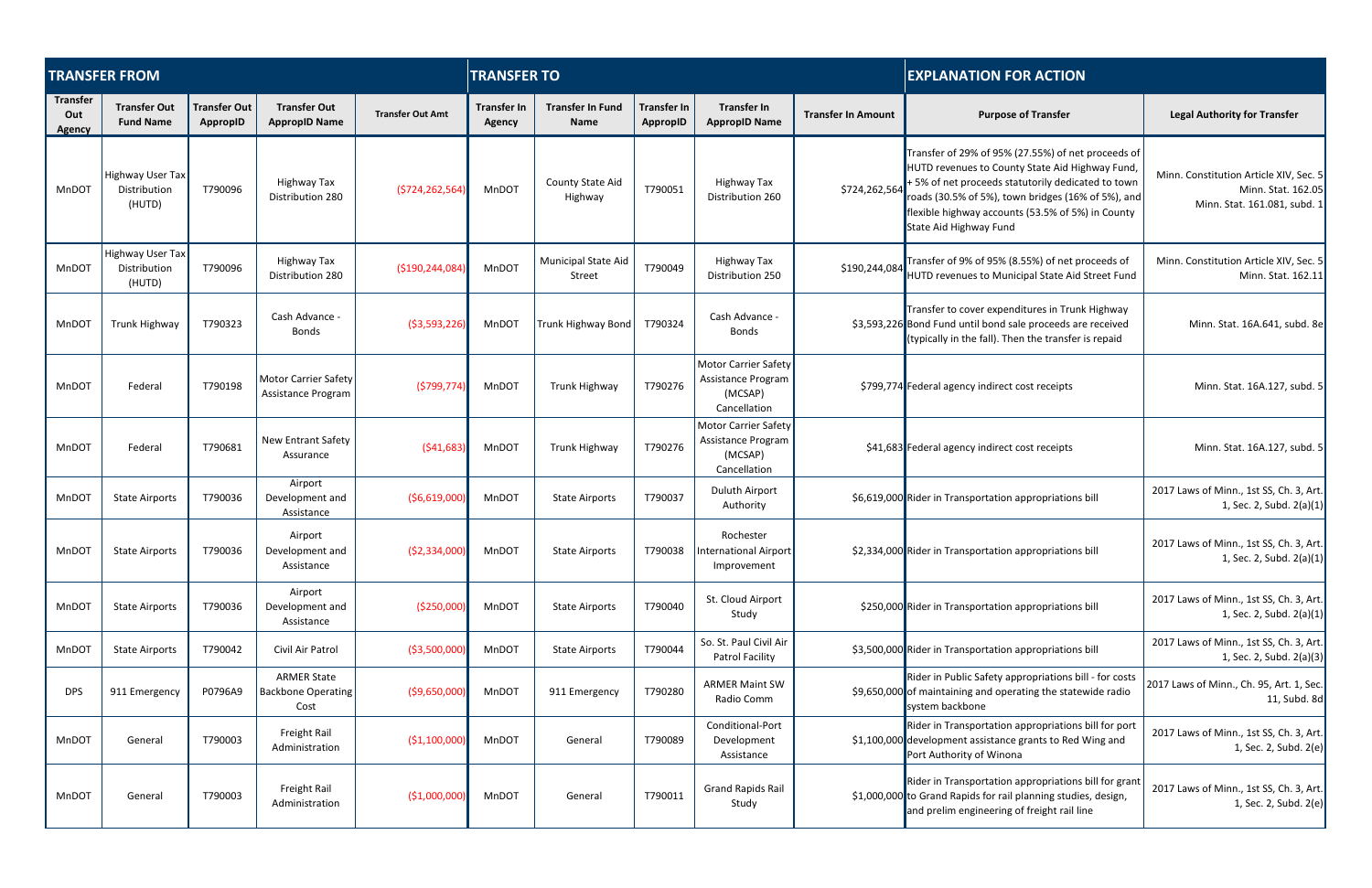|                                  | <b>TRANSFER FROM</b>                    |                                 |                                             |                         | <b>TRANSFER TO</b>           |                                        |                                       |                                                                      |                           | <b>EXPLANATION FOR ACTION</b>                                                                                                                                                                                                                                             |                                                                                         |  |  |
|----------------------------------|-----------------------------------------|---------------------------------|---------------------------------------------|-------------------------|------------------------------|----------------------------------------|---------------------------------------|----------------------------------------------------------------------|---------------------------|---------------------------------------------------------------------------------------------------------------------------------------------------------------------------------------------------------------------------------------------------------------------------|-----------------------------------------------------------------------------------------|--|--|
| <b>Transfer</b><br>Out<br>Agency | <b>Transfer Out</b><br><b>Fund Name</b> | <b>Transfer Out</b><br>AppropID | <b>Transfer Out</b><br><b>AppropID Name</b> | <b>Transfer Out Amt</b> | <b>Transfer In</b><br>Agency | <b>Transfer In Fund</b><br><b>Name</b> | <b>Transfer In</b><br><b>AppropID</b> | <b>Transfer In</b><br><b>AppropID Name</b>                           | <b>Transfer In Amount</b> | <b>Purpose of Transfer</b>                                                                                                                                                                                                                                                | <b>Legal Authority for Transfer</b>                                                     |  |  |
| MnDOT                            | General                                 | T790003                         | Freight Rail<br>Administration              | (543, 158)              | MnDOT                        | General                                | T79F201                               | Freight Rail T790003                                                 |                           | For direct appropriations, MnDOT creates separate<br>\$43,158 appropriations for each identified product/service<br>within each budget activity                                                                                                                           | 2017 Laws of Minn., 1st SS, Ch. 3, Art.<br>1, Sec. 2, Subd. 2(e)<br>Minn. Stat. 16A.285 |  |  |
| MnDOT                            | General                                 | T790003                         | Freight Rail<br>Administration              | ( \$23,500)             | MnDOT                        | General                                | T79F301                               | Freight System<br>T790003                                            |                           | For direct appropriations, MnDOT creates separate<br>\$23,500 appropriations for each identified product/service<br>within each budget activity                                                                                                                           | 2017 Laws of Minn., 1st SS, Ch. 3, Art.<br>1, Sec. 2, Subd. 2(e)<br>Minn. Stat. 16A.285 |  |  |
| MnDOT                            | General                                 | T790003                         | Freight Rail<br>Administration              | (597, 231)              | MnDOT                        | General                                | T79F401                               | Port Improvements<br>T790003                                         |                           | For direct appropriations, MnDOT creates separate<br>\$97,231 appropriations for each identified product/service<br>within each budget activity                                                                                                                           | 2017 Laws of Minn., 1st SS, Ch. 3, Art.<br>1, Sec. 2, Subd. 2(e)<br>Minn. Stat. 16A.285 |  |  |
| MnDOT                            | General                                 | T790003                         | Freight Rail<br>Administration              | ( \$344, 082)           | MnDOT                        | General                                | T79F501                               | Rail Safety T790003                                                  |                           | For direct appropriations, MnDOT creates separate<br>\$344,082 appropriations for each identified product/service<br>within each budget activity                                                                                                                          | 2017 Laws of Minn., 1st SS, Ch. 3, Art.<br>1, Sec. 2, Subd. 2(e)<br>Minn. Stat. 16A.285 |  |  |
| MnDOT                            | General                                 | T790004                         | Non-Metro Transit<br>Assistance             | (\$150,000)             | MnDOT                        | General                                | T790072                               | Highway 494 TMO<br>Grant                                             | \$150,000                 | Rider in Transportation appropriations bill for grant<br>to transportation management organizations that<br>provide services to highest population city along<br>Interstate 494 corridor                                                                                  | 2017 Laws of Minn., 1st SS, Ch. 3, Art.<br>1, Sec. 2, Subd. 2(b)                        |  |  |
| MnDOT                            | General                                 | T790004                         | <b>Non-Metro Transit</b><br>Assistance      | (\$420,000]             | MnDOT                        | General                                | T790002                               | Transit<br><b>Administration From</b><br>General Fund                |                           | Of direct appropriation to Transit in General Fund,<br>\$420,000 portion to be used for administrative costs is<br>transferred into separate appropriation                                                                                                                | 2017 Laws of Minn., 1st SS, Ch. 3, Art.<br>1, Sec. 2, Subd. 2(b)<br>Minn. Stat. 16A.285 |  |  |
| MnDOT                            | Trunk Highway                           | T790062                         | Highway<br>Improvement<br>Receipts          | (526, 731, 044)         | MnDOT                        | Trunk Highway                          | T790058                               | Highway<br>Improvement                                               | \$26,731,044              | Rider language in Transportation appropriations<br>bill for State Road Construction - "The<br>commissioner may receive money covering other<br>shares of the cost of partnership projects. These<br>receipts are appropriated to the commissioner for<br>these projects." | 2017 Laws of Minn., 1st SS, Ch. 3, Art.<br>1, Sec. 2, Subd. 3(c)                        |  |  |
| MnDOT                            | Trunk Highway                           | T790058                         | Highway<br>Improvement                      | ( \$10,000,000]         | MnDOT                        | Trunk Highway                          | T790061                               | <b>State Road</b><br>Construction (SRC) -<br>Economic<br>development | \$10,000,000              | For Transportation Economic Development (TED)<br>program                                                                                                                                                                                                                  | Minn. Stat. 174.12, subd. 2(b)                                                          |  |  |
| MnDOT                            | Trunk Highway                           | T790081                         | Maintenance<br>Operation                    | ( \$29,981,890)         | MnDOT                        | Trunk Highway                          | T790200                               | Road Equipment<br>Operating                                          | \$29,981,890              | Of direct appropriation to Operations and<br>Maintenance in Trunk Highway Fund, portion to be<br>used for road equipment costs is transferred into<br>separate appropriation                                                                                              | 2017 Laws of Minn., 1st SS, Ch. 3, Art.<br>1, Sec. 2, Subd. 3(a)<br>Minn. Stat. 16A.285 |  |  |
| MnDOT                            | Trunk Highway                           | T790081                         | Maintenance<br>Operation                    | ( \$281,894)            | MnDOT                        | Trunk Highway                          | T790277                               | Grow Our Own<br>Mechanics (GOO)                                      | \$281,894                 | Of direct appropriation to Operations and<br>Maintenance in Trunk Highway Fund, portion to be<br>used for Grow Our Own Mechanics program (GOO)<br>is transferred into separate appropriation                                                                              | 2017 Laws of Minn., 1st SS, Ch. 3, Art.<br>1, Sec. 2, Subd. 3(a)<br>Minn. Stat. 16A.285 |  |  |
| MnDOT                            | Trunk Highway                           | T790083                         | Program Delivery                            | ( \$140,000]            | MnDOT                        | Trunk Highway                          | T790085                               | <b>Project Selection</b><br>Report                                   |                           | Rider in Transportation appropriations bill for<br>\$140,000 development, implementation and reporting on<br>project selection policy                                                                                                                                     | 2017 Laws of Minn., 1st SS, Ch. 3, Art.<br>1, Sec. 2, Subd. 3(b)(2)                     |  |  |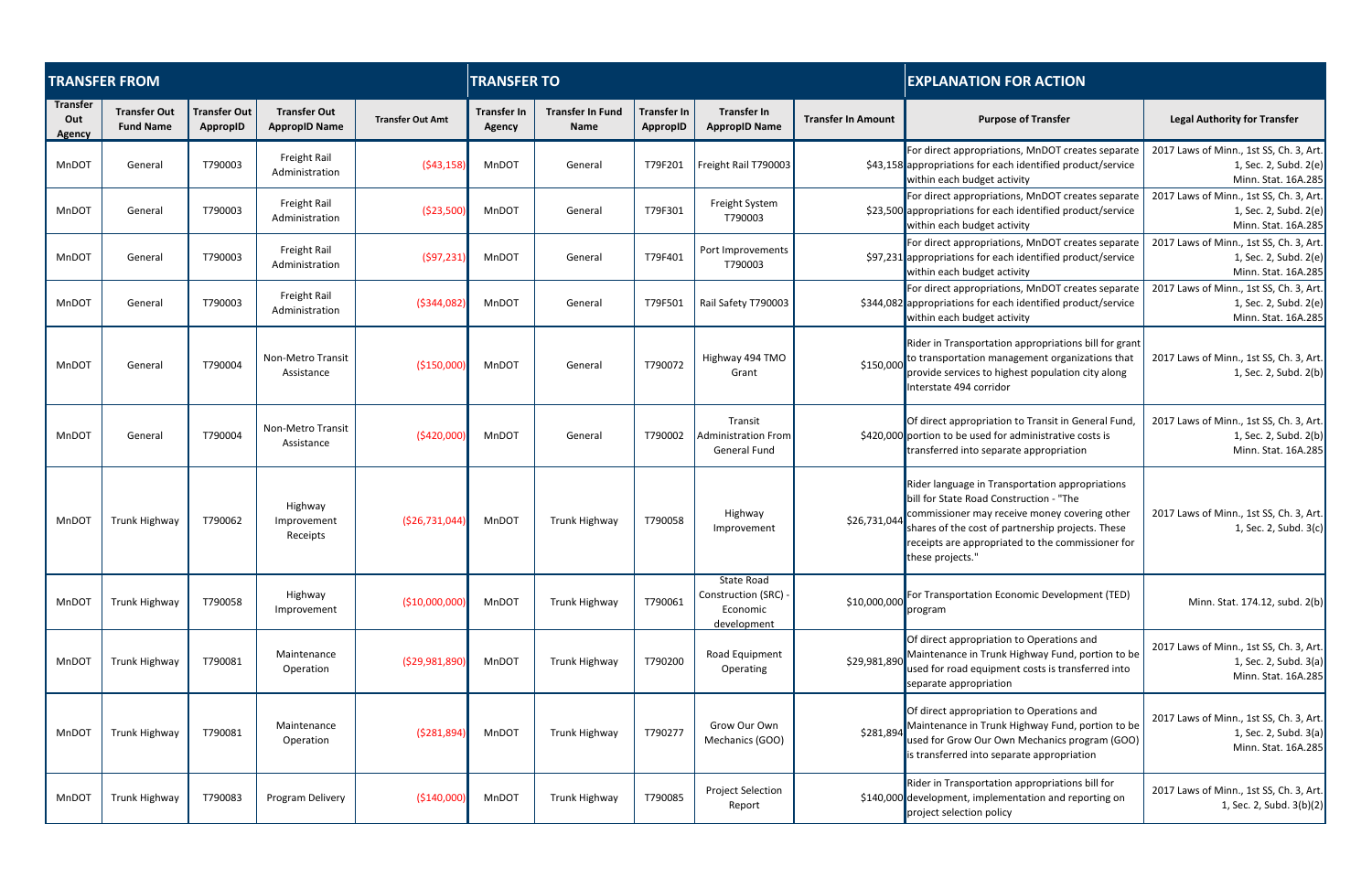|                                         | <b>TRANSFER FROM</b>                    |                                        |                                             |                         | <b>TRANSFER TO</b>           |                                        |                                       |                                                                  |                           | <b>EXPLANATION FOR ACTION</b>                                                                                                                                                                                         |                                                                                         |  |
|-----------------------------------------|-----------------------------------------|----------------------------------------|---------------------------------------------|-------------------------|------------------------------|----------------------------------------|---------------------------------------|------------------------------------------------------------------|---------------------------|-----------------------------------------------------------------------------------------------------------------------------------------------------------------------------------------------------------------------|-----------------------------------------------------------------------------------------|--|
| <b>Transfer</b><br>Out<br><b>Agency</b> | <b>Transfer Out</b><br><b>Fund Name</b> | <b>Transfer Out</b><br><b>AppropID</b> | <b>Transfer Out</b><br><b>AppropID Name</b> | <b>Transfer Out Amt</b> | <b>Transfer In</b><br>Agency | <b>Transfer In Fund</b><br><b>Name</b> | <b>Transfer In</b><br><b>AppropID</b> | <b>Transfer In</b><br><b>AppropID Name</b>                       | <b>Transfer In Amount</b> | <b>Purpose of Transfer</b>                                                                                                                                                                                            | <b>Legal Authority for Transfer</b>                                                     |  |
| MnDOT                                   | Trunk Highway                           | T790083                                | Program Delivery                            | (\$1,000,000            | MnDOT                        | Trunk Highway                          | T790090                               | Environmental<br>Management                                      |                           | Rider in Transportation appropriations bill for<br>\$1,000,000 management of contaminated and regulated<br>material on MnDOT-owned property                                                                           | 2017 Laws of Minn., 1st SS, Ch. 3, Art.<br>1, Sec. 2, Subd. 3(b)(2)                     |  |
| MnDOT                                   | Trunk Highway                           | T790084                                | Planning & Research                         | ( \$266,000             | MnDOT                        | Trunk Highway                          | T790098                               | Metropolitan<br>Planning<br>Organizations (MPO)<br>Grants        | \$266,000                 | Rider in Transportation appropriations bill for<br>grants to metropolitan planning organizations<br>(MPOs) outside the seven county metropolitan<br>area                                                              | 2017 Laws of Minn., 1st SS, Ch. 3, Art.<br>1, Sec. 2, Subd. $3(b)(1)$                   |  |
| <b>MnDOT</b>                            | Trunk Highway                           | T790084                                | Planning & Research                         | (\$400,000              | MnDOT                        | Trunk Highway                          | T790099                               | Highway<br><b>Construction Cost &amp;</b><br>Inflation Study     |                           | Rider in Transportation appropriations bill for<br>\$400,000 highway construction costs and inflation study<br>(rider authorized up to \$600,000)                                                                     | 2017 Laws of Minn., 1st SS, Ch. 3, Art.<br>1, Sec. 2, Subd. $3(b)(1)$                   |  |
| <b>MnDOT</b>                            | Trunk Highway                           | T790084                                | Planning & Research                         | ( \$130,000]            | MnDOT                        | Trunk Highway                          | T790272                               | <b>Targeted Group</b><br><b>Business Prgm</b>                    |                           | Rider in Transportation appropriations bill for<br>\$130,000 administrative costs of the targeted group business<br>program                                                                                           | 2017 Laws of Minn., 1st SS, Ch. 3, Art.<br>1, Sec. 2, Subd. $3(b)(1)$                   |  |
| MnDOT                                   | Trunk Highway                           | T790084                                | Planning & Research                         | (\$900,000              | MnDOT                        | Trunk Highway                          | T790321                               | Regional<br>Development<br><b>Commissions (RDCs)</b><br>Grant    | \$900,000                 | Rider in Transportation appropriations bill for<br>grants to regional development commissions<br>(RDCs) for transportation studies outside the<br>metropolitan area                                                   | 2017 Laws of Minn., 1st SS, Ch. 3, Art.<br>1, Sec. 2, Subd. $3(b)(1)$                   |  |
| MnDOT                                   | Trunk Highway                           | T790058                                | Highway<br>Improvement                      | ( \$13,025,102          | MnDOT                        | Trunk Highway                          | T790097                               | <b>State Road</b><br>Construction -<br><b>Department Support</b> |                           | Rider language in Transportation appropriations<br>bill for State Road Construction - "This<br>\$13,025,102 appropriation is for internal department costs<br>associated with delivering the construction<br>program" | 2017 Laws of Minn., 1st SS, Ch. 3, Art.<br>1, Sec. 2, Subd. 3(c)                        |  |
| <b>MnDOT</b>                            | Trunk Highway                           | T790071                                | <b>Transit Planning and</b><br>Evaluation   | ( \$139,016)            | MnDOT                        | Trunk Highway                          | T79T101                               | Bikes and<br>Pedestrians T790071                                 |                           | For direct appropriations, MnDOT creates separate<br>\$139,016 appropriations for each identified product/service<br>within each budget activity                                                                      | 2017 Laws of Minn., 1st SS, Ch. 3, Art.<br>1, Sec. 2, Subd. 2(b)<br>Minn. Stat. 16A.285 |  |
| MnDOT                                   | Trunk Highway                           | T790071                                | Transit Planning and<br>Evaluation          | (5458, 132)             | MnDOT                        | Trunk Highway                          | T79T301                               | <b>Transit Planning</b><br>T790071                               |                           | For direct appropriations, MnDOT creates separate<br>\$458,132 appropriations for each identified product/service<br>within each budget activity                                                                      | 2017 Laws of Minn., 1st SS, Ch. 3, Art.<br>1, Sec. 2, Subd. 2(b)<br>Minn. Stat. 16A.285 |  |
| MnDOT                                   | Trunk Highway                           | T790077                                | <b>Motor Carrier Safety</b><br>& Compliance | (52, 233, 593)          | MnDOT                        | Trunk Highway                          | T79F101                               | Commercial Vehicles<br>T790077                                   |                           | For direct appropriations, MnDOT creates separate<br>\$2,233,593 appropriations for each identified product/service<br>within each budget activity                                                                    | 2017 Laws of Minn., 1st SS, Ch. 3, Art.<br>1, Sec. 2, Subd. 2(e)<br>Minn. Stat. 16A.285 |  |
| MnDOT                                   | Trunk Highway                           | T790077                                | <b>Motor Carrier Safety</b><br>& Compliance | ( \$80, 996)            | MnDOT                        | <b>Trunk Highway</b>                   | T79F302                               | Freight System<br>T790077                                        |                           | For direct appropriations, MnDOT creates separate<br>\$80,996 appropriations for each identified product/service<br>within each budget activity                                                                       | 2017 Laws of Minn., 1st SS, Ch. 3, Art.<br>1, Sec. 2, Subd. 2(e)<br>Minn. Stat. 16A.285 |  |
| MnDOT                                   | Trunk Highway                           | T790077                                | <b>Motor Carrier Safety</b><br>& Compliance | (\$275,000              | MnDOT                        | Trunk Highway                          | T79F502                               | Rail Safety T790077                                              |                           | For direct appropriations, MnDOT creates separate<br>\$275,000 appropriations for each identified product/service<br>within each budget activity                                                                      | 2017 Laws of Minn., 1st SS, Ch. 3, Art.<br>1, Sec. 2, Subd. 2(e)<br>Minn. Stat. 16A.285 |  |
| MnDOT                                   | Trunk Highway                           | T790081                                | Maintenance<br>Operation                    | (\$10,596,932           | MnDOT                        | Trunk Highway                          | T79M101                               | Bridge-Structure<br>Maintenance<br>T790081                       |                           | For direct appropriations, MnDOT creates separate<br>\$10,596,932 appropriations for each identified product/service<br>within each budget activity                                                                   | 2017 Laws of Minn., 1st SS, Ch. 3, Art.<br>1, Sec. 2, Subd. 3(a)<br>Minn. Stat. 16A.285 |  |
| MnDOT                                   | Trunk Highway                           | T790081                                | Maintenance<br>Operation                    | (549, 797, 933)         | MnDOT                        | Trunk Highway                          | T79M201                               | Roads and<br>Roadsides T790081                                   |                           | For direct appropriations, MnDOT creates separate<br>\$49,797,933 appropriations for each identified product/service<br>within each budget activity                                                                   | 2017 Laws of Minn., 1st SS, Ch. 3, Art.<br>1, Sec. 2, Subd. 3(a)<br>Minn. Stat. 16A.285 |  |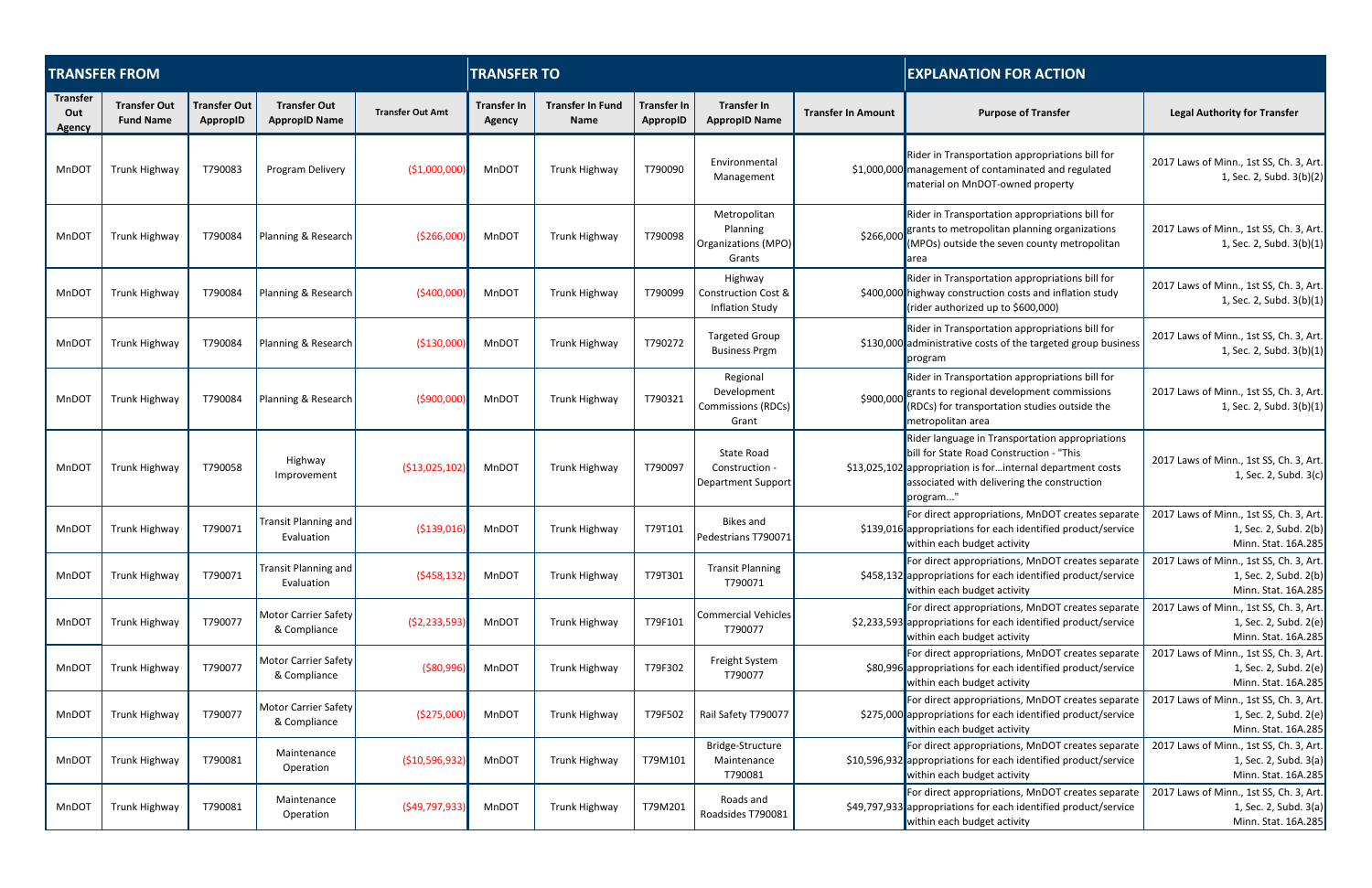|                                  | <b>TRANSFER FROM</b>                    |                                 |                                             |                         | <b>TRANSFER TO</b>           |                                        |                                |                                                         |                           | <b>EXPLANATION FOR ACTION</b>                                                                                                                       |                                                                                              |  |
|----------------------------------|-----------------------------------------|---------------------------------|---------------------------------------------|-------------------------|------------------------------|----------------------------------------|--------------------------------|---------------------------------------------------------|---------------------------|-----------------------------------------------------------------------------------------------------------------------------------------------------|----------------------------------------------------------------------------------------------|--|
| <b>Transfer</b><br>Out<br>Agency | <b>Transfer Out</b><br><b>Fund Name</b> | <b>Transfer Out</b><br>AppropID | <b>Transfer Out</b><br><b>AppropID Name</b> | <b>Transfer Out Amt</b> | <b>Transfer In</b><br>Agency | <b>Transfer In Fund</b><br><b>Name</b> | <b>Transfer In</b><br>AppropID | <b>Transfer In</b><br><b>AppropID Name</b>              | <b>Transfer In Amount</b> | <b>Purpose of Transfer</b>                                                                                                                          | <b>Legal Authority for Transfer</b>                                                          |  |
| MnDOT                            | Trunk Highway                           | T790081                         | Maintenance<br>Operation                    | ( \$30,624,415)         | MnDOT                        | Trunk Highway                          | T79M301                        | Snow and Ice<br>T790081                                 |                           | For direct appropriations, MnDOT creates separate<br>\$30,624,415 appropriations for each identified product/service<br>within each budget activity | 2017 Laws of Minn., 1st SS, Ch. 3, Art.<br>1, Sec. 2, Subd. 3(a)<br>Minn. Stat. 16A.285      |  |
| MnDOT                            | <b>Trunk Highway</b>                    | T790081                         | Maintenance<br>Operation                    | ( \$26,759,633          | MnDOT                        | Trunk Highway                          | T79M401                        | <b>Traffic Operations</b><br>and Maintenance<br>T790081 |                           | For direct appropriations, MnDOT creates separate<br>\$26,759,633 appropriations for each identified product/service<br>within each budget activity | 2017 Laws of Minn., 1st SS, Ch. 3, Art.<br>1, Sec. 2, Subd. 3(a)<br>Minn. Stat. 16A.285      |  |
| MnDOT                            | Trunk Highway                           | T790083                         | Program Delivery                            | (568, 610, 326)         | MnDOT                        | Trunk Highway                          | T79P101                        | Highway<br>Improvements<br>T790083                      |                           | For direct appropriations, MnDOT creates separate<br>\$68,610,326 appropriations for each identified product/service<br>within each budget activity | 2017 Laws of Minn., 1st SS, Ch. 3, Art.<br>1, Sec. 2, Subd. 3(b)(2)<br>Minn. Stat. 16A.285   |  |
| MnDOT                            | <b>Trunk Highway</b>                    | T790083                         | Program Delivery                            | ( \$37,573,464          | MnDOT                        | Trunk Highway                          | T79P201                        | Highway<br>Construction<br>T790083                      |                           | For direct appropriations, MnDOT creates separate<br>\$37,573,464 appropriations for each identified product/service<br>within each budget activity | 2017 Laws of Minn., 1st SS, Ch. 3, Art.<br>1, Sec. 2, Subd. 3(b)(2)<br>Minn. Stat. 16A.285   |  |
| MnDOT                            | <b>Trunk Highway</b>                    | T790084                         | Planning & Research                         | (59, 471, 640)          | <b>MnDOT</b>                 | Trunk Highway                          | T79P301                        | Plan Highway<br>System T790084                          |                           | For direct appropriations, MnDOT creates separate<br>\$9,471,640 appropriations for each identified product/service<br>within each budget activity  | 2017 Laws of Minn., 1st SS, Ch. 3, Art.<br>1, Sec. 2, Subd. 3(b)(1)<br>Minn. Stat. 16A.285   |  |
| MnDOT                            | Trunk Highway                           | T790084                         | Planning & Research                         | ( \$9,646,198)          | MnDOT                        | Trunk Highway                          | T79P401                        | Research-<br>Development<br>T790084                     |                           | For direct appropriations, MnDOT creates separate<br>\$9,646,198 appropriations for each identified product/service<br>within each budget activity  | 2017 Laws of Minn., 1st SS, Ch. 3, Art.<br>1, Sec. 2, Subd. 3(b)(1)<br>Minn. Stat. 16A.285   |  |
| MnDOT                            | Trunk Highway                           | T790084                         | Planning & Research                         | (5436, 138)             | <b>MnDOT</b>                 | Trunk Highway                          | T790083                        | Program Delivery                                        |                           | For direct appropriations, MnDOT creates separate<br>\$436,138 appropriations for each identified product/service<br>within each budget activity    | 2017 Laws of Minn., 1st SS, Ch. 3, Art.<br>1, Sec. 2, Subd. $3(b)(1)$<br>Minn. Stat. 16A.285 |  |
| <b>TOTAL</b>                     |                                         |                                 |                                             | (\$2,808,145,30)        |                              |                                        |                                |                                                         | \$2,808,145,302           |                                                                                                                                                     |                                                                                              |  |